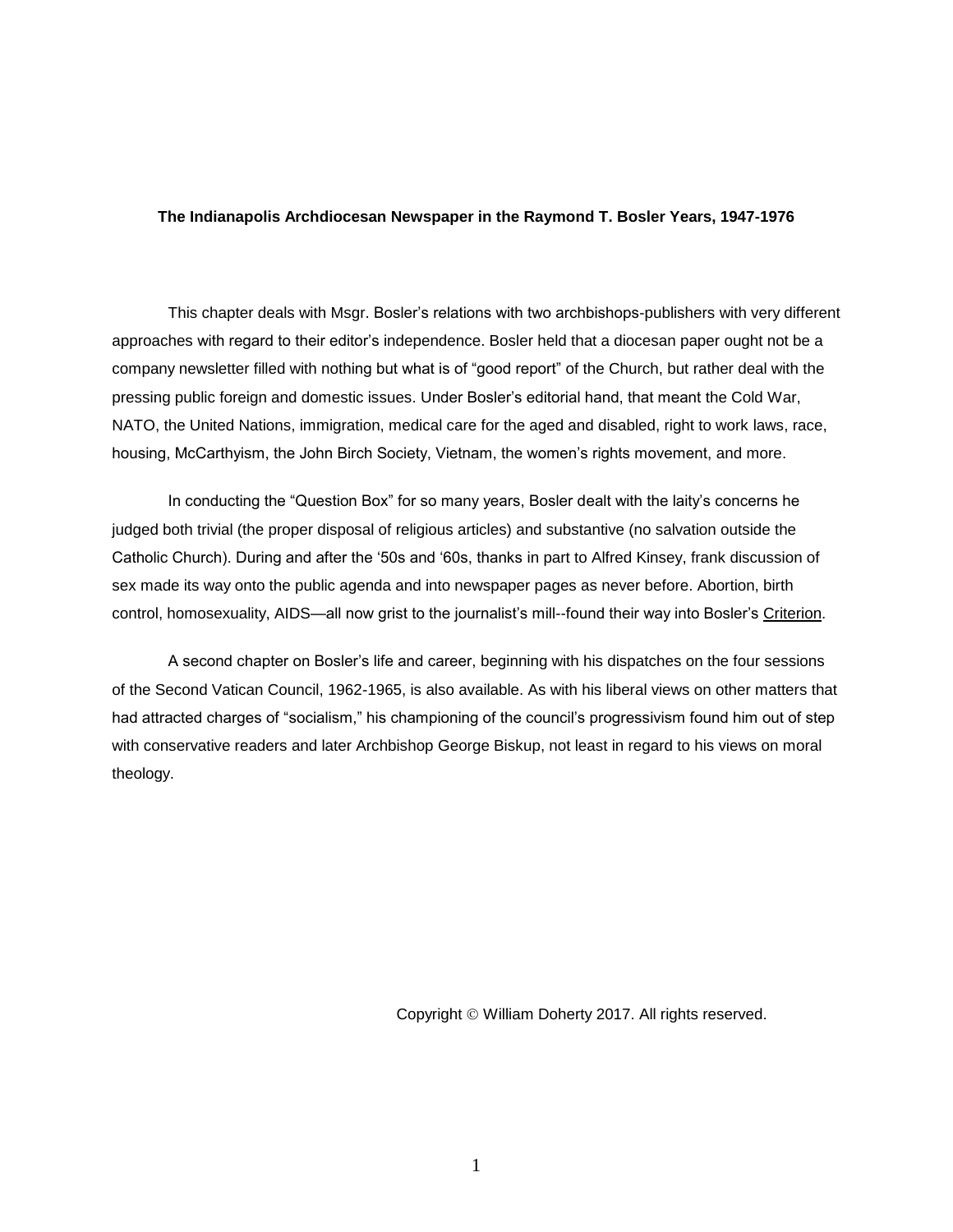## The Archdiocesan Newspaper in the Bosler Years, 1947-1976

"The ideal Catholic newspaper has yet to be published, and one that satisfies everyone will never be printed."

Archbishop Paul C. Schulte, Indiana Catholic and Record, 1947.

"A Catholic paper must speak out boldly on the social question or risk being deserters or dupes."

Msgr. Raymond T. Bosler, Indiana Catholic and Record, 23 April 1954.

After World War II, with increasing numbers of the laity graduating from college and rising from the working class to the middle class and beyond, the need for a quality Catholic press became ever more obvious. In 1946, newly installed Archbishop Paul C. Schulte, began plans for an improved archdiocesan newspaper in the hope of having every Catholic family subscribe.<sup>1</sup> If the parish of St. Mary's at North Vernon is any guide, getting parishioners to take the paper at a dollar a year was no easy sell: Fr. Omer Eisenman told his parishioners that he knew some were "prejudiced against" the Indiana Catholic and Record (IC&R) and he did "appreciate your feelings." "But our Archbishop intends to change it entirely and make it a real paper . . . , with coverage of all the parishes, and much improved in quality." To edit The Indiana Catholic and Record, in 1947 Archbishop Schulte chose Fr. Raymond T. Bosler. Convinced that nothing he did as archbishop was as important as seeing the archdiocesan newspaper in every home, Schulte instructed pastors that households that did not subscribe receive the paper anyway and the expense charged to the parish budget.<sup>2</sup> In two years, with a reported ninety percent of the pastors cooperating, 32,000 of the 36,000 households in the archdiocese were on the rolls.

Schulte's predecessor, Joseph E. Ritter, in sending Bosler to Rome's North American College, had marked him as a "comer," even an *episcobili*. Ordained in Rome, July 1938, in 1939 Bosler received his licenciate in sacred theology, L.S.T., from the Gregorian University. Prevented by the war from pursuing further graduate study, he returned home to serve as an assistant pastor at Holy Rosary Parish, chaplain to the Little Sisters of the Poor, chancery secretary, matrimonial tribunal notary, and member of the archdiocesan Home and Foreign Missions Board. Sent back on the first civilian ship to Europe after the war, Bosler began postgraduate study at the Angelicum, earning a doctorate in sacred theology, S.T.D. Before accepting Schulte's offer, still in Rome, Bosler set three conditions: that the archbishop's

<sup>1</sup> Ritter papers, Schulte letter, 18 January 1947.

<sup>2</sup> Schulte papers, 23 June 1949 letter, Box 29.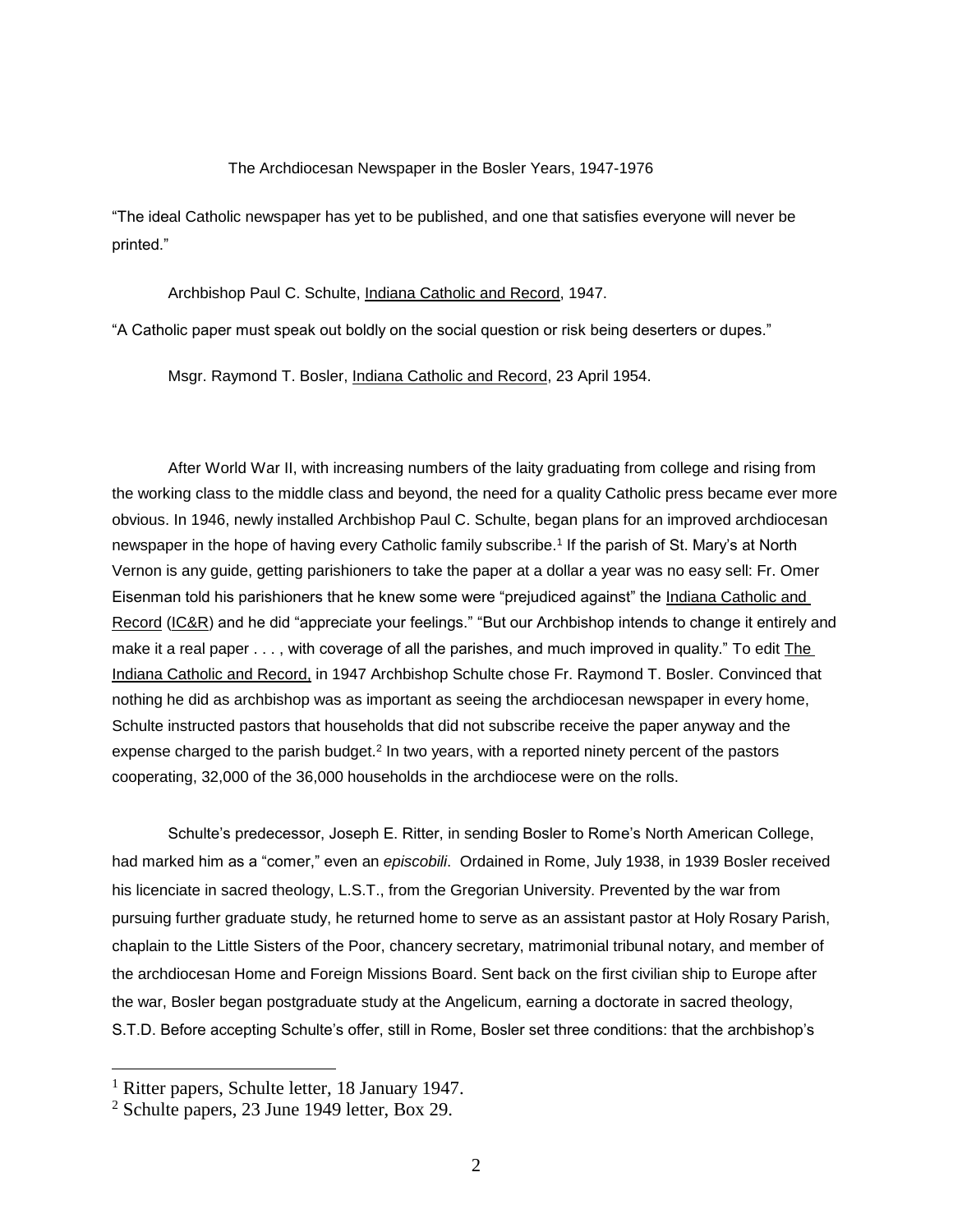photograph not appear in the paper more than three or four times a year; that he could express his opinions freely as Catholic opinions, though not necessarily the Catholic opinion; and that the archbishop would not interfere unless he was confident that Bosler's opinions were heretical. It meant that Bosler would have a free hand and Schulte hands off. Extraordinary terms for any editor to set to management, let alone a priest to his bishop, Schulte accepted the terms by the next post, writing that he expected Bosler home as soon as possible. Bosler later said to his closest friend, "Schulte never bothered me one time."<sup>3</sup> Schulte told the clergy and laity that he was convinced that of all his "acts . . . as your Archbishop, none has been or will be more important or produce more good" than putting the paper into every household in the diocese.<sup>4</sup> As Bosler hurried to complete his doctorate, in June 1947, the IC&R announced that the new editor would work to make the paper "one of the best of its kind in America."<sup>5</sup> His appointment effective upon his return, Bosler took up his post in late August 1947, aided by a single assistant.

What sort of editor would he be? In his 1992 memoir Bosler recalled that as a resident at the North American College in the 1930s he was an "ultra-conservative, a Biblical fundamentalist" who believed that "Protestantism was corrupting Christianity." One who "idolized the Pope" and saw "the Roman Catholic Church [as] the only bulwark against the evils spawned by the Age of Enlightenment." As chaplain to the Carmelites on Cold Spring Road his sermons "were the old heartless rationalistic theology straight from Rome's Gregorian University."<sup>6</sup> As late as the early 1950s, "he was uneasy even going into the offices of the Protestant 'Church Federation of Greater Indianapolis.' " There had been, in his eyes, no cooperation or relations between Catholics and Protestants: "Actually, I was almost afraid to walk inside a public school."<sup>7</sup> Such timidity didn't last: As one who worked with him at the newspaper recalled: "Ray Bosler's ideas were going to be there, that was true." He "had a lot of things on his mind and wanted to express them."<sup>8</sup> One idea was that if the paper was to be any good it had to move beyond the Catholic

<sup>&</sup>lt;sup>3</sup> Author's interview, Fr. Thomas Murphy, 6 March 2006. See also Raymond T. Bosler, New Wine Bursting Old Skins: Memories of an Old Priest Longing for a New Church (self-published, Indianapolis, 1992), 53, 54.

 $4$  Schulte letter, 23 June 1949, North Vernon, Box VI, "Catholic newspaper" file.

<sup>5</sup> IC&R, 6 June 1947, 1.

 $<sup>6</sup>$  New Wine, 43.</sup>

 $7$  New Wine, 56.

 $8$  Fr. James Doherty (no relation to the author) worked as associate editor from the mid-1950s to 1962. If Doherty showed Bosler something he didn't like, he'd say "No, Jim, that's not what we want." James Doherty interview, 28 April 2005.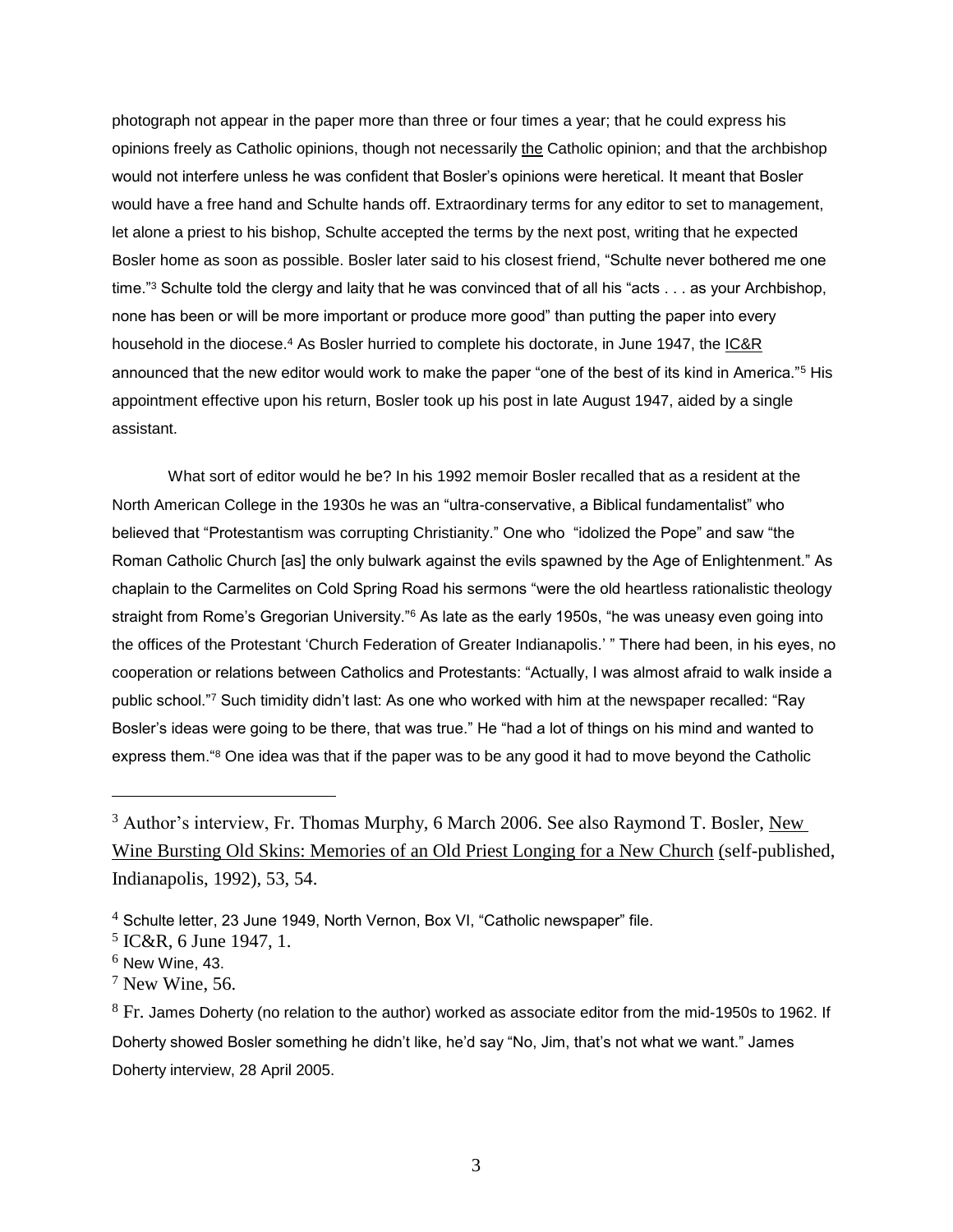ghetto and take an interest in the social and religious problems of the community. This would prove controversial.

As to the spirit and style of the paper, in January 1948 Bosler announced his intention to follow the example of G. K. Chesterton: To amuse the reader and have something to say. The editorials may be "flippant," "breezy," but the plan was to popularize "the teachings of recent popes on Christian democracy, socialism, communism, and the social problems which plague our world. . . . All this, plus the personal opinions of the editor, with which the readers may disagree vehemently and vociferously" in letters to the editor "designed for such a purpose." In fact, shorthanded as Bosler was for the first five months, the paper carried editorials by a conservative Illinois priest. Help arrived in May in the person of Fr. Paul Courtney as associate editor. A "unique writer with a great sense of humor" who could turn out editorials quickly, 9 for the next eighteen years the two worked at matching desks.

Publishing full-throated, expressive letters from unhappy readers never bothered Bosler; the real difficulty was that at first there were few letters and sometimes none. To disguise the dearth, the editor was not above having staff ghostwrite submissions. Judging Indiana Catholics "overly timid," Bosler filled space (and hoped to prime the pump), by running letters published in other Catholic papers.<sup>10</sup> When it wasn't the lack of genuine letters it was their triviality: The advantages and disadvantages of parochial school uniforms was debated every fall and complaints of babies crying in church ran throughout the year. When the IC&R criticized the University of Notre Dame for firing its young head football coach, the paper was attacked by both genuine alumni and the "streetcar" variety. That didn't bother Bosler; what did was that Catholics were shocked that Catholics would criticize Catholics. The IC&R wondered: "Is it really necessary or desirable that Catholics present a 'united front' on every issue that arises?" That "all Catholics think alike" is what the Church's critics say; it's "the Catholic 'bogeyman' which bigots, honest and otherwise use to terrify the illiterate into anti-Catholicism."<sup>11</sup> Citing Leo XIII and Pius XII in support, Bosler defended the policy of dealing with the issues of the day. Priests and a Catholic paper "must speak out boldly on the social question or risk being deserters or dupes." Racial discrimination, unjust wages, dishonest "labor tactics" required the clergy to speak out. Anti-clerical attacks by readers proved that they

 $9$  New Wine, 55. Courtney stayed for two decades until 1966 when he turned against Vatican II, becoming an ecclesiastical dyed-in-the-wool reactionary; his earlier liberalism followed by extreme conservatism is attested to by many priests of the succeeding generation. Until 1971 editorials, with few exceptions, went unsigned, but style and emphasis clearly differed, permitting educated guesses in assigning authorship.

<sup>10</sup> IC&R, 9 April 1948, 4. "Have Indiana Catholics no opinions?"

<sup>&</sup>lt;sup>11</sup> IC&R, 2 January 1959, 4. In the 1950s triviality was the problem with queries to The Question Box, too. Is it a sin to "take away" hotel towels; is it wrong to go to drive-in theaters; do the poor souls know we pray for them. IC&R, 28 July, 4, 11, 25 August, 20 October 1950.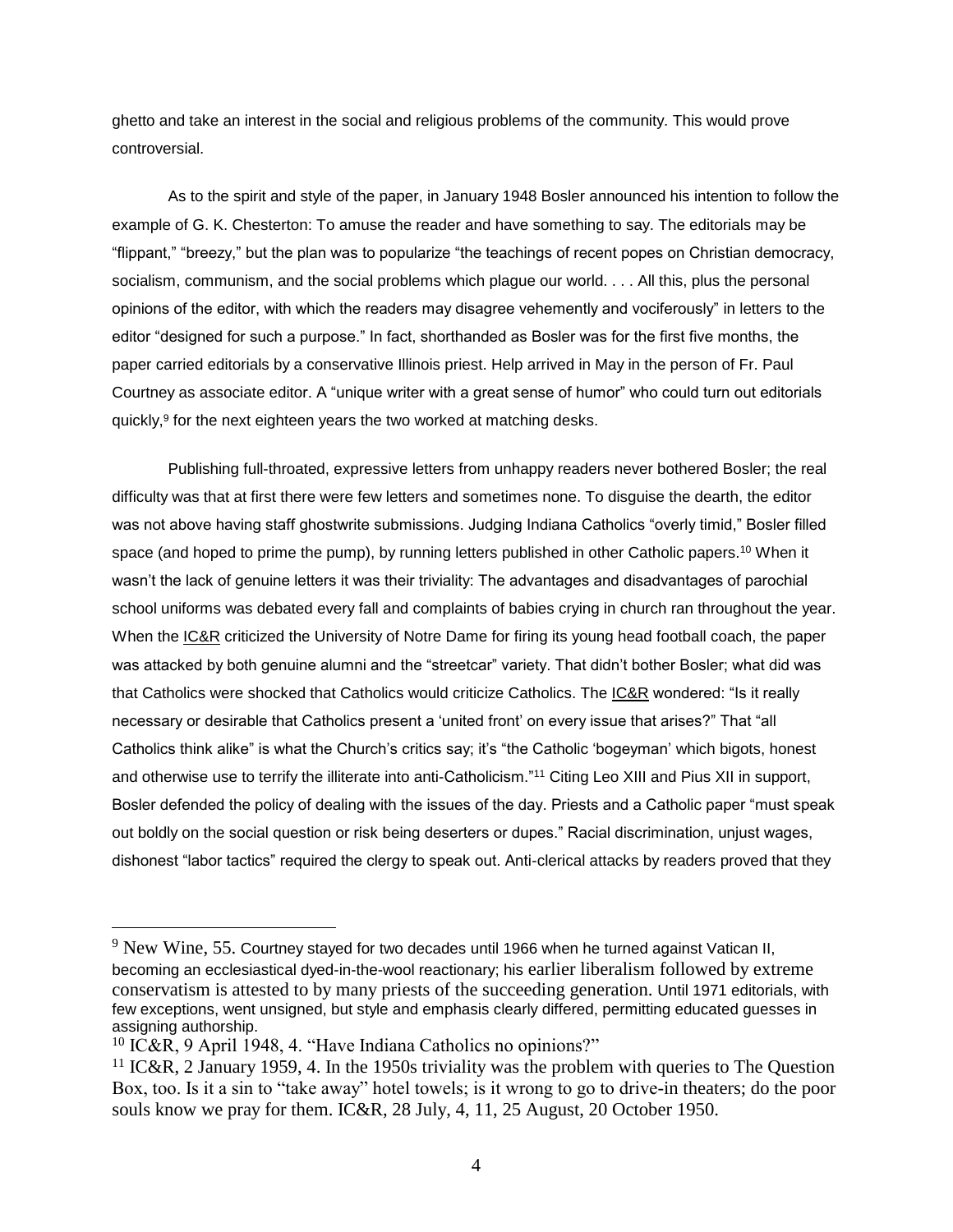were doing their job. We "could use a little more anti-clericalism."<sup>12</sup> To deal with critics and educate subscribers, in January 1955 a disclaimer ran at the head of the editorial page for the first time:

The opinions expressed in these editorials columns represent a Catholic viewpoint--not necessarily THE Catholic viewpoint [emphasis orig.]. They are efforts of the editors to serve public opinion within the Church and within the Nation.<sup>13</sup>

Mirroring the crankiness of the country in the immediate postwar, within a few years there was no shortage of hostile letters. A reader, characterizing President Harry S Truman as a whiskey-drinking, poker playing Baptist [failing to mention that the president was also a 32 degree Mason], condemned the newspaper for its support of the administration's "hogwash." Anyway, the paper had no business in politics and Truman's attempt to appoint a representative to the Vatican was just a "ploy" to get the Catholic vote.<sup>14</sup> "T.T." of New Albany was "sick of your attitude on labor questions."<sup>15</sup> An Indianapolis businessman found the IC&R "a pathetic example of Catholic journalism." It lacked a religious editor, and needed to fire the labor editor, the political editor, the United Nations editor, "and your Racial Equality editor." It would be pleasant to find some religion in the paper "instead of a lot of socialistic propaganda."<sup>16</sup>

That the diocesan newspaper purveyed "socialist propaganda" was a perennial complaint, because in contrast with other developed countries of the West, Americans preferred individualism far more and social programs designed to benefit the general public far less. On this side of the Atlantic the connotations of "socialism" and "liberal" are routinely negative, and the expression "common good" rarely used in political discussion. In the 1930s, corporate America, having been shown to have no idea what to do about the Great Depression and smarting from the New Deal and the rise of trade unions, launched a campaign to recruit organized religion to condemn the state as inefficient, wasteful, corrupt--even pagan. Led by the United States Chamber of Commerce, the National Association of Manufacturers, and such corporations such as Firestone, Hilton, Maytag, Luce, Hutton, General Motors, U.S. Steel, and Du Pont, influential Protestant ministers were recruited to conflate Christianity with capitalism and to promote what we now call the "prosperity Gospel." Enlisting politicians was crucial in allying Christianity with business

<sup>12</sup> IC&R, 23 April 1954, 4.

<sup>13</sup> IC&R, 14 January 1955, 4.

<sup>14</sup> IC&R, 9 November 1951, 4.

<sup>&</sup>lt;sup>15</sup> IC&R, 26 November 1954, 4. The policy was not to publish anonymous letters, but names could be withheld upon request. Consequently, many letters carried only initials, or "a reader," "a Catholic," "a mother," etc.

<sup>16</sup> IC&R, 28 October 1955, 4.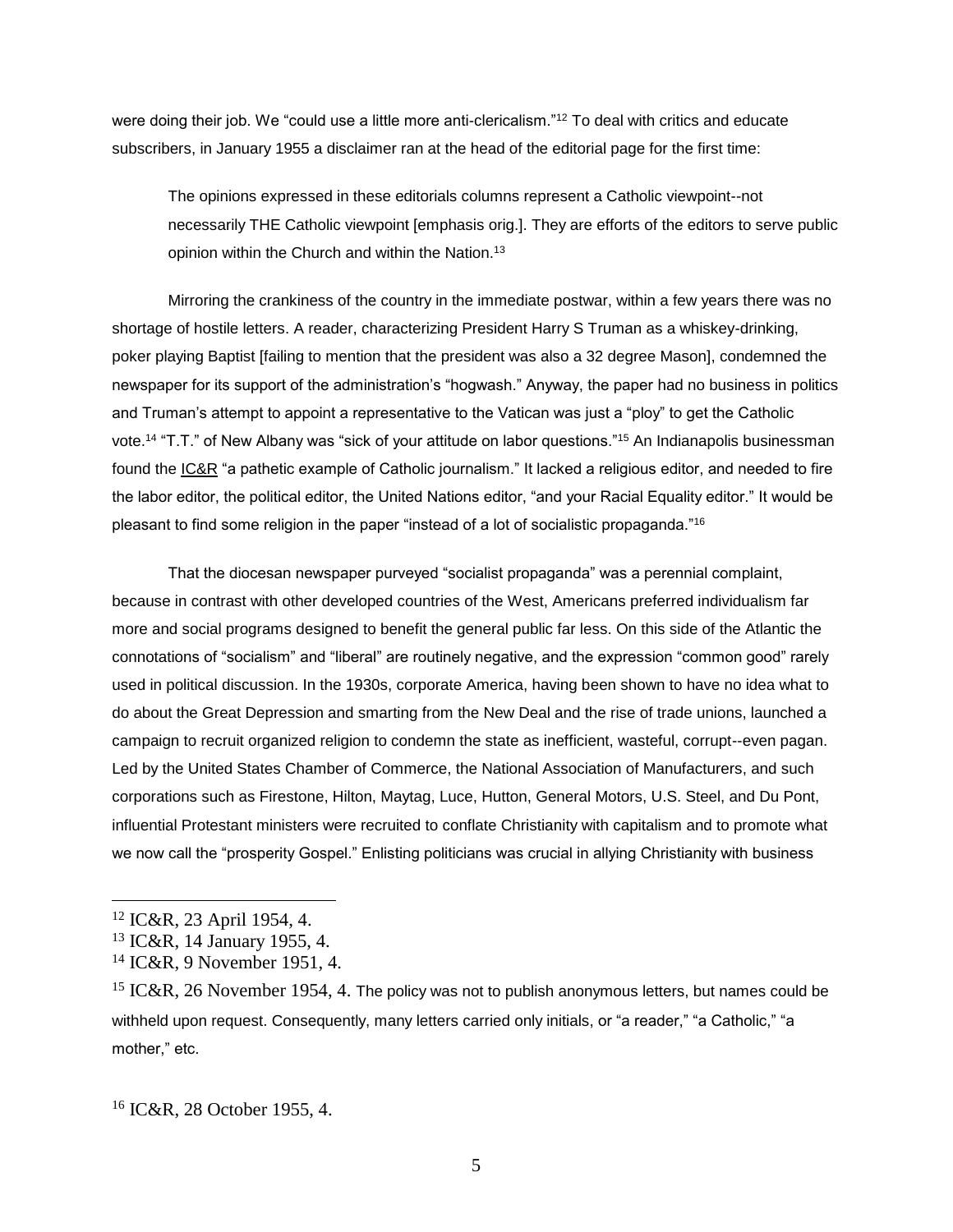enterprise: In the 1940s the "prayer breakfast" was invented and both houses of Congress began weekly prayer meetings. At Protestant evangelist Billy Graham's urging, in 1952 Congress established an annual "National Day of Prayer," bringing "business and elites together in a common cause." The first was held in February 1953 with President Eisenhower in attendance; the next day the president opened a cabinet meeting with prayer, another first, and the Pentagon, State, and other federal agencies followed suit. The Catholic Church was not behindhand: The Knights of Columbus, always at pains to insist on its patriotism, outpaced the American Legion as the moving force to add "under God" to the pledge of allegiance, in 1954. "In God We Trust" was added to paper money the same year and two years later it became the nation's official motto. Call something "socialism" or someone a "socialist" and you were nine-tenths of the way home.<sup>17</sup>

Consequently, the Indiana Catholic and Record's opposition to loyalty oaths in the 1950s and to the resumption of nuclear testing in the early 1960s did nothing to burnish its reputation with self-styled patriots. An aggrieved reader wrote: "If the Catholic Church is 'God's own anti-Communist organization,' it is so in spite of the Criterion."<sup>18</sup> In the mid-1960s hostility to the civil rights movement called forth an "open letter to the Clergy of the Indianapolis Archdiocese," the majority of whom "unwittingly" followed "a small band of priests and bishops . . . dedicated to change and liberal causes . . ." The writer indicted priests and nuns for "openly violating established law and order, engaging in civil disorders, preaching civil disobedience, associating with and aiding known communists, fellow travelers and assorted deviates."<sup>19</sup> Bosler saw no point in denying that the paper was seen as soft on communism, too sympathetic to blacks, too supportive of more generous immigration laws and greater social justice in industry. This was necessary because, as he told readers, much of the Catholic and secular press took the opposite position.<sup>20</sup>

Responding to the charge that the Criterion was unrelievedly negative about cherished institutions, Bosler examined 53 editorials, September 1961 to January 1962, and found positive editorials outnumbered negative ones, 24 to 19, with 10 neutral. In his own defense, he had never said that the newspaper was "unanswerably right" and had printed "very many" severely critical letters.<sup>21</sup> As for the charge of liberal bias, and "at the request of many readers," in 1961 the paper began running the syndicated column of a conservative Arizona priest, John Doran. From his first column, an attack on "freedom riders" (blacks and whites, attempting to desegregate public transportation in the South), Doran

<sup>&</sup>lt;sup>17</sup> Kevin M. Kruse, One Nation Under God: How Corporate America Invented Christian America (Basic Books, 2015).

<sup>18</sup> Criterion, 2 June 1961, 4. The name of the paper was changed in October 1960.

 $19$  Criterion, 10 September 1965, 4.

<sup>20</sup> IC&R, 4 July 1958, 4; 28 February 1958, 4.

 $21$  Criterion, 26 January 1962, 4.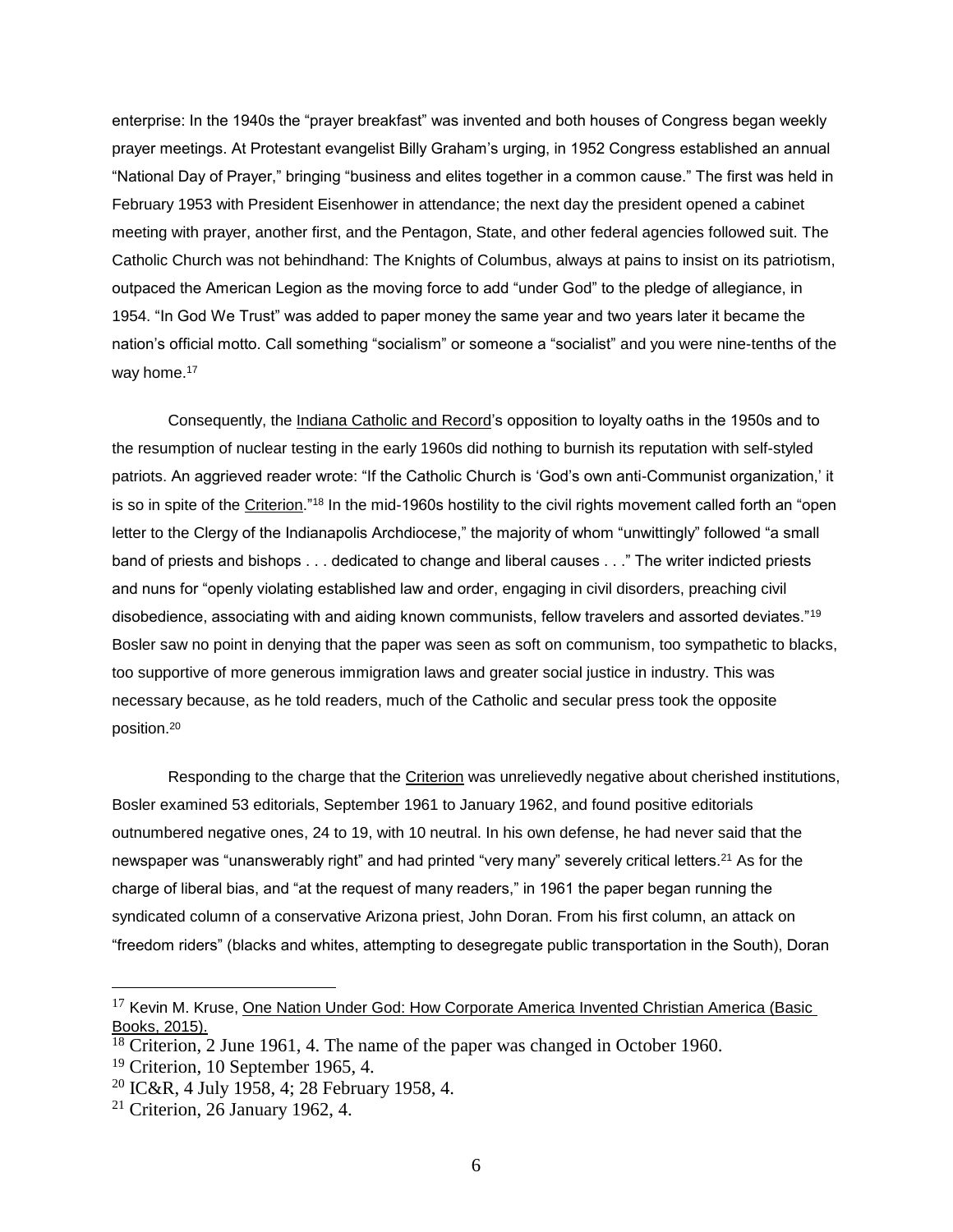delivered as expected. Predictably, conservative readers praised Doran and liberal ones abused him.<sup>22</sup> Running a conservative columnist didn't mollify all critics: One, unhappy with Bosler's positions on race, "right to work," low cost housing, capital punishment, federal aid, and the United Nations--reviled the "celebrated Criterion" for practicing "a militant bigotry which will silence as far as it dares any dissenting opinion."<sup>23</sup>

The reforms of the Second Vatican Council (1962-1965) produced a spate of new complaints: the loss of the Latin Mass, liberal theologians, "heresy" in religion textbooks, and a new triviality--shouldn't women cover their hair in church?—for a time was the most frequent question asked.<sup>24</sup> Not limiting itself to airing the Church's minor intramural controversies (itself a source of scandal to many), worse, the newspaper drew attention to the existence of dissent, regularly carrying articles on both sides of issues- birth control, even abortion—as well as theological and doctrinal controversies and disputes between nuns and bishops. Two issues of the paper in July 1971 featured articles dealing with a Belgian cardinal worried that a proposed fundamental law of the church constituted a "denial" of the spirit of Vatican II; another revealed forgeries in the ordination of four missionary priests; an archbishop unaware that one of his priests headed Chicago's American Civil Liberties Union (the scandal being the ACLU's secularity and its views on separating church and state); the Vatican's proceedings against theologian Hans Kung, and a long article by the cardinal-archbishop of St. Louis condemning Kung's book on papal infallibility.<sup>25</sup> With Bosler as editor (1947-1976), and the conductor of the "Question Box" (1971-1984), there would be many occasions for conservatives to find fault.

\*\*\*

Unlike his clerical predecessors who had largely limited coverage to what was happening at Rome and in the archdiocese, Bosler's interests ran more widely. A native Indianan raised and educated in America's isolationist heartland, the Midwest, living in Rome from 1935 to 1939 and travel through Europe with other seminarians in the summer vacations, gave Bosler an education and an interest in foreign affairs. Those years saw Italy invade Abyssinia, Germany rearm and occupy the Rhineland, the Spanish Civil War, Germany's forced union with Austria, the Munich crisis, and the dismemberment of Czechoslovakia. World War II did nothing to narrow his sympathies and interests: He showed his

 $22$  Criterion, 16 June 1961, 5. Doran appeared weekly from 1961 to 1970. In January 1967 the liberal John Cogley, editor of Commonweal, joined the Criterion's columnists and after May 1974, Dale Francis, editor-publisher of the conservative National Catholic Register ran in the paper. Criterion, 16 October 1970, 4; 10 May 1974, 1.

<sup>&</sup>lt;sup>23</sup> Criterion, 5 July 1963, 4. Such letters often carried the direction to "cancel my subscription," e.g., 12 July 1963, 4.

<sup>24</sup> Criterion, 17 July 1970, 4; 19 June 1970; 17 April 1970.

<sup>25</sup> Criterion, 23, 30 July 1971.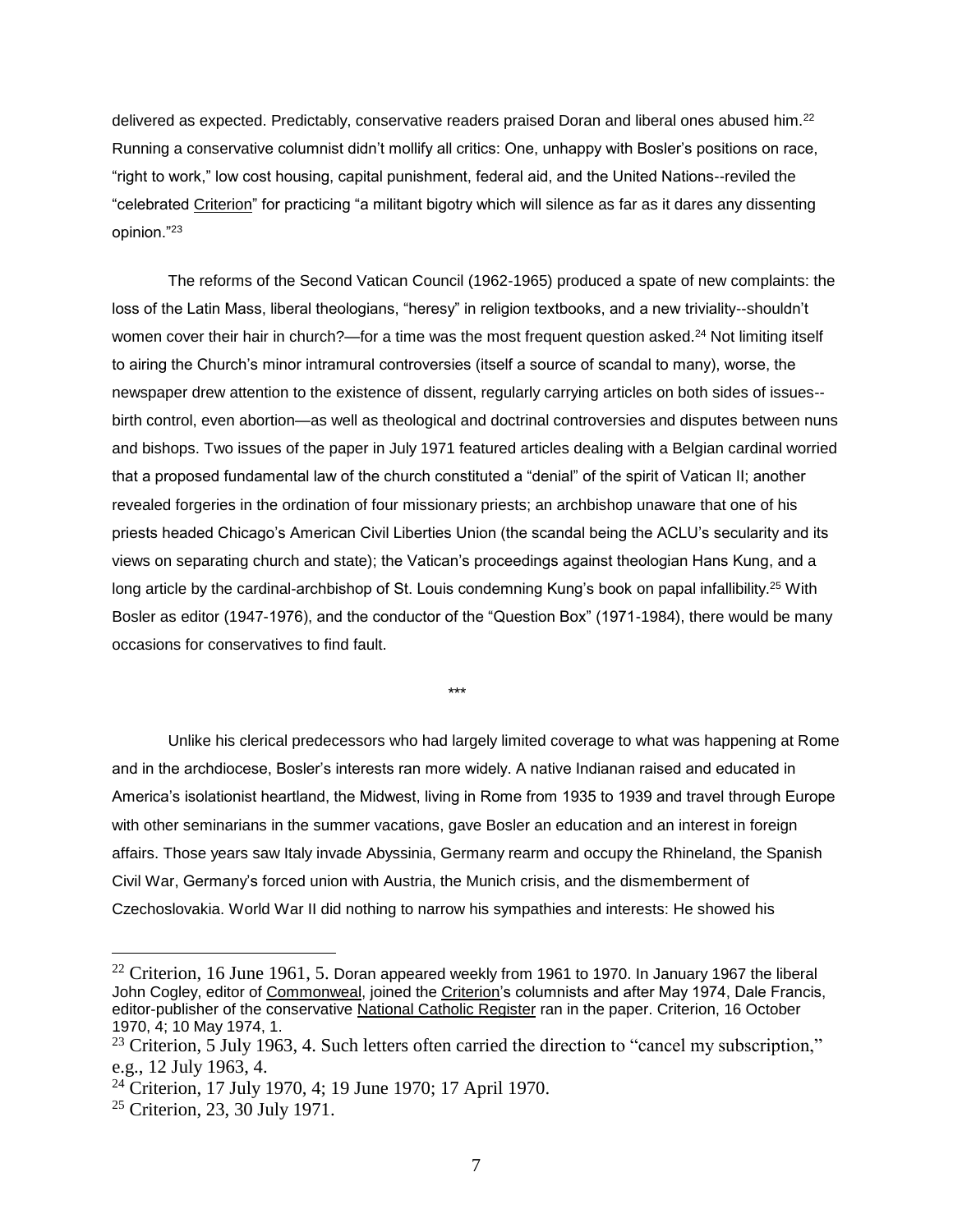internationalist colors in his support of the Truman Doctrine, March 1947, undertaken to support "free governments [Greece and Turkey] from internal or external" communist subversion. Given the postwar obstructionism of the USSR, Bosler thought it obvious that the United States needed to shore up its western allies and remain in Europe "until recovery and stability are realized."<sup>26</sup> Support for the United Nations was similarly axiomatic: True, the ideal of the United Nations had not been met, but the idea was sound. Neither isolationism nor imperialism could substitute for the UN.<sup>27</sup> It was not a world government, as critics charged, but a needed international parliament essential to peace. Moreover, it had papal support.<sup>28</sup> Congressmen who wanted to get out of the UN if Mao's China became a member were "silly," "childish."<sup>29</sup>

A director of the Indianapolis Council on World Affairs, Bosler subscribed to what came to be called as foreign policy "realism," essentially a liberal cold warrior of the Reinhold Niebuhr-Americans for Democratic Action (ADA) school. While holding "no particular love for Spain's Generalissimo Francisco Franco and his form of government," clearly Franco was right to overthrow the Communists; Poland, Czechoslovakia, and Hungary "provided the lesson."<sup>30</sup> His internationalism brought Bosler to support a renewal of the draft, the Marshall Plan, and the North Atlantic Treaty Organization (NATO). The latter might prevent war, although if war came to Europe, America could not stay out. Since the Monroe Doctrine was dead, that could not be helped; George Washington's dictum "no foreign entanglements" was gone; NATO was the way to stop Russia from waging "aggressive war."<sup>31</sup> As for isolationism, it was "basically unsuited to Catholic thought"--the brotherhood of man, the pope's peace plan, the United Nations.<sup>32</sup> Having embraced Truman's containment policy, the IC&R supported the defense of South Korea (to demonstrate that that the U.S. is a dependable ally),<sup>33</sup> while rejecting General Douglas MacArthur's adventurism.<sup>34</sup> Foreign aid had the newspaper's support as consistently as did the United Nations; the former was needed to raise standards of living if communism was to be kept at bay. Why, Bosler wondered, did some Catholic editors fail to understand this?<sup>35</sup> There were limits: When Israel, Britain, and France conspired in 1956 to invade Egypt, humiliate President Gamal Abdul Nasser, and

 $29$  IC&R, 9 July 1954, 4.

- <sup>30</sup> IC&R, 21 November 1947, 4, unsigned, probably Bosler's.
- <sup>31</sup> IC&R, 25 March 1949, 4.
- <sup>32</sup> IC&R, 21 April 1950, 4.
- <sup>33</sup> IC&R, 30 June 1950, 4.
- <sup>34</sup> IC&R, 20 April 1951, 4.
- <sup>35</sup> IC&R, 20 March 1959, 4.

<sup>26</sup> IC&R, 24 October 1947, 4.

<sup>27</sup> IC&R, 7 November 1947, 4.

<sup>28</sup> IC&R, 28 August 1953, 4.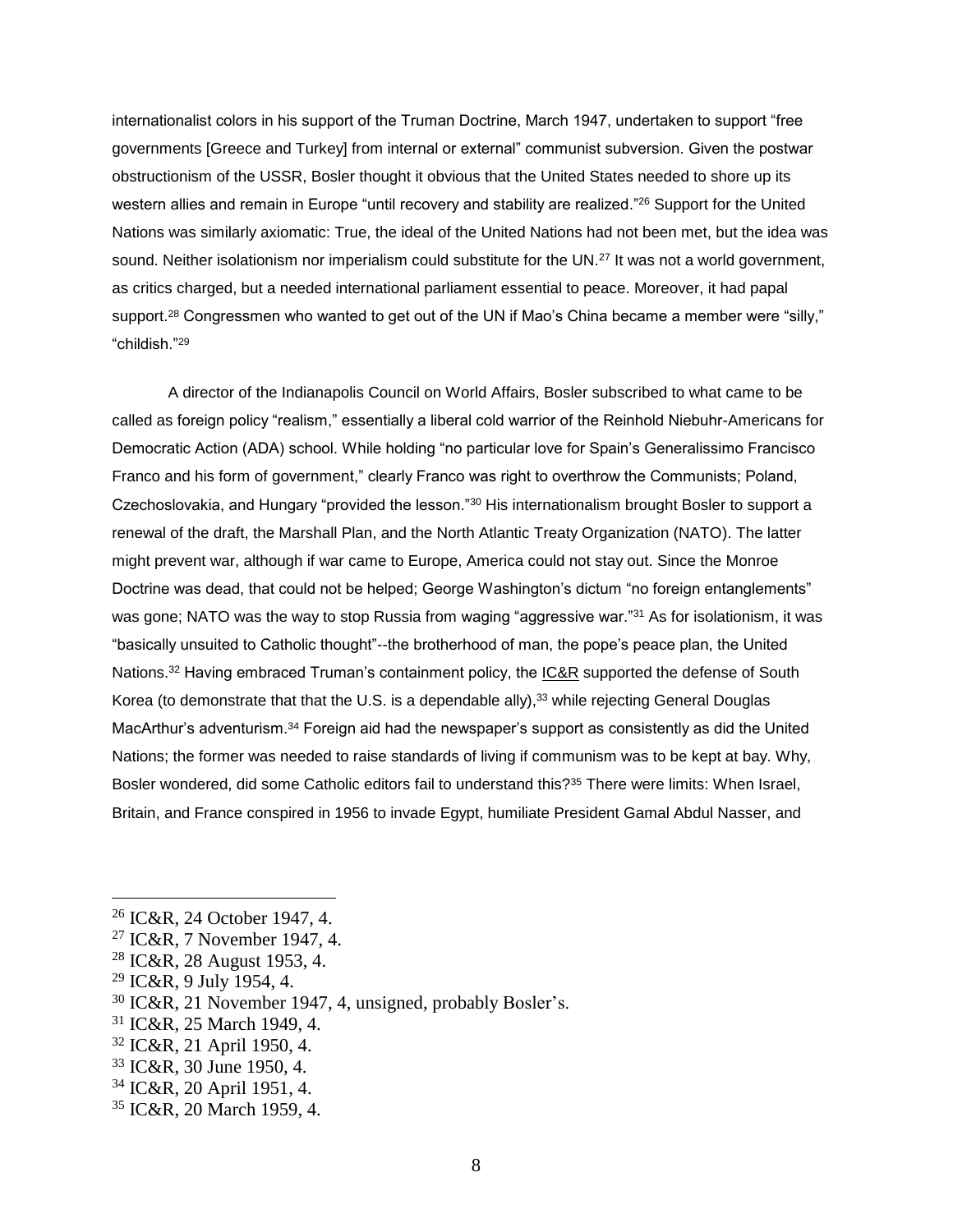retake the Suez Canal, the **IC&R** condemned Israel as deserving of "the unqualified censure of the whole world" for its "irresponsibility and appalling selfishness." Britain and France were "equally reprehensible."36

When the Soviet tested a hydrogen bomb, in 1953, the IC&R joined the debate over the morality of employing nuclear weapons in war, an example of how politics and ethics intermingle. While many diocesan papers were happy to leave the issue to Catholic magazines and journals, not the IC&R: Bosler's was the commonsense view that while nuclear bombs were terrible weapons their use could not be ruled out. Survival of the nation from an "unbearable tyranny" would justify their employment. They were a "legitimate, though terrible, instrument of warfare," but "not intrinsically evil." His reaction to the claim of a Catholic University ethicist that it would be immoral to retaliate if Russia used an H-Bomb was, "that can't be right."37 Bosler understood that the entire rationale of nuclear weapons was to deter their use by an enemy, which required a credible willingness to use them *in extremis*. What also followed was the need to embrace peaceful co-existence, as Pius XII had (the **IC&R** printed the complete text of the pope's January 1954 message endorsing it). After all, the pope can't be accused of "swallowing the Communist line."<sup>38</sup> "Nuclear Weapons Use" remained the "gravest moral problem of our age: Can we defend ourselves?" Still, the pope also held that atomic, biological, and chemical weapons, in making no distinction between combatant and noncombatant, were indiscriminate, and if they cannot be limited, immoral. Bosler's tentative answer was that to renounce deterrence would be "collective suicide" and he called on Indiana's Catholic theologians to take up the question.

In March 1955, a Jesuit of the order's West Baden, Indiana, theologate did in defending hitting military targets, even if it meant "the accidental loss of a sizeable segment of the civilian population."<sup>39</sup> The implication was that a quick, preemptive area strike against an enemy armed with nuclear weapons would be moral. A few months later Bosler weighed in that mere retaliation or usage to intimidate survivors to surrender (a fair reading of the two Atom bombs dropped on Japan in August 1945) was immoral. On the other hand, bombing the enemy's "factories, vital communication centers, and heart of his war-making activities" to save the nation from destruction while killing hundreds of thousands of non-combatants would be moral. The principle of the double effect "remains sound."<sup>40</sup> Three years later, in 1958, the pope,

<sup>36</sup> IC&R, 2 November 1956, 4.

<sup>37</sup> IC&R, 24 September 1954, 4.

<sup>38</sup> IC&R, 7 January 1955, 1.

<sup>39</sup> IC&R, 18 March 1955, 4; 29 April 1955, 4.

 $40$  IC&R, 24 June 1955, 4, 5.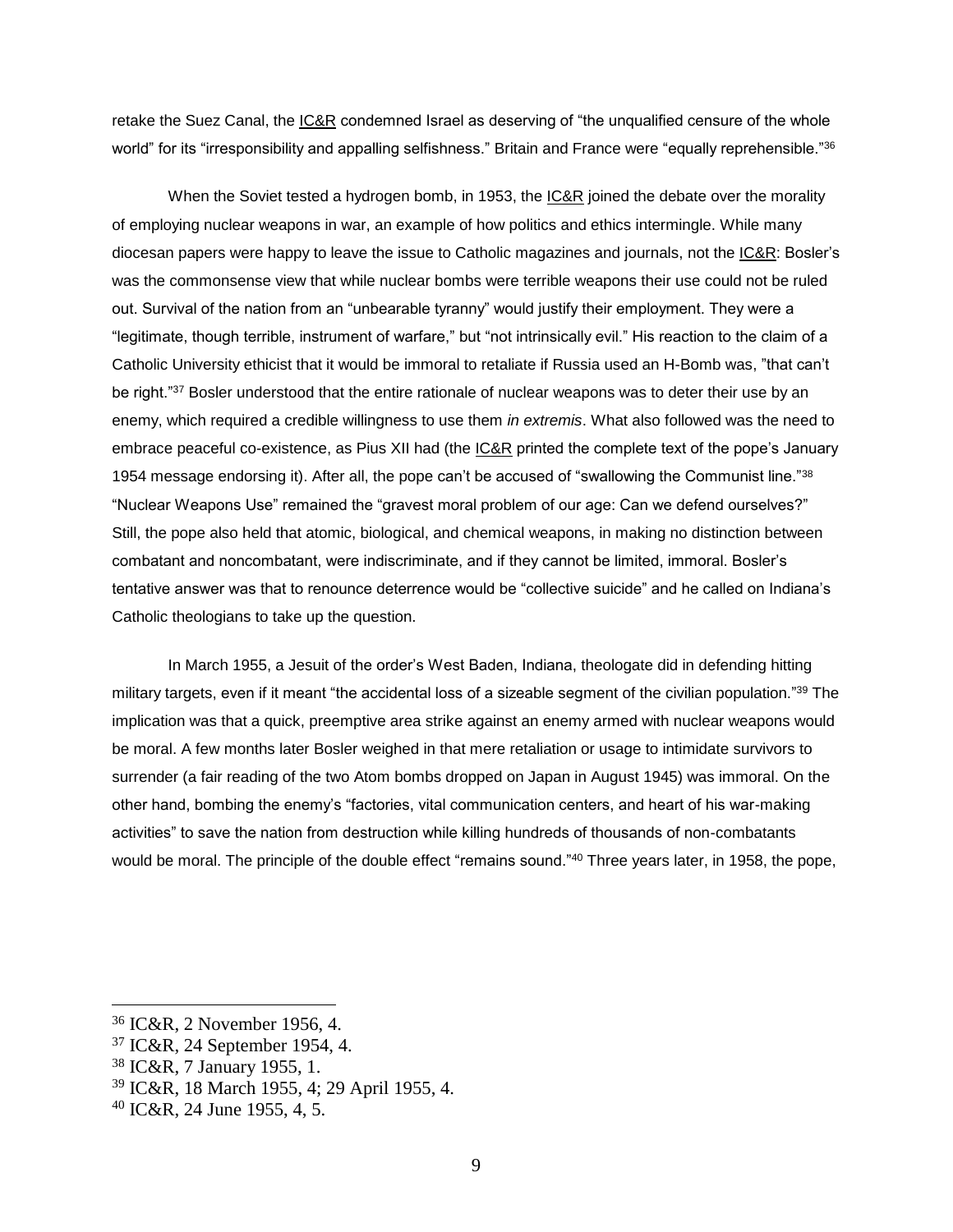in rejecting unilateral disarmament, accepted that atomic weapons could be used in a defensive, just war. To prevent war, it was necessary to possess nuclear weapons.<sup>41</sup>

\*\*\*

Bosler proved as forthright a liberal on domestic matters as he was an internationalist in foreign affairs, one difference being that the former got him into more trouble. Using Leo XIII and Pius XII for support, he held that any priest-editor of a Catholic paper "must speak out boldly on the social question or risk being deserters or dupes."<sup>42</sup> Economic and social issues were political issues and the IC&R must not limit itself to religious questions.<sup>43</sup> Worried from time to time whether he was doing enough, Bosler would resolve to be more outspoken in political matters: In 1950, dissatisfied with his own reluctance to criticize the parties (the Democrats for "unfairly" attacking Ohio Senator Robert H. Taft, and the Republicans for red-baiting the Democrats), tired of "being shackled," he promised to have his say (after all, the editors don't speak for the Church, the bishops, or advertisers): <sup>44</sup> The nation had awesome responsibilities, Catholics were a quarter of the population, and "Catholic" and "universal" were interchangeable terms.<sup>45</sup> Subsequent editorials dealt with German unification, the Church in Poland, public aid to parochial schools, and charity and the welfare state.

In the 1950s and 1960s the newspaper's causes included support for trade unions as a matter of social justice: Since "economic forces are blind to human needs and moral claims, [such forces] cannot be allowed to operate without some check or planning. Otherwise gross inequalities would result").<sup>46</sup> Bosler opposed "right to work" laws and refused to attack union abuses because the city's secular press did little else. Capital punishment was as unacceptable as right to work, and he claimed, wrongly, that "a large majority" of Indianans opposed it.<sup>47</sup> The  $IC&R$  opposed the death penalty, he wrote, not because</u> murder was not so bad, but because of the evil effect it had on those who have to carry it out--wardens, guards, doctors, chaplains: "No one in a civilized society should have as a duty a task that is essentially and intrinsically degrading and brutalizing."<sup>48</sup> Bosler knew of no chaplain who had observed an execution

<sup>&</sup>lt;sup>41</sup> IC&R,6 June 1958, 4; in 1961, understanding that without continuing testing of nuclear bombs the growth in arsenals would be frozen and the arms race discouraged, the IC&R opposed the resumption of such tests. Criterion, 17 November 1961, 4.

<sup>42</sup> IC&R, 23 April 1954, 4.

<sup>43</sup> IC&R, 9 November 1951, 4.

<sup>44</sup> IC&R, 12 January 1951, 4.

<sup>45</sup> Criterion, 10 November 1961, 4.

<sup>46</sup> 4 November 1955, 4; 28 February 1958, 4.

<sup>47</sup> IC&R, 30 March 1956; 3 April 1959, 4.

<sup>48</sup> IC&R, "Nice Occupation," 4 December 1959, 4.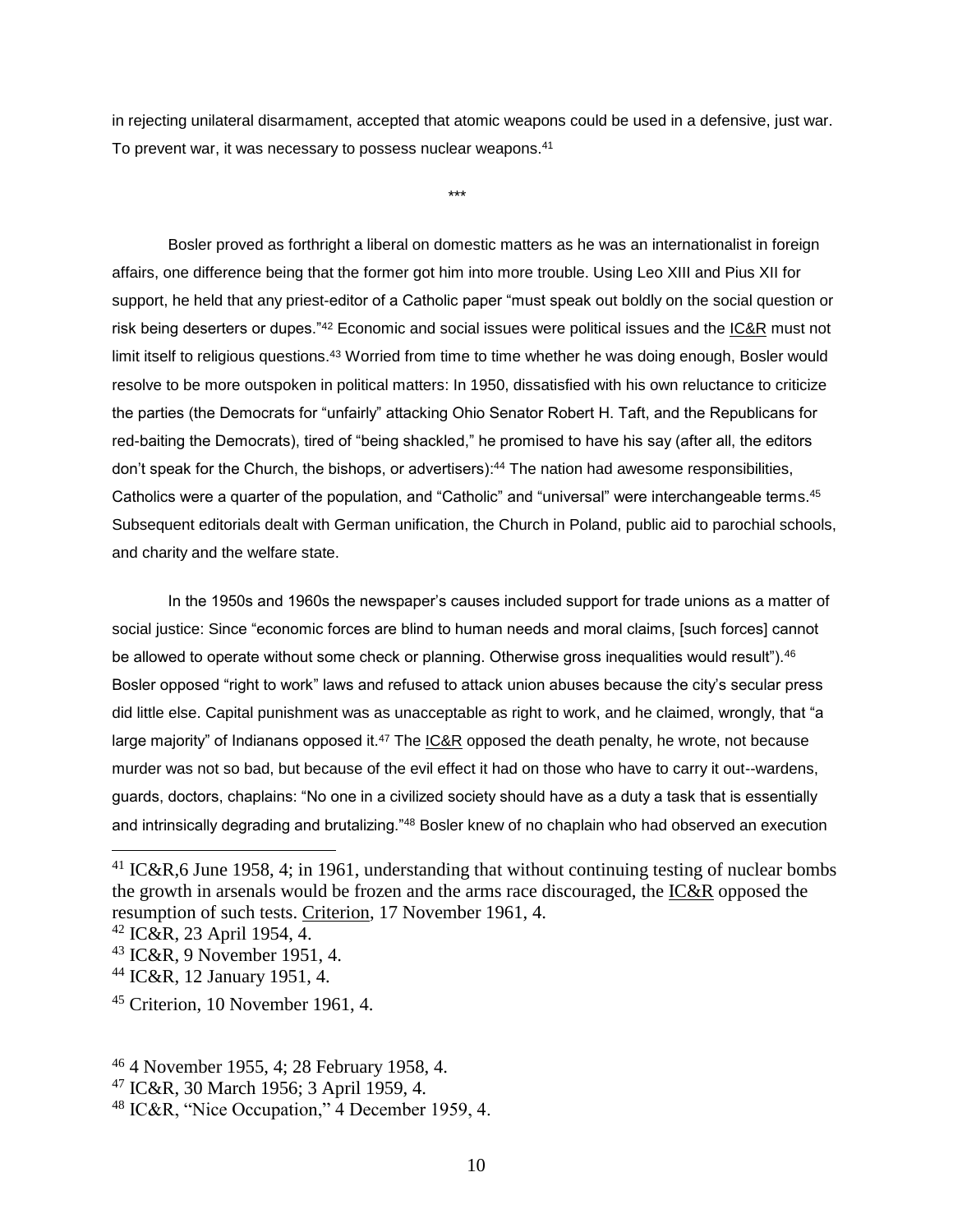who supported death sentences nor did most prison officials. It is an "exercise in cold calculated brutality," did not deter nor contribute to public safety, and was sometimes meted out to the innocent. Life imprisonment was the better way.<sup>49</sup>

One of the most heated issues of the postwar was the Truman Administration proposal for federally insured medical care for the aged and disabled. Citing traditional conservative reasons, the IC&R in the person of associate editor Fr. Courtney, who had a physician brother, was at first against it. The worry was the intrusion of the government into medicine. With federal aid would come state control, the consequence being "little freedom and no individuality." Raising fears of anti-Catholicism, he warned, "should the state fall into evil hands, we Catholics will be strictly back numbers."<sup>50</sup> Rather than state action, voluntary organizations should be used "to achieve purposes which individuals or families singly could not attain." Thus voluntary health groups were much better than "government medicine" and private charity was "infinitely more desirable than government charity."<sup>51</sup> The Kennedy Administration revival of "Medicare" found Bosler a sturdy supporter and a critic of the American Medical Association (AMA), with the result that he lost whatever physician-friends he had. <sup>52</sup> When the Medicare bill was defeated, he blamed the doctors, "the high priests of the age."<sup>53</sup> Evidencing the intense feelings generated over the issue, a local Catholic physician had called the newspaper "a propaganda organ for the betterment of the socialistic and, perhaps, communistic sympathizers who, though few, are present in this area." Purporting to speak for the archdiocese's Catholic physicians, the doctor compared the administration's efforts to pass the bill as Hitlerian and charged the Criterion with having "impugned our [physicians's] honor and soiled our heritage." Bosler, certain he no longer had doctor friends to lose, quoted Shaw's preface to "St. Joan" where the playwright compared doctors unfavorably to Medieval priests: at least the priests had no pecuniary motives--they did not starve when people were well. Bosler resented (and he believed others did, too), the intemperate remarks of doctors in social gatherings, their irate letters to the editor, and their abuse of the doctor-patient relationship by proselytizing patients and ridiculing Medicare's supporters. When Medicare became law in 1965 and the AMA continued hostile to it, the Criterion judged its opposition "pathetic, and at times [a] frightening, display of arrogant irresponsibility."<sup>54</sup>

<sup>\*\*\*</sup> 

<sup>49</sup> Criterion, "Life at Stake,"19 July 1963, 4; 22 January 1965, 4.

<sup>50</sup> IC&R, 10 June 1949, 4.

<sup>51</sup> IC&R, 12 August 1949, 4.

 $52$  Criterion, 30 December 1960, 2. A whole page was devoted to the issue, with a physician and a business professor on opposite sides. Criterion, 28 July 1961, 4.

<sup>53</sup> 20 July 1962, 4.

<sup>54</sup> Criterion, 2 July 1965, 4.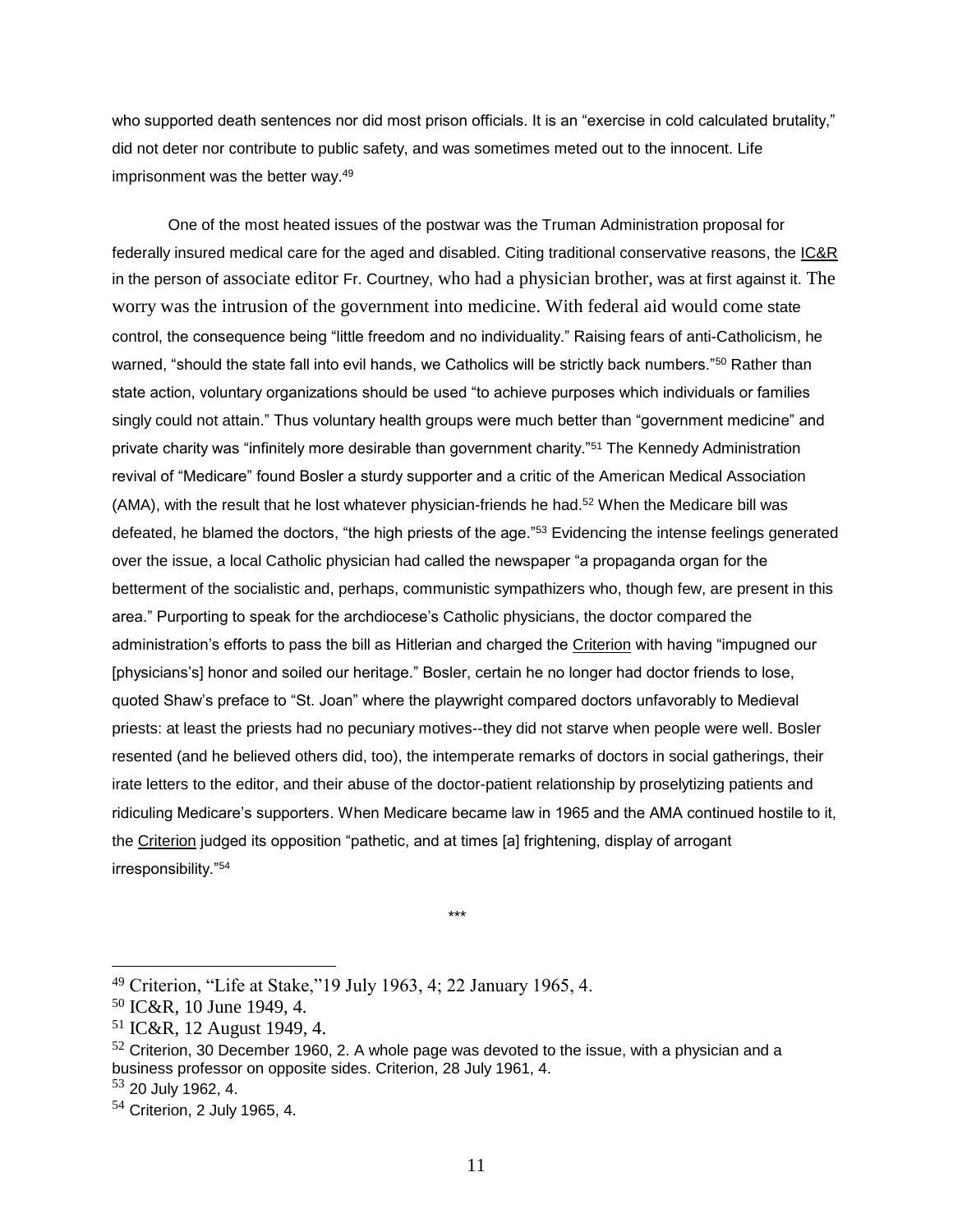Right to work laws, capital punishment, immigration, loyalty oaths, health insurance—these were the stuff of state and national politics shortly after World War II. Racial inequality was different in being an issue one might encounter every day walking out the door. For Bosler, racial justice was the centerpiece of the struggle for social justice. From the start his Indiana Catholic and Record dealt sympathetically with issues affecting the black community: Within weeks of becoming editor he praised Archbishop Joseph E. Ritter's desegregation of Catholic high schools in St. Louis as showing the Church's determination "to lead the way against the race prejudice that makes our nation so vulnerable to Communist attacks,"<sup>55</sup> an argument that cold war liberals used to convince Catholics otherwise indifferent to appeals for justice and decency.<sup>56</sup> Likewise, he welcomed the Truman Administration's report, "To Secure These Rights," on the same grounds.<sup>57</sup> That racial injustice hurt America's standing in the world was also the State Department's position. Naturally, the IC&R found the 1954 Brown decision that overturned the "separate but equal" standard in public education "just and right."<sup>58</sup> Two years later the IC&R denounced Louisiana Catholics who opposed New Orleans Archbishop Joseph Rummel's desegregation of the diocesan schools.<sup>59</sup> When both the Indianapolis Star and the Indianapolis News characterized the federalization of the Arkansas National Guard to protect the handful of black students integrating Little Rock Central High School as an "invasion," the IC&R pointed out, not for the first time, that it was the federal government, not the states, which "is the defender of the rights of minorities."<sup>60</sup>

Racially, there was a lot that needed doing in Indianapolis, a place where Catholic organizations still put on black face minstrel shows<sup>61</sup> and the city's Knights of Columbus councils remained lily-white well into the 1960s.<sup>62</sup> The city's postwar racial climate was "atrocious." Ray Bosler was one of a number of progressive clergymen—mainline Protestants, a Unitarian, a rabbi, the liberal Episcopal bishop at the time, Paul Moore, and others, who met monthly to "bewail the conservatism of the town."<sup>63</sup> As a long-time

<sup>55</sup> IC&R, 26 Sept 1947, 4.

<sup>&</sup>lt;sup>56</sup> So, too, the recent desegregation of Catholic colleges. IC&R, 22 April 1949, 45.

 $57$  IC&R, 26 December 1947, 4. The Truman Administration also began desegregating the military.

<sup>58</sup> IC&R, 21 May 1954, 4.

<sup>59</sup> IC&R, 17 February 1956, 4.

 $60$  IC&R, 27 September 1957, 1, 4. Both newspapers were owned by Eugene Pulliam.

<sup>61</sup> IC&R, 28 Oct 1949, 4.

 $62$  Criterion, 2 August 1963, 4. In 1954, when a southern Indiana K of C chapter refused to accept a black, the paper sarcastically deemed it no "injustice" since the K of C was not necessary for salvation. At the time, the Bloomington K of C had two black members and Tell City had one. IC&R, 5 March 1954, 4. To be fair, until the 1960s it took only one black ball to bar a prospective member, making it nigh impossible for even a well-meaning membership to accept black members. After 1964 one-third of the membership was needed to bar a person. Criterion, 28 August 1964, 1, 8.

<sup>63</sup> New Wine, 56; Paul Moore, Presences: A Bishop's Life in the City (Farrar, Straus and Giroux: New York, 1997), 156, 157.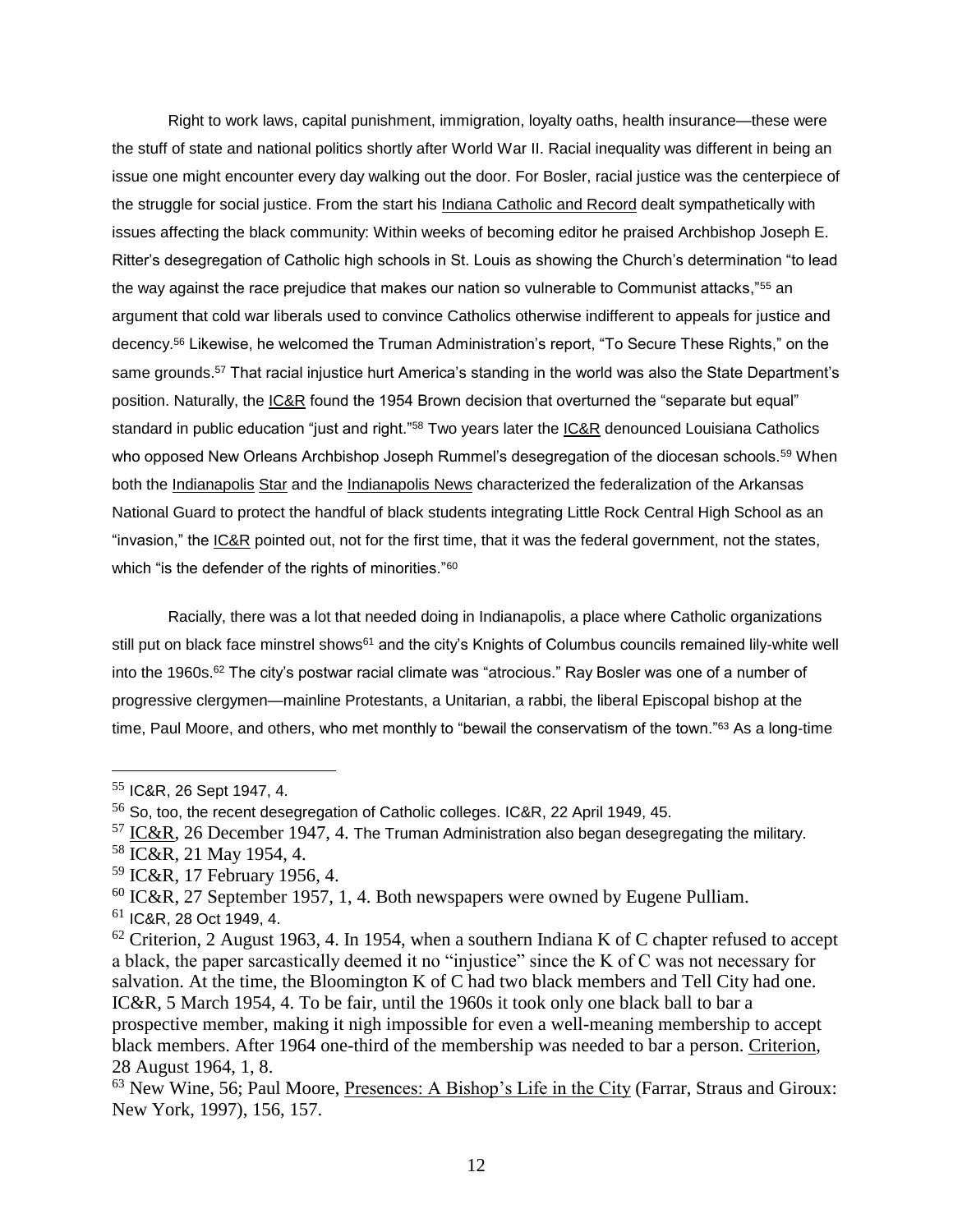Indianapolis Star newsman recalled, before the civil rights laws and the urban upheavals of the mid-1960s, the Star "paid very little attention to blacks in the city." It was common . . . to read a police report" concerning a body floating in the Indianapolis Water Company canal that ran along the west side of downtown. "[T]he first question asked by the desk editor . . . was, 'Is it black?' If so, the response would be, 'Forget it.' "<sup>64</sup> When blacks were not being ignored, they were shunned. In close imitation of the South, most Indianapolis restaurants and drug store lunch counters refused to serve them, let alone employ them. As a youth, future NBA basketball star Oscar Robertson did not eat in a downtown restaurant nor venture downtown until his Crispus Attucks High School team was given lunch as part of the festivities of the 1955 state tournament basketball finals.<sup>65</sup> (Until 1949 the tournament had been closed to black schools.) When Attucks won the title, the IC&R labeled them the first "Real Champs." Remarking on white fears that if Attucks won "there would be no living with them," "Well, 'they' won." In the event, the IC&R found "the celebration was mannerly and too restrained" and lamented that the new state champions were denied the traditional ride around Monument Circle. (The snub made for "hard feelings" and anger; a halfcentury later Robertson wrote, "I can't forgive them." "They took our innocence away."<sup>66</sup>

A sportswriter for The Indianapolis Star, Bob Collins, another white champion of the Attucks teams, also bore the brunt of the racism of the time: Letters to the editor called him a communist, phone callers expressed hopes that his young daughters would be raped by one of the black players, cars drove past his home honking their horns. In 1954, before Milan, the state champion that year faced Attucks in the tournament, shouts of encouragement from whites to the Milan players as they walked as a team downtown were laced with racial slurs against the Attucks team.<sup>67</sup>

That kind of racism led a group of Catholic men--lawyers, businessmen, educators--white and black, many of them Bosler's friends, to found a Catholic Interracial Council (CIC) in Indianapolis in 1952. A movement begun in New York City in 1934, the Indianapolis CIC was one of the first ten CIC councils in the country. (That it took eighteen more years to add nine more cities to the movement is evidence of the

<sup>&</sup>lt;sup>64</sup> Lawrence (Bo) Connor, Star in the Hoosier Sky (Hawthorne Publishing: Carmel, Indiana, 2006), 51. Connor spent 41 years at the Indianapolis Star, rising from police reporter to managing editor. Until the 1960s or later, when it came to black homicide victims "forget it" was also the operating principle at the New York Times, the Baltimore Sun, and doubtless, almost all mainstream newspapers. For the Times, see Arthur Gelb's memoir, City Room (G.P. Putnam: New York, N.Y., 2003), 107.

<sup>65</sup> The Big O (Rodale Press, 2003), chapter 3.

<sup>66</sup> IC&R, 25 March 1954, 4. In his autobiography, Robertson describes the meeting of the Crispus Attucks principal, Dr. Russell Lane, and basketball coach, Ray Crowe, with Mayor Alex Clark. If Attucks won, the mayor feared a riot by its fans gathered on the Circle. Consequently, in 1955 and 1956 buses took the victorious Attucks team around the Circle before heading northward, which was not the tradition. The Big O (Rodale press, 2003, ch. 3. <sup>67</sup> Star, 8 March 2015, C1, 3.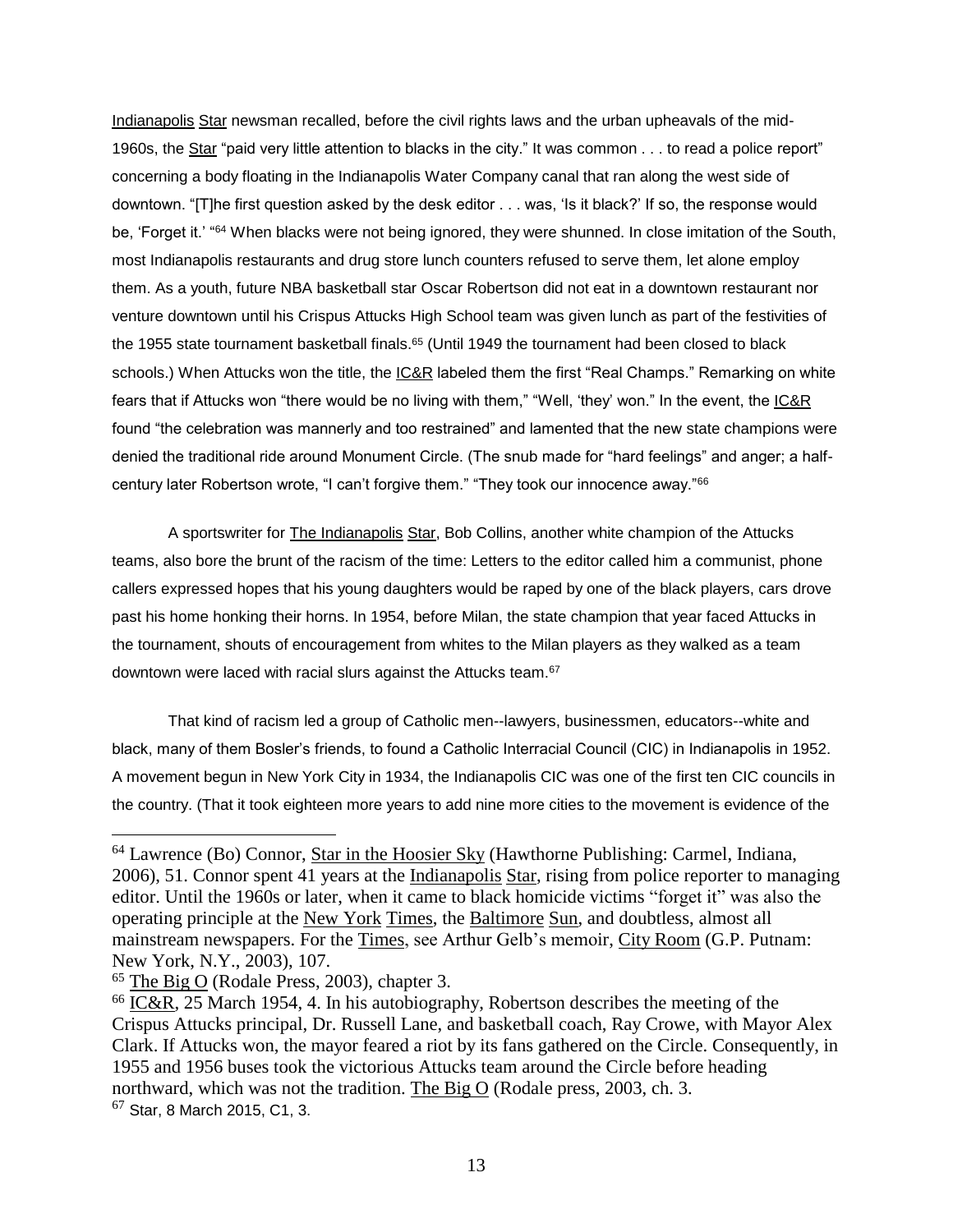size of the beam in Catholic eyes.) As expressed in its constitution and by-laws, the CIC's long-term goal was "to establish equality by eliminating the consideration of race in all human affairs"; meanwhile, the primary effort would be to affect "the minds and conduct of members of the Catholic Church."<sup>68</sup> Perhaps its greatest merit was providing a place where blacks and whites could speak openly about race. The CIC joined with the Church Federation and Jewish community leaders to demand that the city establish a commission on human rights. In 1955 both parties' mayoral candidates having pledged to do so, the winner, Democrat Philip Bayt, Jr. followed through. Bosler served on the commission for eight years and believed it changed the racial atmosphere in Indianapolis. Its main job was to use moral suasion to educate realtors, restaurant owners, trade unionists, and others of the rightness and benefits of desegregation. One success was creating a board to review police court decisions regarding black complaints of police brutality.<sup>69</sup>

Bosler wanted to deal with "The Race Problem" with impatience--get rid of it now. The citydwelling Catholic, Bosler offered, was well placed to work on the race problem. It damaged the nation's reputation in the world and nurtured anti-Americanism. It was the ultimate test of one's Christianity. Communism itself was punishment for the sins of social injustice, racism, and the preference for nationalism over internationalism. What should one do? Join the Catholic Interracial Council, the National Association for the Advancement of Colored People (NAACP), the Urban League, work for Negro employment, work and socialize with Negroes, support fair housing, and pray.<sup>70</sup> When the "war on poverty" was announced in 1964 the Criterion pronounced it "overdue." "[O]nly total victory will be acceptable."<sup>71</sup>

His efforts went well beyond complaints about the city's racial situation. A career- community activist, he joined the Marion County Health and Welfare Council, whose goal was to get prominent citizens interested in the "social and welfare problems of the community." As a director of the welfare council he did considerable lobbying in the state legislature. Through such efforts and his editorials, Bosler gained a national reputation in civil rights, bringing him to the attention of national Catholic leaders, such as John La Farge, S.J., on race; Fr. George Higgins, director of social action for the American bishops, on labor; and the president of Notre Dame, Fr. Theodore Hesburgh, C.S.C., on civil rights. Bosler's service on the Catholic Interracial Council led Hesburgh to appoint him to the Indiana advisory committee to the U.S. Commission on Civil Rights. The advisory committee held formal hearings in the Federal Building in  $\overline{a}$ 

 $<sup>68</sup>$  IC&R, 26 December 1954, 1. Tom Jordan, a business consultant then head of the CYO, took the lead</sup> and was its first president; Bosler served as chaplain. See chapter on Race for more on the CIC. <sup>69</sup> Bosler believed that under UNIGOV Mayor Richard Lugar appointed conservative suburbanites to the board and it slowly simply disappeared. New Wine, 57, 58. This was also the opinion of Alan Nolan, noted Indianapolis lawyer, novelist, and historian.

<sup>70</sup> Criterion, 19, 26 May 1961, 4, 5.

 $71$  Criterion, 14 August 1964, 4.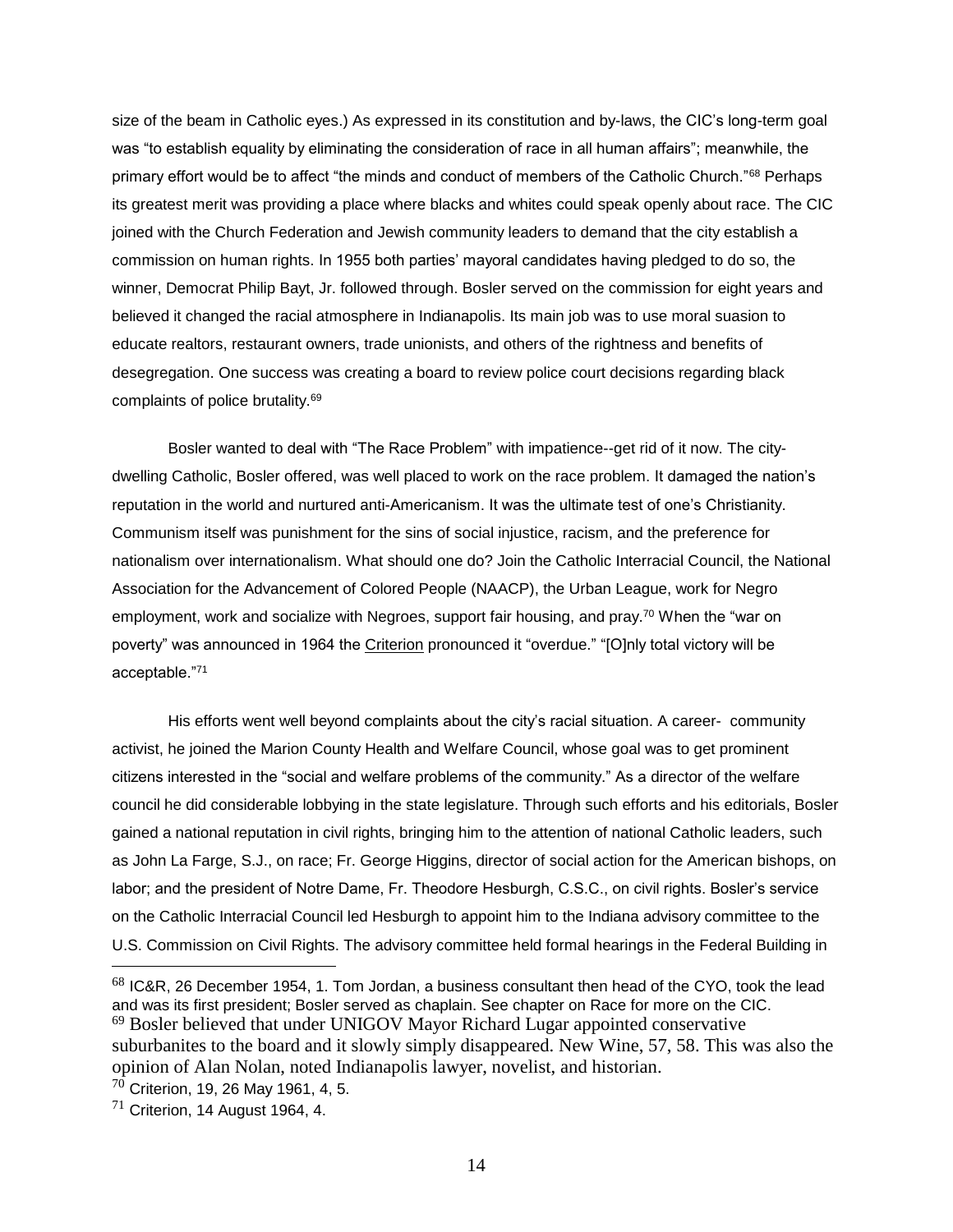Indianapolis to examine the conditions of migrant labor and prisoners at the Pendleton Reformatory.<sup>72</sup> Invitations to workshops and conferences in New York from La Farge led to new friendships, among them Jewish and Protestant editors around the country.<sup>73</sup> In May 1961 Bosler's address to the National Conference of Catholic Men ("The Challenge to the Apostolic Layman"), was broadcast and rebroadcast on NBC's "The Catholic Hour." Arguing that the biggest problem facing the country was not communism but racism, he asked that Catholics not join extremist anti-communist organizations, but rather attack communism by attacking the "evils of segregation and discrimination." The National Council of Catholic Men was organized against indecent literature; why not organize against unjust racial practices? His talk elicited a greater national response than any other Catholic Hour address and was published in pamphlet form and distributed by the Catholic Interracial Council.<sup>74</sup>

The 1950s was perhaps the last decade in which the average white American felt free, if so inclined, to publicly express hatred of blacks without qualm (until the rise of the internet where alt right racists and extremists of all varieties could contact others of like views). The IC&R received hatefilled letters, which Bosler willingly published in the hope that showcasing such vitriol would repel other readers. A sampling from the early fifties included "Mrs. C." of Indianapolis on acceptance of a black priest in their parish: "No, we would NOT welcome a colored pastor. . . I believe in colored priests, but not in white people's churches. This our non-Catholic husbands and wives would not accept."75 While the IC&R insisted that racism "could not be squared with the teachings of Christ, "E.D." agreed with "Mrs. C": "These churches are ours, [we whites] paid for them and we don't care to have Negro Priests forced on us." It was bad enough that blacks were in school with whites; the next thing will be intermarriage. "If God wanted white and black to mix he wouldn't have made one black and one white. I say let them work with their own people."<sup>76</sup> For months the letters that followed ran the gamut--most, but not all, taking "Mr. C." to task and opposing race prejudice.<sup>77</sup> Among them were such genre classics as the admission that blacks "are God's children" but one "better never ask my daughter for her phone number . . ." In 1953 a "Disgusted reader" feared for her family's safety if she signed her name; "What with the NAACP and other organizations, I would not welcome being knifed in the back some dark night, or have my throat slit from ear to ear with a sharp razor."<sup>78</sup> Much later, in 1980, a reader suggested that one day both Martin Luther and his civil rights'

 $72$  New Wine, 58, 59; editorials followed, e.g., 15 February 1963, 4.

<sup>73</sup> New Wine, 58, 59, 56.

 $74$  Bosler, New Wine, 58; Bosler papers, Catholic archives.

<sup>75</sup> IC&R, 15 Feb 1952, 4.

<sup>76</sup> IC&R, 22 Feb 1952, 4.

<sup>77</sup> IC&R, 22, 29 Feb, 4; 7, 28 March; 16 May 1952, 4.

 $^{78}$  IC&R, 16 October 1953.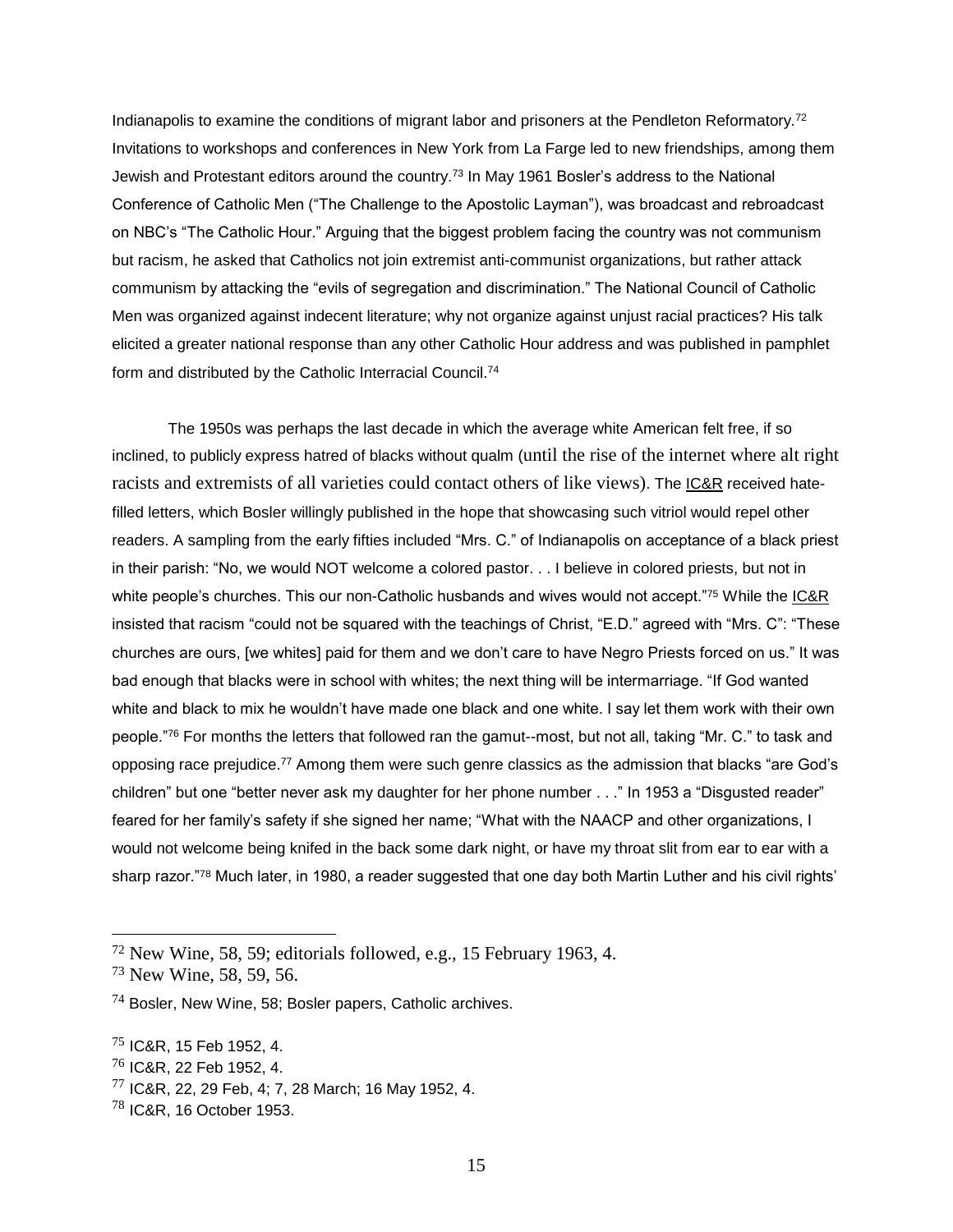namesake might become saints; Bosler agreed, denominating King "a modern Christian martyr and, therefore, a saint rightly to be imitated by all who call themselves Christians."<sup>79</sup>

In the minds of many conservative Americans, full-blooded participation in the fight for civil rights for blacks went along with insufficient enthusiasm for anti-communism; they saw the movement not as the pursuit of justice, but part of the communist plot to sow division in America. That was the view of a Westerville, Ohio man who wrote Bosler to comprehensively complain of his "incredibly inflammatory and pseudo-liberal address." He found it "incomprehensible that a mere dupe could so assiduously adhere to the racist party line" of . . . the Southern Conference Education Fund, Inc. You most certainly have done a wonderful job of parroting and passing on this Communist led . . . subversive line." Stating that he welcomed his many Negro friends to his home, but the door was always closed to "provocateurs" like Bosler concerned with "devising ways . . . of causing racial strife while hiding behind the false façade of accelerated civil-rights acceptance." A "pinko" like Bosler should stay with theology and the precepts of our great Church . . ." The writer imagined that Bosler's "next tirade" would be an attack on the "House Committee on Un-American Activities and the Senate's Internal Security Sub-Committee. Isn't it strange . . . how all you who are opposed to anti-communism follow one straight undeviating line."<sup>80</sup>

Housing was another front in the battle. In 1954 the **IC&R** approached the city's inadequate stock of decent, inexpensive housing as a racial issue and a matter for Congress, suggesting that manpower and energy reflecting the fear of communist penetration of government would be better directed to dealing with housing problems. The biggest need was for low cost housing, "especially for Negroes."<sup>81</sup> In 1960, a series of five investigative articles claimed that the shortage stood at 14,000 homes and faulted the city for refusing to take over the New Deal vintage Lockefield Gardens from the federal government. Of housing open to whites a quarter were substandard; of housing open to blacks, half were substandard. $82$  Federal money was available, but the city fathers refused to apply. Instead, the city tore down old buildings near downtown, replacing them with luxury apartments [Riley Towers]. The Criterion (after 7 October 1960 its new name) showed that tax dollars bought the land, cleared it, and sold it to a private corporation at a substantial loss to the taxpayers. Six years later housing conditions worsened when a new interstate highway displaced 20,000 people, many of them poor and minorities.<sup>83</sup>

<sup>79</sup> Criterion, 7 March 1980, 8.

 $80$  Indianapolis Catholic Archives, "Bosler" box. Bosler wrote on the letter, "Typical of the mail from 'admirers.' "

<sup>81</sup> IC&R, 2 April 1954, 4.

 $82$  Indiana Catholic (an old name for the paper revived for a brief period before it became the Criterion), 12 February to 11 March 1960.

<sup>83</sup> Criterion, 3 November 1961, 4; October 1966, 4.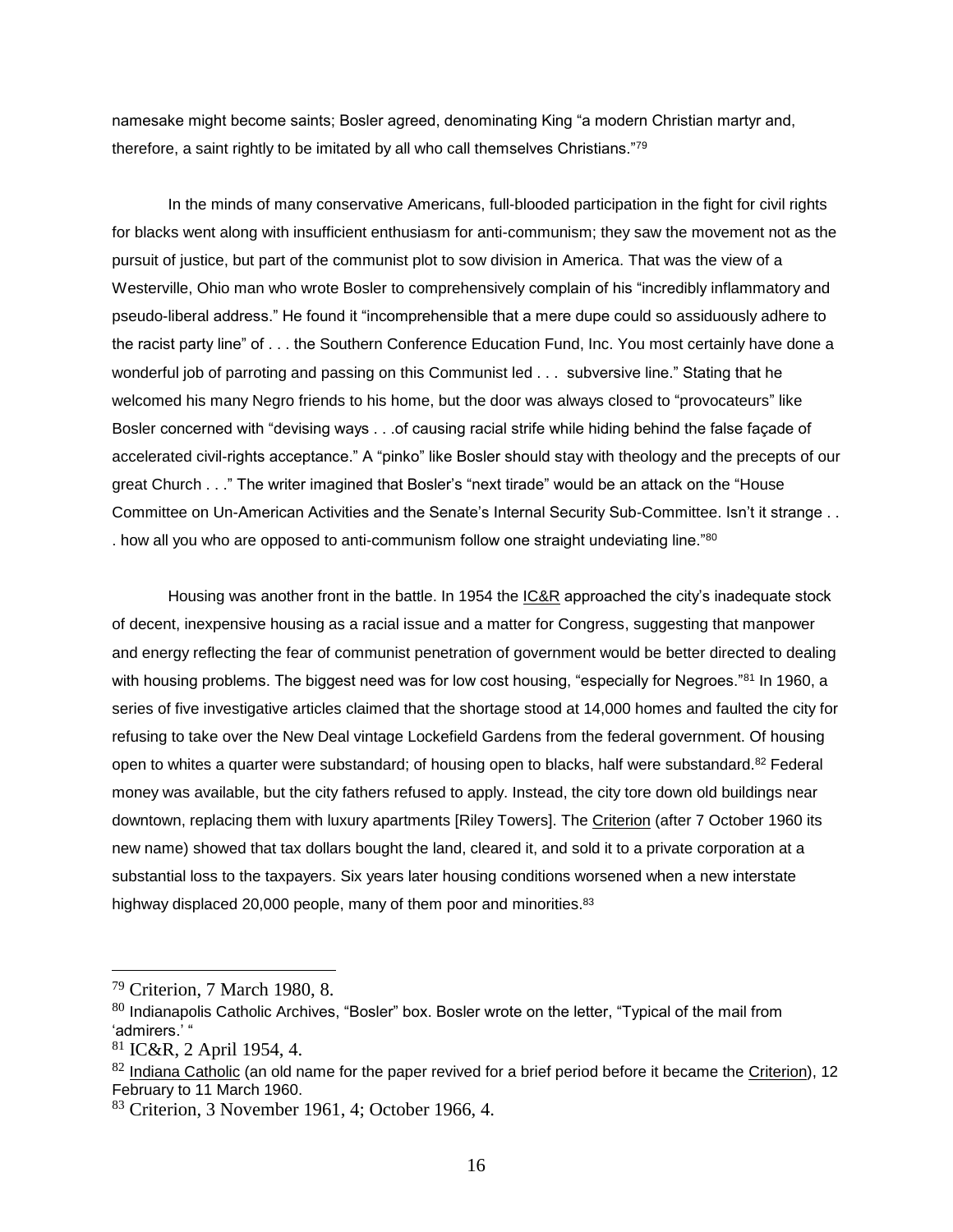In fall 1963 the U.S. Commission on Civil Rights held hearings in Indianapolis. The Chamber of Commerce and the Pulliam press (the Star and its sister paper the evening News) refused to entertain applying for federal aid for housing. It took a federal subpoena to get white power brokers to sit down with Negro realtors. The hearings discovered that black realtors could not belong to the Indianapolis Real Estate Board and that white realtors were conducting a "blockbusting" campaign from Meridian Street to Fall Creek Boulevard on the north side (which led Bosler and others to form the Butler-Tarkington Neighborhood Association). In some areas blacks, "red-lined" by the banks, could not get financing; thanks to the hearings, that practice, the Criterion naively asserted, would stop. Instead, local banks having refused them, black professionals and businessmen built homes in the Grandview Avenue-Kessler Boulevard area, housing financed by a Louisville, Kentucky insurance company.

The passage of the Civil Rights Act of 1968, intended to strengthen the 1964 act on equal accommodation, did not persuade the Criterion that a new day in racial relations had come; it passed only because Martin Luther King, Jr. had just been assassinated. Even then, the vote to get the bill out of committee was a narrow nine to six and the house vote to take the bill up was only 229 to 195. The Criterion saw it as but a token gesture toward open housing for minorities: many blacks didn't have the money to move outside the ghettoes and many states would doubtless flout the new law. Moreover, a loophole provided that if the owners sold the property they did not have to sell to blacks.<sup>84</sup> Over time, court decisions and greater acceptance of black neighbors in some areas led blacks out of the center city. In 1960 only one of ten blacks lived outside Center Township; by 1990 more than half did so.<sup>85</sup> Since the change was largely due to white flight to the surrounding suburbs, not that much had changed.

To approach anything resembling equity meant that employment opportunities for blacks had to improve. In May and June 1951, the graduation season, the IC&R called attention to Cathedral High School honors graduate, Donald J. Ferguson, a black student. Decrying the inability of blacks to get jobs commensurate with their education, it urged Catholics employers to adopt fair employment practices.<sup>86</sup> When state Republicans held their traditional Lincoln Day celebrations in 1953, the paper suggested that the best way to honor Lincoln would be to imitate those states that established their own Fair Employment Practices Commissions.<sup>87</sup> Four years after the Montgomery bus boycott and two years after the first civil rights law since Reconstruction, the IC&R, looking to its own bailiwick, canvassed the job opportunities and coverage of the black community provided by the local newspapers. The Indianapolis Times said it gave good coverage to Negroes in sports and believed its coverage was adequate. True, it had no black reporters, but that was because no qualified black had ever applied. According to the editor of The

<sup>84</sup> Criterion, 19 April 1968, 1.

<sup>&</sup>lt;sup>85</sup> Encyclopedia of Indianapolis, 138.

<sup>86</sup> IC&R, 25 May; 9 June 1951, 4.

 $87$  IC&R, 13 Feb 1953, 4.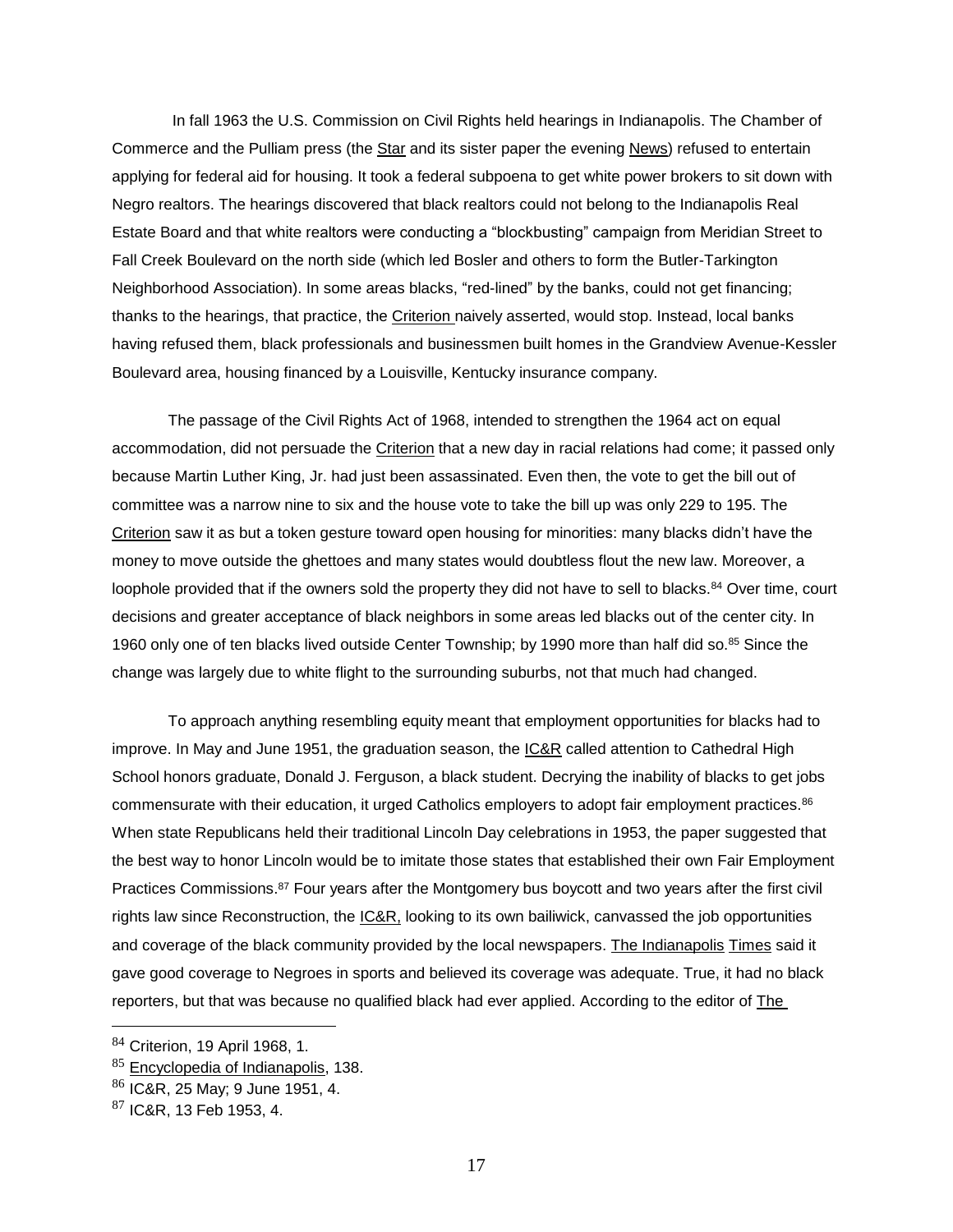Indianapolis News, Eugene Pulliam, Jr. (son of the publisher), the paper did employ an able black reporter and he thought the paper's coverage adequate. As for its sister publication, The Indianapolis Star, editor Robert Early, a brother of a priest of the archdiocese, was adamant that printing news of Negro events would worsen race relations, not improve them. A black reporter wouldn't be accepted in Indianapolis, said Early, few blacks had the ability, and too few read the Star. Racial acceptance was a generation away. (The Star hired its first black reporter some five years later, the time of the 1964 Civil Rights Act.) The IC&R's reply, "Negro Acceptance," argued that there were a thousand Negro families in the city "whose standards equal those of the best whites," and called on the local newspapers to educate their white readers.<sup>88</sup> The exchange led Fr. Bernard Strange, an interracial pioneer and pastor for twenty-four years at St. Rita, a black parish, to wonder, "Are Catholics ready to stand up and be counted on the Race question?" For his part, the priest was "tired of doing it" by himself.<sup>89</sup>

Reflecting Bosler's own fatigue at promoting racial equality, his bitter May 1962 editorial offered a "real commencement speech" to the black graduates of the city's Catholic high schools: Congratulations, he told them, "many who despise you" did not achieve as much.

Unfortunately, the jobs awaiting you . . . will [be] in driving a truck, behind a broom or wheelbarrow while [your fellow white graduates] go to banks, insurance companies, department stores. Catholic employers did not differ in this. Perhaps your children will do better. Personal culture is no passport to the suburbs; for you they're 'out of bounds.' More than likely you will no longer be part of your white friends social orbit. 'Go forth now, dear graduates, to a world which is waiting for you. Nay, not just waiting--but lying in ambush for you.' Your education is not over. The hardest lessons are still to come.<sup>90</sup>

Later that decade Bosler was active in Project Equality—an amalgam of 25 religious bodies operating together as the Indiana Interreligious Commission on Human Equality (IICHE)--to push equal job opportunity statewide. Working to get businesses to join, it published a list of firms pledged to support the effort. Lafayette's Catholic bishop, Raymond Gallagher, headed the board.<sup>91</sup> In 1970 the American bishops created the Campaign for Human Development (CHD), a program to encourage self-help and initiatives by the poor who devised and ran the programs themselves. From the start, the CHD was criticized from the Catholic right for funding organizations that had programs supporting abortion and birth control, which was true; before Roe v. Wade, the bishops found this acceptable in that no CHD money went directly to fund either practice.<sup>92</sup> Bosler regarded the CHD the Church's most important anti-poverty

<sup>88</sup> IC&R, 24 July 1959, 1, 4.

<sup>89</sup> IC&R 24 July 1959, 4.

<sup>&</sup>lt;sup>90</sup> Criterion, 24 May 1962, 4.

<sup>&</sup>lt;sup>91</sup> Criterion, 12 September 1969, 4; 21 December 1969, 1, 9; New Wine, 56, 58, 59.

<sup>92</sup> Criterion, 17, 24 November 1972, 4.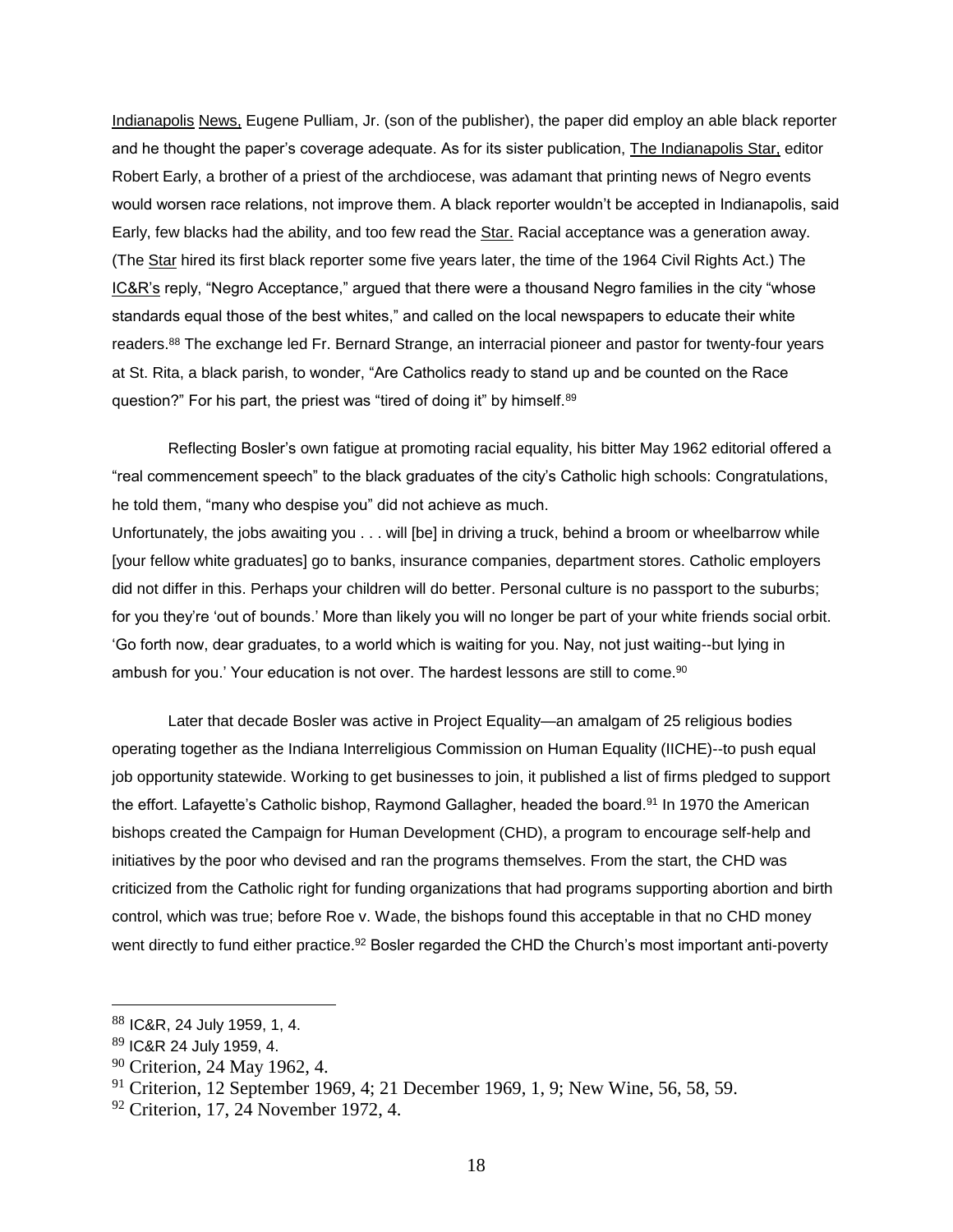effort and as a way to develop greater sensitivity among Catholics to poverty while helping the poor achieve self-help.<sup>93</sup>

\*\*\*

The issue that aroused the greatest passion in the Bosler years was Communism. In view of its condemnations of socialism and communism over the past century, the Catholic Church was well defended from its legions of critics on that score. Its attacks on Reds had long placed it in the vanguard of the anticommunist movement.<sup>94</sup> Having never embraced America's Russian ally in World War II, enmity to "godless communism" was almost part of the priests' and nuns' job description. In the 1940s and 1950s, Catholic parochial school students "prayed for the conversion of Russia" while their parents in the Holy Name and Rosary societies were admonished to oppose Reds wherever found. In 1947, two months before Winston S. Churchill announced the beginning of the Cold War in his "Iron Curtain" speech at Fulton, Missouri, the supreme knight of the Knights of Columbus, in a widely publicized address, called on the government to confront the Soviets. John E. Swift asserted:

All the world knows that Godless Russia has torn the Atlantic Charter to tatters and enslaved millions of our fellow Catholics all the way from Finland and Poland to Catholic Austria and Czechoslovakia and almost to the gates of Rome. By one shameless appeasement after another we have failed to uphold our American ideals. . . . Has not the time arrived for some group or some leader to arise in forums of the world and in challenging tones cry out to Russia—'thus far thou shalt go, and no farther.' "95

An American archbishop's policy of refusing absolution to Communists<sup>96</sup> made news in 1948, and the next year Pius XII decreed that Catholics "cannot belong to the Communist Party or publish, read, or disseminate texts in support of Communist doctrine. Those who do cannot receive sacraments and those who defend, profess, or spread communism, are excommunicated."<sup>97</sup> By then the two leading American Catholic churchmen, Fulton Sheen and Francis Cardinal Spellman, were busy denying any possibility of peaceful co-existence with Soviet Russia. Thus the Cold War--the ideological, military, and economic struggle for mastery between the Soviet Union, its satellites, and like-minded regimes on one side and the United States and its allies on the other, made its appearance almost before the guns had cooled. The years between Hiroshima and Nagasaki, August 1945, and June 1950 when the Korean War

<sup>&</sup>lt;sup>93</sup> Criterion 16 November 1973, 1, 4.

<sup>&</sup>lt;sup>94</sup> Richard Gid Powers, Not Without Honor: The History of American Anticommunism (New York: Free Press, 1995), 51, cited in Hugh Wilford, The Mighty Wurlitzer: How the CIA Played America (Harvard University Press: Cambridge, Mass., 2008), 167.

<sup>&</sup>lt;sup>95</sup> Kauffman, Faith and Fraternity, 359, 360.

<sup>96</sup> IC&R, 5 March 1948, 10.

 $97$  IC&R, 22 July 1949, 4.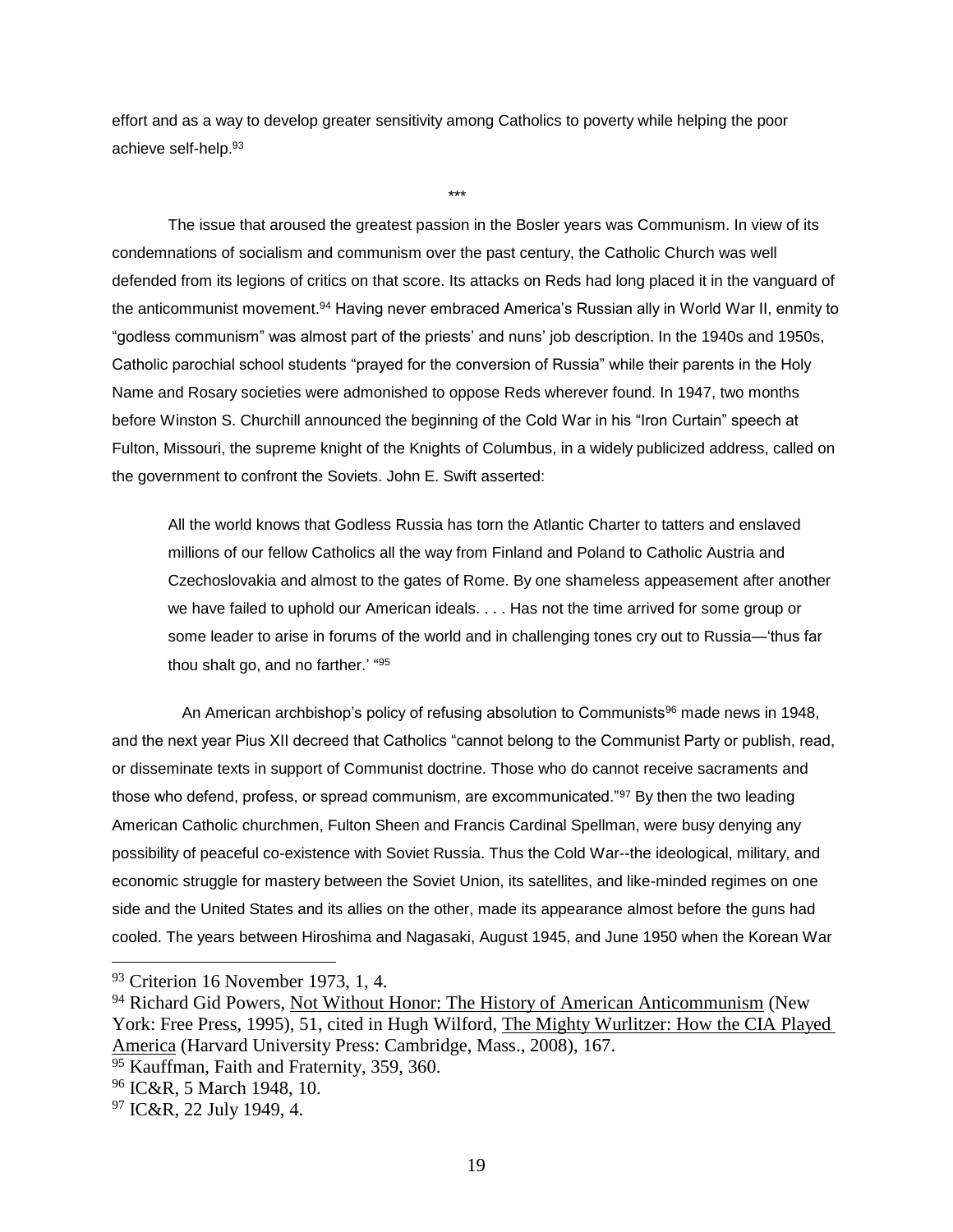erupted, saw the lines between the two camps harden abroad, while at home the question of the size of the domestic communist threat roiled and divided Americans. Among the exacerbating factors were the failure to achieve agreement on atomic weapons (1946); the Truman Doctrine and aid to Greece and Turkey (1947); the "loss" of China to Communism and Russia's successful test of its own atomic bomb (1949), and the finding that Alger Hiss, formerly of the State Department, was a communist agent and guilty of perjury (1950).

Catholicism's influence in Western and Eastern Europe, South East Asia and South America--all areas of contention with radical movements during the Cold War, made it an attractive resource to the U.S. government, not least to the Central Intelligence Agency (CIA). So valuable was the Church that the agency willingly violated separation of church and state and ignored its own charter's prohibition against operating domestically. (The CIA was also enmeshed in the labor movement and college student organizations, and utilized journalists, intellectuals, writers, filmmakers, and artists at home and abroad.) Of particular interest to the CIA were Dr. Tom Dooley, a Catholic physician active among the peasantry in Vietnam and viewed by some as a lay saint, and Irish-born Fr. Patrick J. Peyton, C.S.C., founder of the Family Rosary Crusade. The CIA's interest in Fr. Peyton stemmed from his wildly popular open-air crusades in Latin America. To the CIA, arousing the "intense piety" of "working class Catholics might prove effective as a prophylactic against the contagion of communism" in that part of the world.<sup>98</sup>

As intent as it was to arouse fear, in the 1950s anti-communism also had its unintended comical side: There was a campaign to pull "Robin Hood" from public school libraries on the ground that it implied that the rich were undeserving; the Cincinnati Reds, baseball's oldest professional team, felt the need to change its name for a time to "Redlegs," "Red Sox" already being taken by Boston; in Washington, D.C. a license to sell second-hand furniture was denied a man who had invoked his Fifth Amendment rights in an inquiry into communism. Communists could not draw unemployment benefits in Ohio; Pennsylvania barred them from state aid; Nebraska school districts inspected texts for foreign ideas and had its children spend hours each week singing patriotic airs. "Reds" were ordered to leave Birmingham, Alabama (punishment for failure to do so unspecified), and it was a crime in Jacksonville, Florida, to communicate with current or former communists. To seek to overthrow the Tennessee's government was a capital offense. At Madison, Wisconsin (locale of the flagship state university and the "Wisconsin Idea" of using the university's scholars to produce progressive legislation), of 112 citizens asked to sign a petition containing nothing but quotations from the Declaration of Independence and the Bill of Rights, 111 refused.<sup>99</sup>

<sup>&</sup>lt;sup>98</sup> Wilford, Mighty Wurlitzer, 168.

<sup>&</sup>lt;sup>99</sup> Haynes Johnson, The Age of Anxiety: McCarthyism to Terrorism (Harcourt Brace, Inc.: New York, 2005), 169, 170.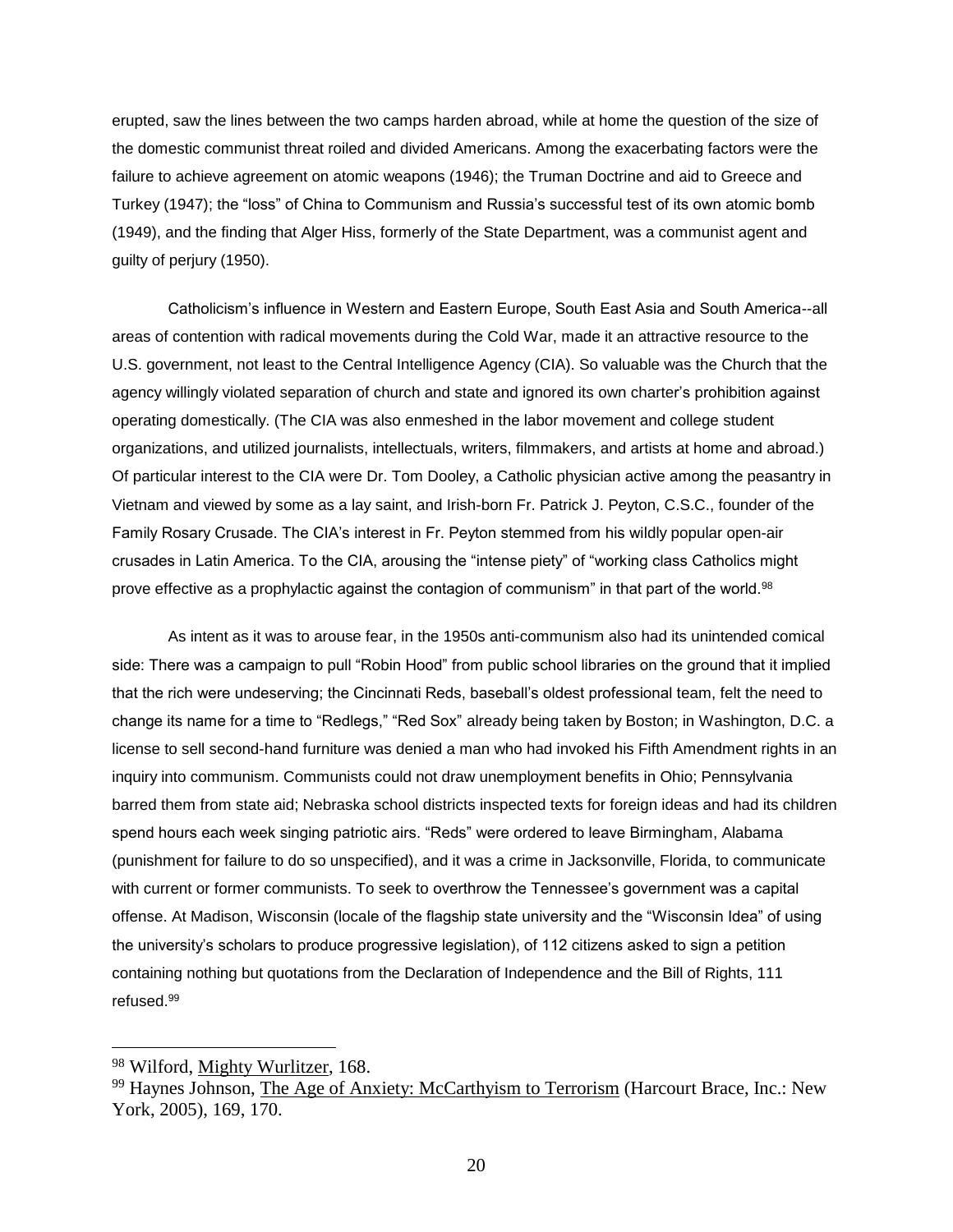The American people swam in a sea of anti-communism and Indiana was as susceptible to the mania as any other state: professional wrestling, with a sure grasp of the commercial value of patriotic posturing, required its grapplers to sign loyalty oaths (also common for city employees). An Indianapolis priest remembers being encouraged by parishioners to attend a gathering at a private residence to hear a speaker from the Christian Anti-Communist Crusade explain the nature of the communist threat. One of the things the man said was that "Beetle Bailey" in the comics was part of the communist plot designed "to make us scorn our military." The priest remembered thinking, "This is insanity," "this is Loonytoons."<sup>100</sup> Loony or not, a number of readers of the **IC&R** similarly discerned that the cartoon it carried, "All Angels" Parish," a gentle spoof of priests, nuns, and laity was subversive: one reader had "always thought" the cartoon "to be communist inspired . . . ."<sup>101</sup>

Indicative of the city's thinking in the 1950s and 1960s was the pride the leadership of the Indianapolis Public Schools (IPS) took in the system's "national reputation" for its "commitment to free enterprise," having received "the lions-share of awards" from the right-wing Valley Forge Freedoms Foundation. In its virulent anti-communism and praise of consumerism and the good life, IPS took the business corporation as its model. To those who disapproved of the emphasis on materialism, the superintendent responded with the *non- sequitur* that most of the staff were practicing Christians who led their students in morning prayers and Bible readings.<sup>102</sup> One of the leading anti-communist entrepreneurs of those days, Dr. Benjamin Fred Schwarz, an Australian, founded the Christian Anti-Communist Crusade in 1953. Two years later Schwarz left his medical practice in Sidney to come to the U.S. In 1963, the IPS superintendent and his top aides sponsored Schwarz's appearance--a four-day "anti-communism school" at the Indiana War Memorial.<sup>103</sup> When Bosler sent an editorial from Rome scorning Schwartz as a "four flusher" as welcome as "ringworm," the crusader, feeling ill-used, sued the Criterion for \$510,000. Informed of the suit by the archdiocesan lawyer, Archbishop Schulte was unmoved: "If Mr. Schwarz can find that kind of Criterion assets, we will be happy to divide them with him. Evidently, he needs some publicity."<sup>104</sup>

In late 1953 a group of liberal Indianapolis residents were moved to found a branch of the American Civil Liberties Union. Reflective of the state's anti-communist hysteria, the Indiana War

<sup>&</sup>lt;sup>100</sup> Peter Doherty, interview, 28 April 2005; It was probably Dr. Benjamin Schwartz or possibly a John Bircher. For Schwartz see below.

<sup>101</sup> IC&R, 22 February 1952, 4.

<sup>&</sup>lt;sup>102</sup> Encyclopedia of Indianapolis, Education article, 83.

<sup>103</sup> Becker, Indianapolis Church Federation, 76.

<sup>104</sup> Criterion, 25 October 1963, 4. Chancellery files, letter from Cornelius B. Sweeney to John O'Connor, archdiocesan lawyer, 15 October 1964. The editorial was judged not libelous in Hancock Circuit Court, 21 October 1966. On 19 January 1967, when Schwarz failed to file a new complaint within 90 days, the decision stood. Criterion, 27 January 1967, 1.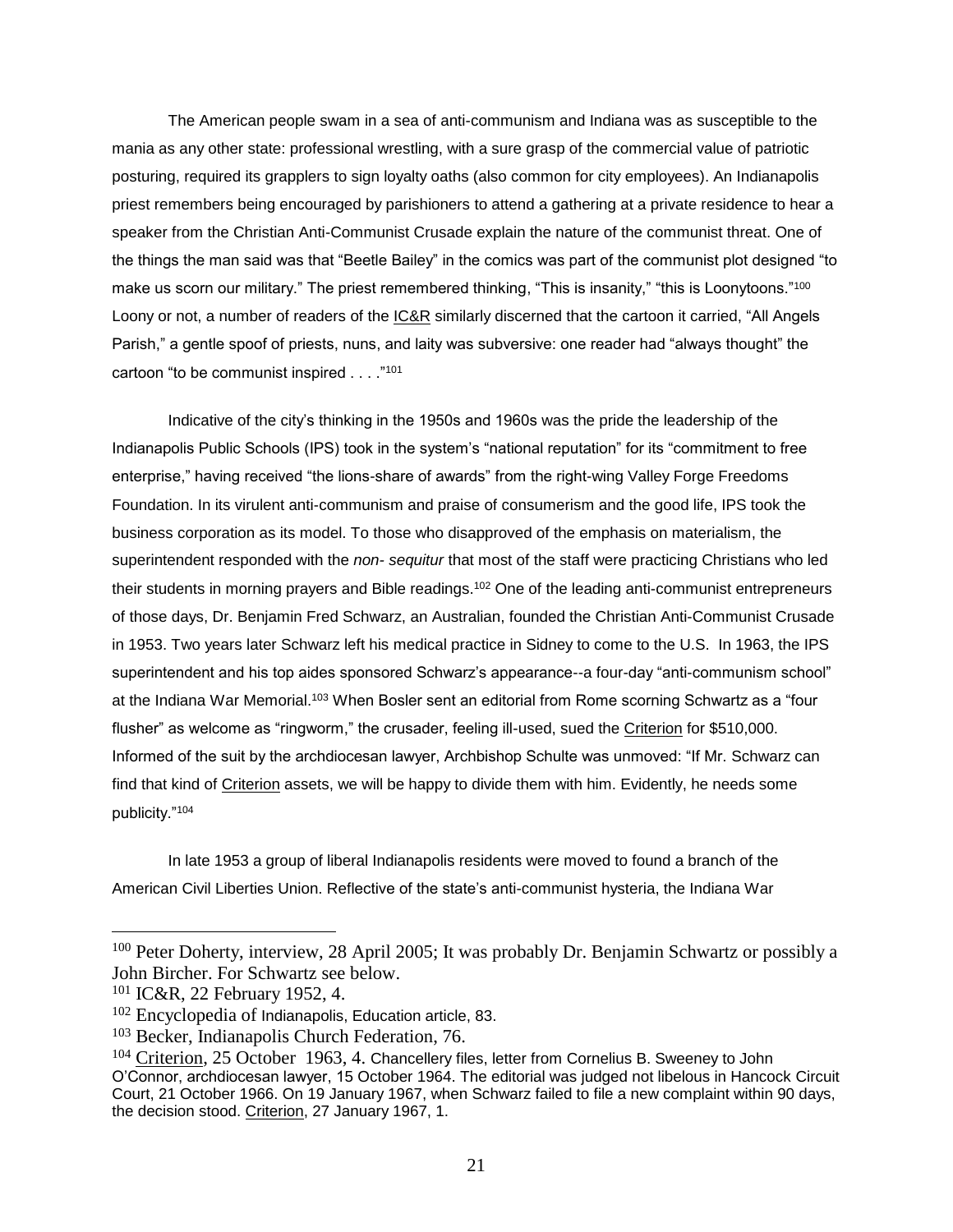Memorial Board, acting on the American Legion's claim that the ACLU was a communist front, refused to rent the War Memorial Auditorium for the meeting, as did the Indianapolis-Marion County Central Library, the Claypool Hotel, and the YMCA. The Knights of Columbus offered space, but then withdrew the offer as too controversial. Fr. Victor Goossens, pastor of St. Mary's Church downtown, offered its parish auditorium: As Fr. Goossens stated on Edward R. Murrow's televised program, "See It Now," "I had no reason to believe them unfit or unworthy . . . There's something much more basic involved here than the idea of a meeting place."<sup>105</sup> In 1957 the War Memorial Commission again refused the ICLU use of the public facility for a lecture by the respected Methodist bishop of the city, justifying their refusal on information from the House Un-American Activities Committee (HUAC) that the organization was "a defender of communists." To permit it "would desecrate this sacred soil."<sup>106</sup> (In defending the First Amendment, the ACLU defends all sorts of unpopular people). The Criterion, called the Legion's action "un-American," stating it would want the ACLU around to defend the Church were anti-Catholicism to enjoy a revival.<sup>107</sup>

Bosler's own critique of communism, judged insufficiently rabid, accounted for many of the newspaper's detractors. As a liberal priest out of sympathy with knee-jerk anti-communism probably made the most difficulties for him. He would never qualify as a fellow traveler (whatever his critics might say). Anyway, his was not the only editorial hand, with the result that on the communist issue the newspaper was more nuanced editorially than most of the press.<sup>108</sup> In 1948 an editorial took a hard line against Henry A. Wallace's run for president on the Progressive ticket, a danger sufficiently serious to overcome any niceties about keeping the Church out of politics. Surely, the writer argued, no Catholic who read the pope's warning to the Italian people in their election that year about the need to "vote for candidates who recognize the laws of God and the rights of the Church" would support Wallace. Being "in the hands of the Communists," either a "deluded captive of the Reds [or] a dishonest stooge," a "vote for Wallace was a vote for Joe Stalin."<sup>109</sup> A serio-comic editorial, most likely Fr. Courtney's, employed an argument between a "zealous young priest" (zyp) and a "wise old pastor" (wop) to make its anti-communist point: Learning

<sup>&</sup>lt;sup>105</sup> Star, 7 October 1999, A2; Criterion, 20 November 1953, 4; 5 July 1957, 4. The Indianapolis episode almost made the cut for the 2006 Oscar nominated movie about Murrow, "Good Night and Good Luck." Criterion, 25 May 1962; 15 June 1962, 4.

 $106$  Commonweal, 6 December 1957, 248.

 $107$  Criterion, 25 May 1962, 4; 15 June 1962, 4. The War Memorial ban of the ICLU held for twenty years until the Indiana Supreme Court overturned it, 5 to 0, in October 1973.

<sup>&</sup>lt;sup>108</sup> Since editorials were not signed until 1971, it is not possible to attribute particular editorials to their authors. Besides Fr. Courtney, some of the others were Fr. James Doherty, Fr. Bernard Head, Michael Bowles, John Acklemire and his wife, B.H. Acklemire. Paul Fox interview.  $109$  IC&R, 13 August 1948, 4. The language smacks too much of the Catholic ghetto and is too harshly personal in tone to be Bosler's; it's likely to be Courtney's. The editorial of 27 May 1949 cited below, does sound like Bosler. Again, one can't be certain.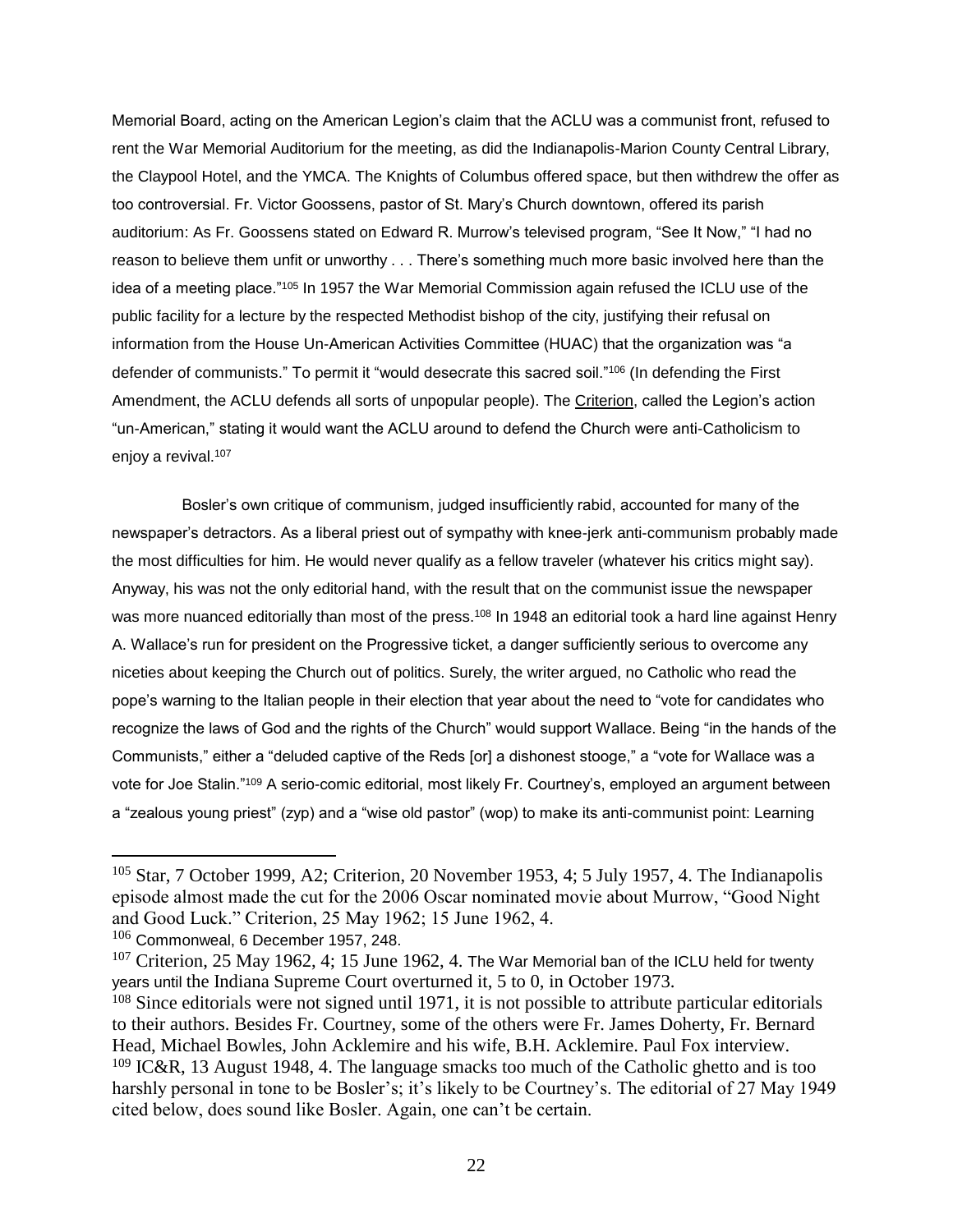that "Danny Hoolihan" was going to speak to the Holy Name Society about communism, the zyp decried Hoolihan's credentials: "What does he know about communism?" "Well," answered the wop, "he's got ten kids and he's against it. That's good enough."<sup>110</sup> In the atmosphere of fear that prevailed in the 1950s and later, a good many Catholics were of the opinion of the wise old priest.

More Bosler's style was the 1949 editorial, "Not So Bad." Yes, there might be 70,000 Reds in America, but there were more than 2,000 Catholic high schools, more than 100,000 Catholic educators, and 400,000 Catholic college graduates: Rather than fear-monger, "We prefer to be optimistic."<sup>111</sup> A 1952 editorial ("Tired of Hearing About The Red Menace? So Are We") sensibly argued that Americans were the least likely to be attracted to communism and that Europeans were dealing with the communist issue "without witch-hunting and frightening the populace half out of [its] wits."<sup>112</sup> The editorial inspired lengthy letters, nearly all hostile, for more than a month. The charge that the newspaper was soft on communism, even pro-communist, were frequent and perennial: An anonymous letter to Archbishop Schulte blamed Bosler for fomenting anti-hysteria hysteria and suggested he be investigated for income tax evasion and "sent back to Ukraine." Bosler responded that his remarks were "intended to bolster, not weaken our country's defense against the evil." The problem was how to fight communism while not curtailing liberty.<sup>113</sup> Nevertheless, a good many readers persuaded themselves that the paper was "socialistic."<sup>114</sup> "Truly Disappointed" believed that many articles in the IC&R had a communist slant and suggested that some "leftist" had infiltrated the paper: "So go through your staff with a fine tooth comb--before it is too late." <sup>115</sup> When the paper attacked the McCarran-Walter Immigration Act as "monstrous" for its discrimination against southern and eastern Europeans and contrary to social justice, it stirred a reader to bracket the editor with the Daily Worker, the Communist party, the National Lawyers Guild, Americans for Democratic Action, and "every Red, Pink, and Punk in the country."<sup>116</sup>

It was left to a Catholic, Senator Joseph McCarthy (R. Wisc.), to lead the way in stoking the fear that communists honeycombed the leading institutions of the republic. The pall cast over America by this "second Red Scare" (the first followed World War I), was considerable. McCarthy, like Richard Nixon and John Kennedy—was an ex-serviceman who entered Congress in 1946; He attracted national attention for

 $110$  IC&R, 9 June 1950, 4. Almost certainly authored by Fr. Paul Courtney, a man well known as a wit; Bosler would not cavalierly denigrate knowledge in that way and was not only not Irish, as Courtney was, but found Irishness tiresome.

<sup>111</sup> IC&R, "Not So Bad," 27 May 1949, 4.

<sup>112</sup> IC&R, 27 May 1949, 4.

<sup>113</sup> IC&R, 21 November 1952, 4.

<sup>114</sup> IC&R, 29 August 1952, 4.

<sup>115</sup> IC&R, November 1952 1952; See also Criterion, 18 May 1962, 4.

<sup>116</sup> IC&R, 16 January 1953, 4; 6 June 1952, 4; 20 June 1952, 4; 30 January 1953, 4. Bosler would no doubt admit sharing the views of the liberal cold warriors of the ADA.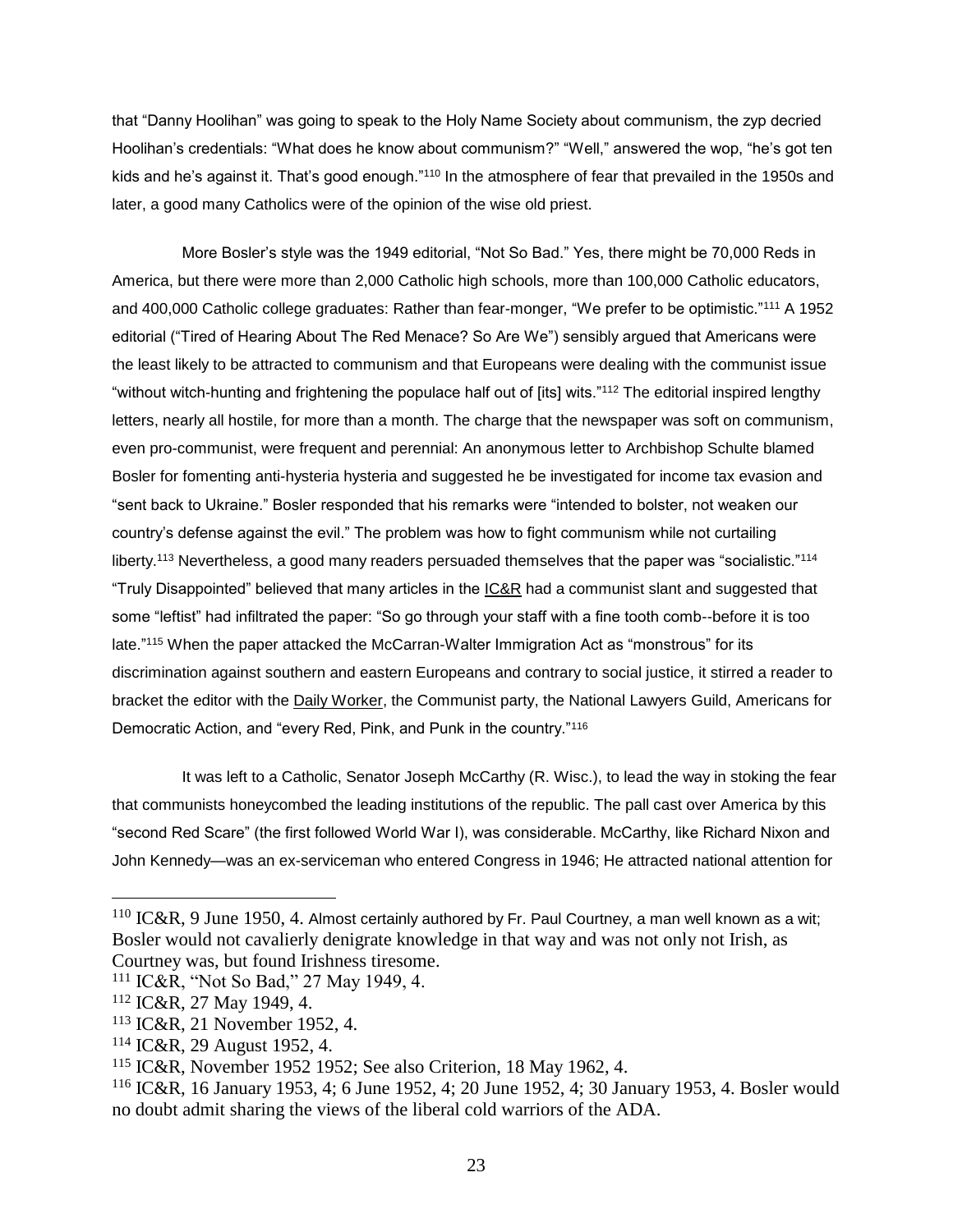the first time with a Lincoln Day speech in February 1950 at Wheeling, West Virginia, charging that communists had found a home in the State Department.

The first mention of the junior senator from Wisconsin in the Indiana Catholic and Record was to publicize an upcoming McCarthy speech, "What Congress Is Up Against," at the 13th Annual Indianapolis Catholic Forum, held at the Indiana War Memorial, October 1947.<sup>117</sup> McCarthy's appeal to conservative Catholics was that he burnished the Church's anti-Communist reputation and simultaneously skewered the WASP establishment for its putative softness on communism; at the same time, for non-Catholics, McCarthy personified their distrust of the Church's power.<sup>118</sup> He also divided Catholics: Cardinals Francis McIntyre of Los Angeles and New York's Francis Spellman, the Catholic War Veterans, the Knights of Columbus, The Brooklyn Tablet, and the city of Boston were dedicated McCarthyites, while Chicago's Bishop Bernard Sheil, the city of Chicago, and liberal Catholics were hostile. Sheil's public opposition to McCarthy dated to his 1946 Wisconsin senate race, having been brought in to speak against McCarthy by the state Democratic Party.) Catholicism's intramural divide could be explosive: Attending a convention of North American College alumni in Cleveland, Bosler got into "a violent argument" with his table companions, "all of whom were ardent, even rabid, supporters of McCarthy." The heated confrontation, combined with rushing to catch a plane caused Bosler to faint at the airport and he had to be hospitalized; in his memoir, he facetiously blamed McCarthy for his ensuing heart problems.<sup>119</sup>

The strongest predictor of attitudes regarding the Wisconsin senator was party preference. And while there were more Catholic Democrats than Republican ones, pro-McCarthy Catholics outpaced "the antis" by about ten percent.<sup>120</sup> Bosler protested that the constant accusations of communism and socialism against government leaders by McCarthy, Indiana Senator William Jenner, and others "distorted recent history." Lamenting that "Some Catholic Readers Live in a Nightmare World," in 1951 the IC&R pointed to real policy successes, such as, Marshall Plan, 1947, responsible for the economic recovery of Western Europe; the defense of Greece and Turkey, 1947, the Berlin Airlift, 1949, and the defense of South Korea against invasion from the North, 1950, all of them helpful actions. Yet "a large part" of the press remained "hysterical" and as a consequence "Americans are bewildered and in danger of losing confidence in their form of government."<sup>121</sup> The bishops themselves, moved by the billingsgate of McCarthy and others on the right, issued a pastoral in November 1951 ("God's Law: The Measure of

<sup>&</sup>lt;sup>117</sup> IC&R, 17 October 1947, 1.

<sup>118</sup> Fuchs, JFK, 127.

<sup>119</sup> New Wine, 59, 60.

<sup>120</sup> Crosby, God, Country, Flag, 230-245; On the other hand, Morris, American Catholics, 243, rightly regards that ten percent edge for McCarthy among Catholics as making a big difference politically.

 $121$  IC&R, 13 June 1951, 4.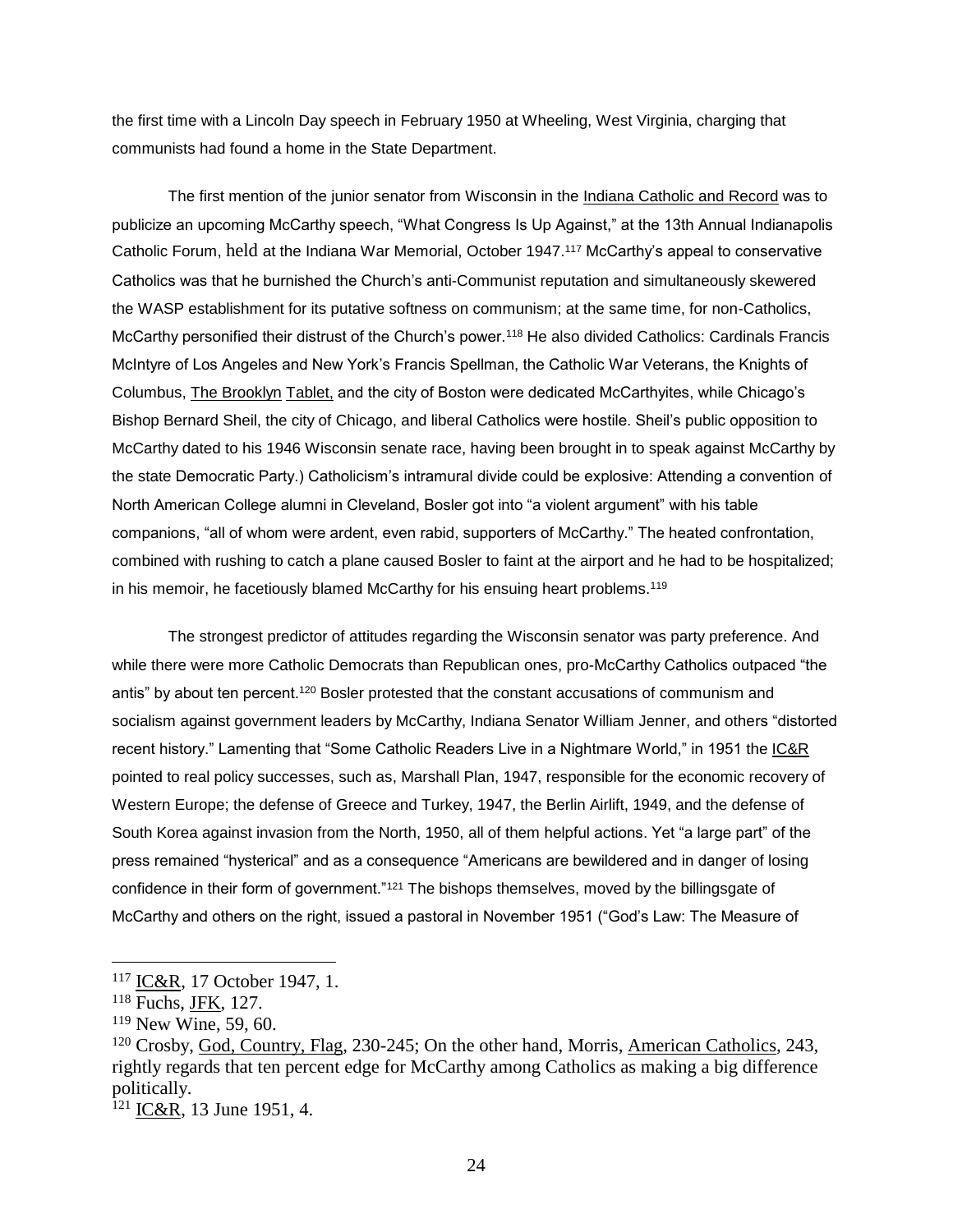Man's Conduct"). Without naming names, it lectured politicians to be bound by justice and charity: "Dishonesty, slander, detraction, and defamation of character are as truly transgressions of God's commandments when resorted to by men in political life as they are for all other men."<sup>122</sup>

Believing that few Catholic editors "had the courage to denounce" the senator, the IC&R would do so in hard-hitting anti-McCarthy articles and editorials. It gave extensive coverage to a speech at Notre Dame University, May 1953, by George F. Kennan, former ambassador to the USSR and author of America's Cold War containment policy. Like the bishops, Kennan named no one, but his rebuke of most of what passed for anti-communism as a sort of "semi-religious cult," blind, intolerant, anti-intellectual, vulgar, left no doubt of who and what was meant. Such people "distort and exaggerate." "They sow timidity where there should be boldness; fear where there should be serenity; suspicion where there should be confidence and generosity." Bosler thought the speech "masterly."<sup>123</sup> A fortnight later the IC&R expressly denied that being a good Marine, a practicing Catholic, and loyalty to country made McCarthy a great American or a great Catholic, as some Catholic clergy would have it. Nor was it just to label McCarthy's critics "fellow travelers and communists.<sup>124</sup> In March 1954, while announcing his refusal to deal any further with the McCarthy issue, Bosler asserted that while both the senator and Catholicism were anti-Communist, they were not the same.<sup>125</sup> Quoting Thucydides' remarks on the evil effects of the Peloponnesian War, Bosler drew the contrast:

The customary meaning of words was arbitrarily distorted to cover the conduct of those who employed them. Reckless irresponsibility was treated as courageous loyalty, cautious reserve as cowardice masked under a high-sounding name, restraint as a cloak for poor-spiritedness . . . . A frenzied fanaticism was the popular idea of conduct . . . . Violence of feeling was a warrant of honesty, depreciation of violence a signal of suspicion.<sup>126</sup>

 $\overline{a}$ 

 IC&R, 22 May 1953, 1, 3, 4; William Pfaff, "Wise Men Against the Grain," New York Review of Books, 9 June 2011, 59-61. IC&R,5 June 1953, 4. IC&R, 12 March 1954, 4. IC&R, 9 April 1954, 4.

<sup>&</sup>lt;sup>122</sup> Bishops Pastorals, Vol. II, 1941-1961, 143; see also Donald Crosby, God, Church, and Flag: Senator Joseph R. McCarthy and the Catholic Church (Chapel Hill: University of North Carolina Press, 1978), and Mark S. Massa, Catholics and American Culture (New York, 1999), chapter 3.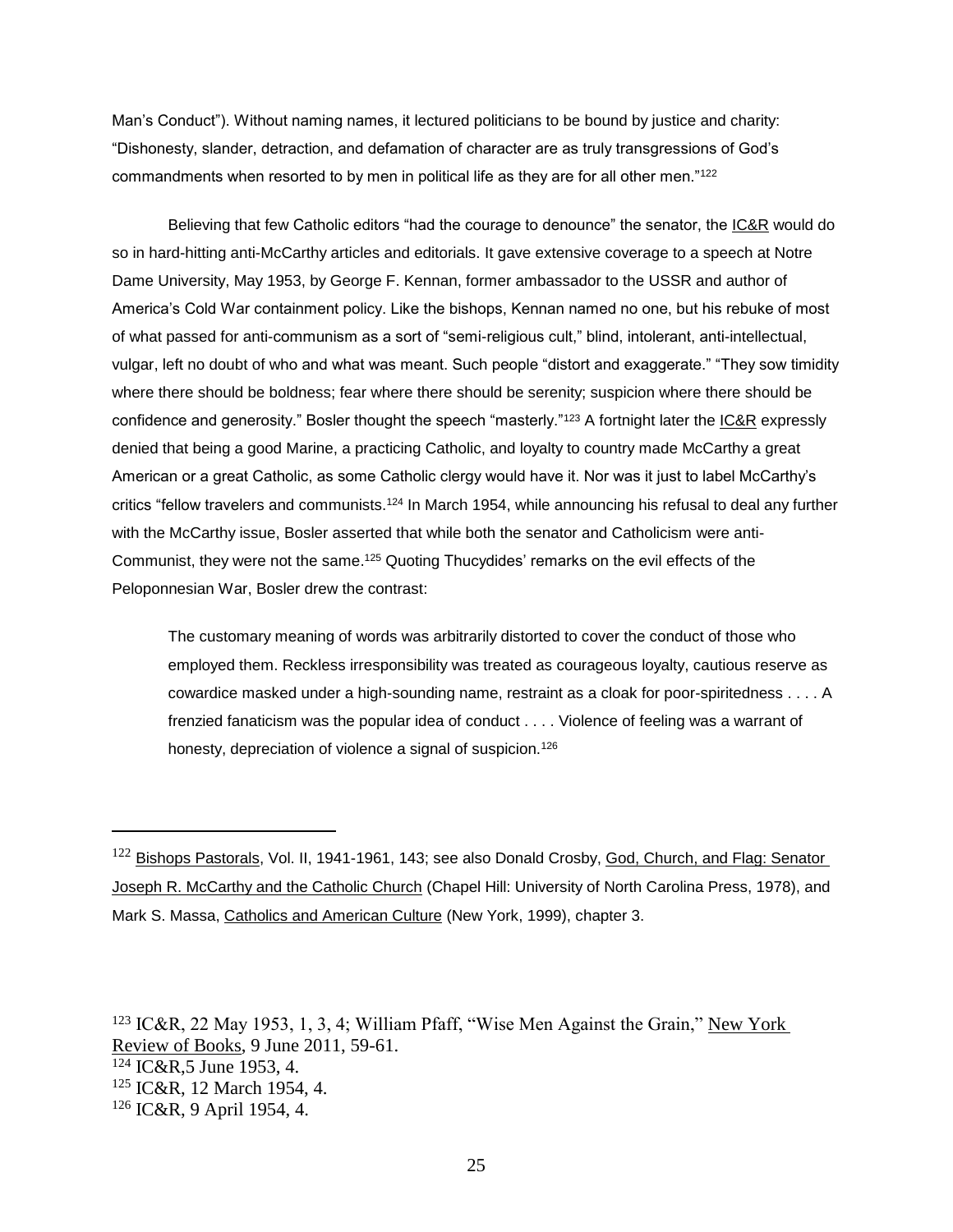Soon after, in a dispute originating over the senator's attempt to gain preferential treatment for the close friend of his chief of staff, McCarthy recklessly took on the U.S. Army. Charge and counter-charge flew at the televised Army-McCarthy hearings (22 April to 17 June 1954). Just prior to the hearings Bosler ran a lengthy article by the senator's nemesis, Bishop Bernard J. Sheil. Although professing to speak as a private citizen, Sheil noted that the Church did take stands "on lies, calumny, the absence of charity and calculated deceit," and that thanks to Joseph McCarthy ("a pitifully ineffective anti-communist"), "We have been victims . . . of a kind of shell game."<sup>127</sup> The article produced two highly critical letters: "Your modified version of the communist party line," in running the bishop's "nauseating rehash" was "a new low." Stung by the animosity shown, Bosler announced that no more letters on the McCarthy controversy would be published.<sup>128</sup> Even the Senate's censure of McCarthy, 67 to 12, December 1954, did not appear in its pages. McCarthy would be mentioned in the IC&R only twice more; in 1956 bracketed with Elvis Presley as comparable "screwballs" that the press should ignore,<sup>129</sup> and at his death in 1957: Embracing the maxim *nihil nisi bonum de mortuis* (of the dead, speak only good), the IC&R allowed that perhaps "Joe McCarthy" was "the man of the hour" with his "vigorous exposure of the dangers of communist subversion." But Catholics value means as well as ends.<sup>130</sup> Many Catholics, like William F. Buckley, thought otherwise, as did the 39 priests and 14 monsignors drawn to McCarthy's funeral at St. Mathews Cathedral in Washington, D.C., Archbishop Patrick A. O'Boyle presiding.<sup>131</sup>

Bosler's criticism of the John Birch Society (JBS), the ultra-right, anti-communist organization made him more enemies. Founded in Indianapolis in 1958, he objected to its extreme anti-Communism, holding it responsible for some of the "most vicious anti-Catholic literature distributed in the Middle West" during the 1960 election. It was "contrary to Catholic social teaching and subversive to American civil liberties."<sup>132</sup> Yet Catholics joined in large numbers; according to the society, forty percent of its members were Catholic. While the Criterion doubted that, a 1965 Indianapolis dinner honoring its founder, Robert Welch, drew 1,300 persons at fifty dollars a plate, tangible evidence of its popularity.<sup>133</sup> And there were plenty of others among Criterion readers, in whose eyes the editor was "ignorant," "commie-sympathizing," "un-Catholic and subversive." A Clarksville reader complained of the Criterion's "prejudicial diatribe smearing" the society and questioned whether it was "a Christian paper or a propagandizing publication for the radical-left Liberals."<sup>134</sup> Such hostility hurt, especially when denunciations that the Criterion was

 $127$  "Sheil Scores Anti-Commie Methods," IC&R, 16 April 1954, 1, 2, 3.

<sup>128</sup> IC&R, 30 April 1954, 4.

<sup>129</sup> IC&R, 30 November 1956, 4.

<sup>130</sup> IC&R, 10 May 1957, 4.

<sup>&</sup>lt;sup>131</sup> Johnson, Age of Anxiety, 454.

<sup>132</sup> Criterion, 7, 14, 21 April 1961.

 $133$  Criterion, 3 December 1965, 4.

<sup>&</sup>lt;sup>134</sup> Criterion, 14, 21 April 1961, for pro and con letters; 8 January 1965, 4; Clarksville letter, 2 September 1966, 4. Criterion, 1, 8, 15 December 1961.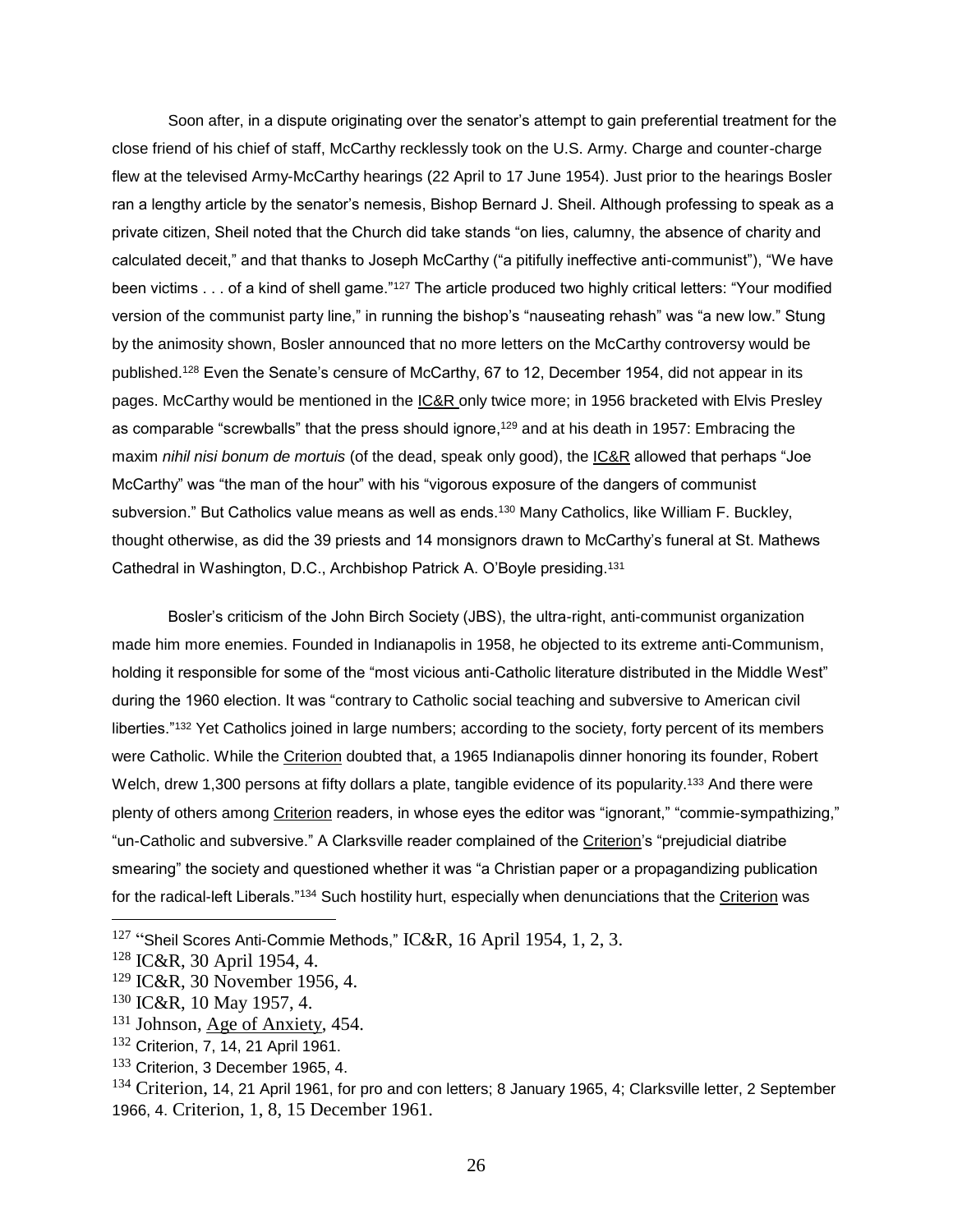"un-Catholic" and "subversive" found their way in letters to Rome.<sup>135</sup> To protect its flank from the right, in December 1961, the Criterion brought in a conservative columnist, Fr. John Doran. In the series of Doran's articles on the Birchers in 1965, even Doran, who found nothing objectionable in much of the society's manifesto, saw it as too dismissive of government, intolerant of divergent views, and its founder, Robert Welch, an authoritarian. In Doran's judgment, the Catholic conservative would not find answers in the Birch Society.<sup>136</sup>

The political and economic benefits of anti-Communism, inside government and out, were so robust that it seemed impervious to real world Russian setbacks. But Khrushchev's secret speech in 1955 to the 20<sup>th</sup> Party Congress denouncing Stalin and Stalinism proved deeply injurious to the Communist Party in the United States (CPUSA), as did the Soviet's crushing of the Hungarian revolution the next year. By December 1956, the party's numbers had collapsed from its postwar high of 80,000 to 5,000. Of the latter, about 1,500 were FBI informants, leading J. Edgar Hoover to contemplate controlling the party by having its FBI agents and informants support one or another faction at the CPUSA's February 1957 convention. By the 1960s FBI informant-members' dues "supplied a hefty part of American Communist Party budget and membership."<sup>137</sup> Yet in important ways the moribund nature of the American Communists didn't matter. Like the living dead, the anti-communist mania proved impossible to kill: FBI Director J. Edgar Hoover, well aware of the real weakness of America's communists, did not disclose the facts. The bigger the menace could be made to seem, the bigger the manpower, budget, and influence of the FBI. Thus, the Bureau refused to supply Attorney-General Robert Kennedy with a white paper on the Communists Party network for fear it would "compromise" informants.<sup>138</sup> The public, left in the dark, was persuaded by the memory of the Hiss case, atomic spies, Castro's Cuba "ninety miles from our shores," and the Missile Crisis, October 1962, that the domestic danger to the nation remained "clear and present."

If he failed to give conservatives satisfaction on McCarthy and the Birchers, on Fidel Castro and the Cuban revolution the IC&R proved more prescient than the coverage of either the New York Times or the bishops' Catholic News Service (CNS). The support of Castro's movement by the Times' correspondent in Cuba, Herbert Mathews, became notorious. As for the CNS, throughout 1959 CNS articles carried in the IC&R denied that Castro was a communist, even painting him as inspired by the social encyclicals. While the **IC&R** could not find support, in any papal pronouncement, for the new

<sup>135</sup> Criterion, 15 October 1965, 1, 9.

<sup>&</sup>lt;sup>136</sup> Criterion, 1, 8, 15 December 1961.

<sup>137</sup> Taylor Branch, Parting the Waters: America in the King Years, 1954-63 (New York, 1988), 211, 563, 564, 567, citing FBI files and Richard Gid Powers, Secrecy and Power: The Life of J. Edgar Hoover (Free Press), 1987.

<sup>&</sup>lt;sup>138</sup> Branch, Parting the Waters, 678.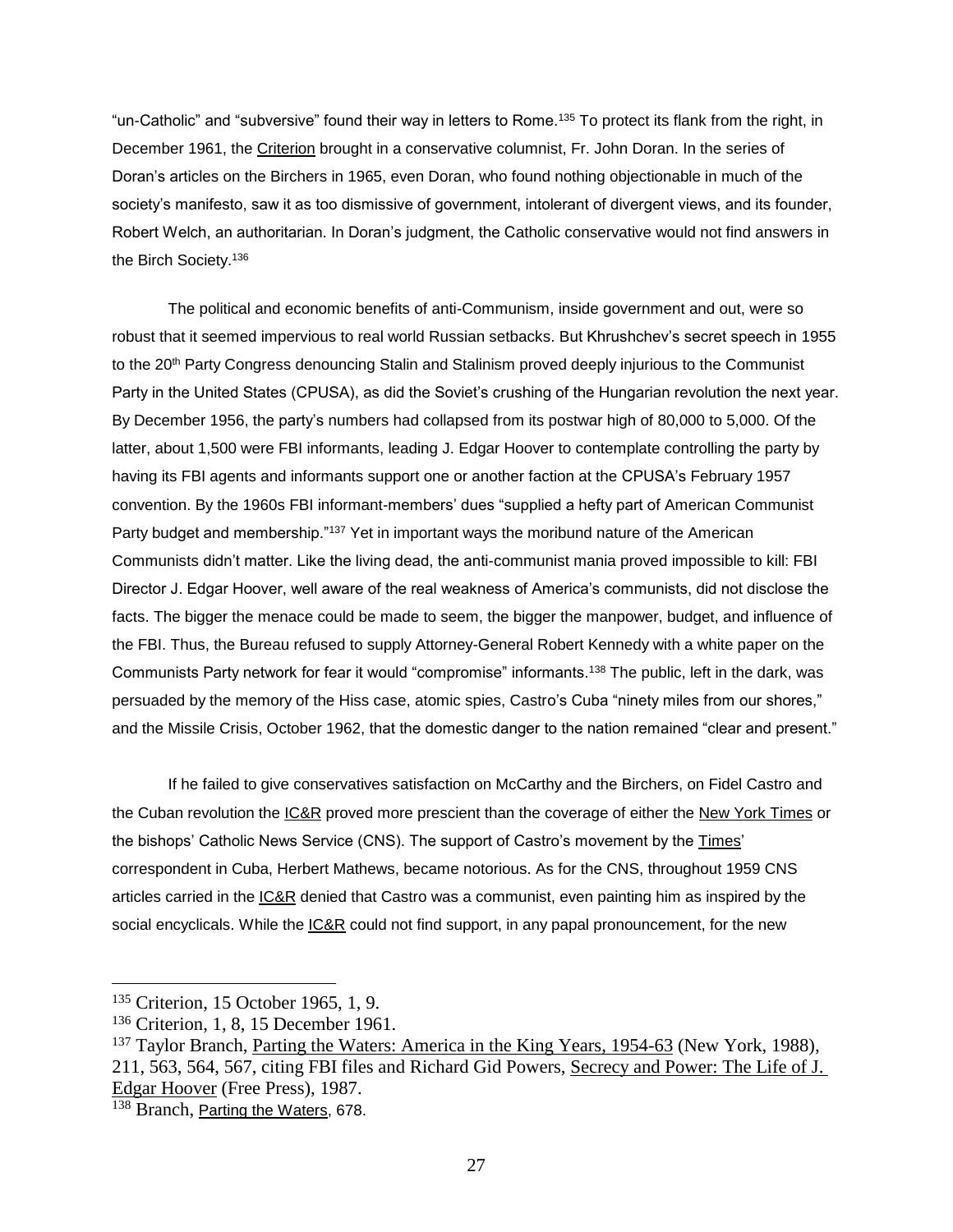regime's "drumhead trials and bulldozer burials of one's enemies,"<sup>139</sup> Bosler held his editorial guns until the situation became clearer. In January 1960 the Catholic News Service correspondent had to admit that Castro's "Extreme leftists to the forefront" and reformers and middle class Cubans were frustrated and fearful.<sup>140</sup> In its first editorial on Castro, May 1960, the IC&R could "see clearly that there is a Communist element" in the regime and by August portrayed Castro as having betrayed the revolution.<sup>141</sup> In September an editorial admitted that the U.S. was "reaping the harvest" of its past support of dictators, such as Cuba's Batista and Trujillo of Santo Domingo, nevertheless, Cuba's "open and defiant subjection of their policy and economics to the Communist bloc" had caused justifiable "fear and anger" in the U.S. The regime's "audacious lies" including "wild talk of assassination plots" hatched by the U.S. government were worse than even the confiscation of property.<sup>142</sup> Soon the paper headlined a "campaign of persecution" against the Church,"<sup>143</sup> with "Catholics bear[ing] the brunt of Castro's reprisals." Following the fiasco of the failed Bay of Pigs invasion in 1961, at least one Cuban bishop, a hundred priests, and tens of thousands of Cubans were imprisoned. And there was fear that Castro might establish a schismatic church.<sup>144</sup>

Then there was South East Asia: Nothing did more to divide the nation than the Vietnam War. A French colony from the mid-1800s, Catholic missionaries followed the *Tricolour* to establish the Church's stake in the country. That, combined with anti-Communism and the Cold War, put Vietnam high on the list of the Catholic Church's concerns. In 1954, during the throes of the decisive French defeat at Dien Bien Phu, the IC&R ran a series of articles from Saigon by an American priest lamenting the communist victory. Influential Catholic congressmen promoted the nomination of the Ngo Dien Diem for president of South Vietnam (a Catholic mandarin with a brother an archbishop). Despite the strong Catholic stake, Bosler, cringing at press references to Diem's "Roman Catholic government," took on the unpopular role of opposing U.S. involvement. In 1963, still two years before the American anti-war movement began to stir, the paper asserted that Diem was "not our man" and reminded readers to "Remember when Franco could do no wrong?" The Criterion did carry pro-Diem articles by the National Catholic Welfare Conference's correspondent in South Vietnam, Fr. Patrick O'Connor, an American priest and Columbian missionaryjournalist. O'Connor stuck with Diem to the end, writing just days before Diem and his brother were

<sup>139</sup> IC&R, 16 January 1959; 14 August 1959, 12.

 $140$  Indiana Catholic, 8 January 1960, 3. Note that for a brief period the paper went back to the original title of 1910.

 $141$  Indiana Catholic, 27 May 1960, 4; 26 August 1960, 7.

 $142$  Indiana Catholic, 2 September 1960, 4. Of course, there were assassination plots, some eight in all, during both the Kennedy and Johnson administrations. It would take the Vietnam War to persuade journalists and the man in the street that the United States of America was capable of premeditated immoral acts of great evil.

 $143$  Criterion, 14 October 1960, 1.

<sup>144</sup> Criterion, 28 April 1961, 1; Criterion, 26 May 1961, 1.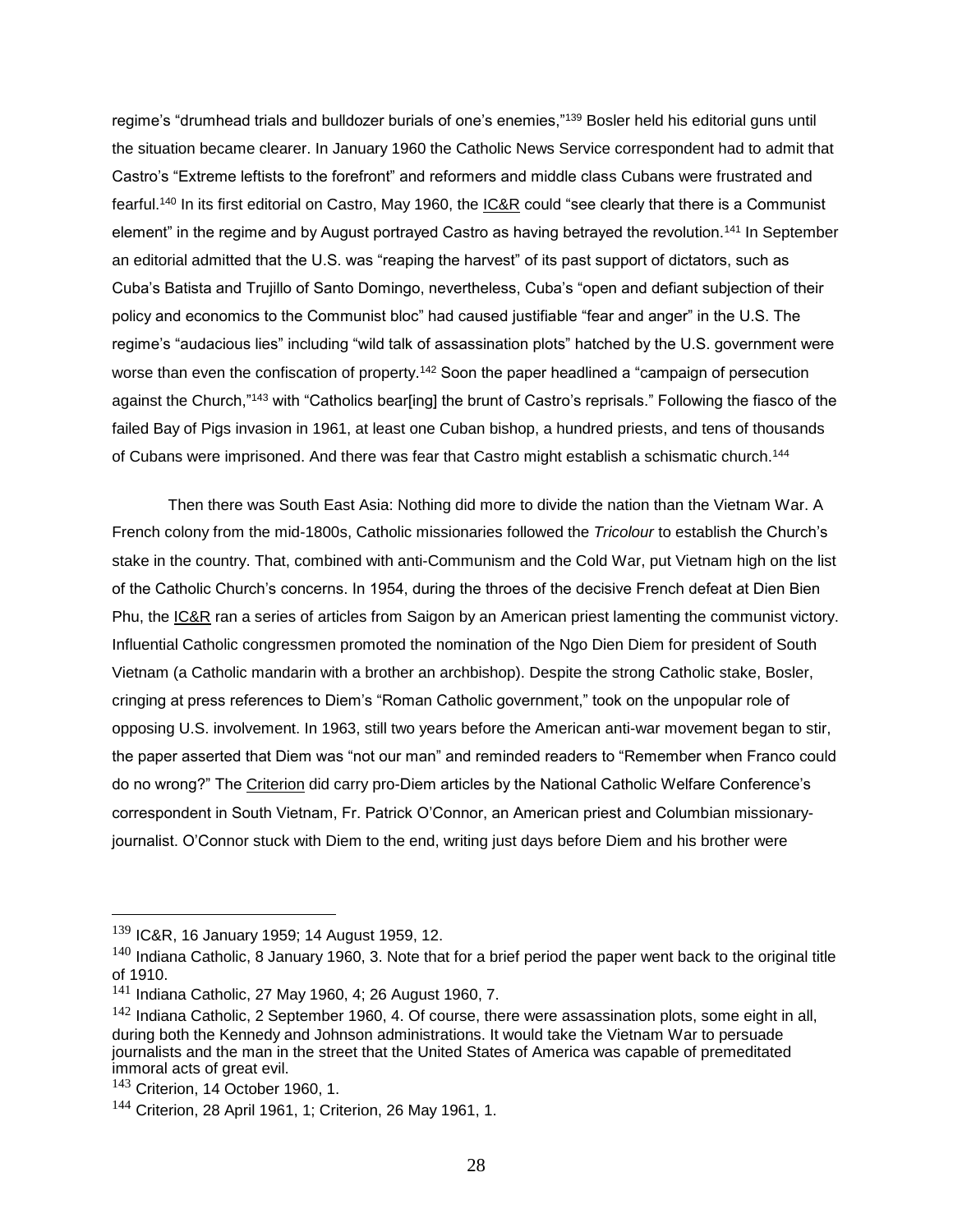murdered, 2 November 1963 (by coup plotters encouraged by the Kennedy Administration, that his Buddhist opponents were "selling the U.S. a 'bill of goods.' "<sup>145</sup> Kennedy's death followed twenty days later.

The Criterion's disenchantment with the war was rapid: By the August 1964 Gulf of Tonkin Resolution, the Criterion designated Vietnam "a mess" and wanted "no wider war."<sup>146</sup> By November the war had become "ugly,"<sup>147</sup> and in the spring and summer of 1965, it was obvious that "power alone, in the form of bombs and guns, is unlikely to solve the Vietnamese riddle for either side." The war, "growing more critical by the hour," was moving toward "total U.S. entanglement on the Asian land mass." What then? Armageddon? The Criterion wanted the United Nations to get involved.<sup>148</sup> More and more "a show of American muscularity," the war was becoming "the sort of thing that will make ours the most hated nation on earth."<sup>149</sup> In September 1965, judging the escalation in American forces over the last seven months "a failure," the Criterion urged the U.S. to submit to a UN ceasefire, otherwise the war could go on for years.<sup>150</sup> Bosler found solace in Pope Paul VI's address at the United Nations, October 1965 ("no more war, never again war") with its stress on international themes--support for the UN itself and its subsidiary organizations UNICEF and UNESCO, both *bete noires* of the Birchers. Yet the editor wasn't impervious and attacks could hurt: With some emotion, Bosler revealed that several persons in the city had "reported to Rome that the Criterion is un-Catholic and subversive . . . ." The pope's words at the UN gave Bosler cover against his critics and he expressed his gratitude.<sup>151</sup> At Christmas the <u>Criterion</u> again appealed for a ceasefire.<sup>152</sup>

In 1966 the anti-war movement was in full cry and the Criterion filled with editorials on the war. Senate hearings in January "proved" that opposition to the war was "not a matter of beatniks, left-wing radicals, or right-wing war hawks." What was needed was a real debate.<sup>153</sup> Denying that the 1954 Geneva Conference committed the U.S. to South Vietnam, the newspaper denominated South Vietnam's government "a bloody, corrupt little dictatorship."<sup>154</sup> When readers answered with "foul-spoken letters and telephone calls accusing [the Criterion] of being pro-Communist or worse, or of somehow undermining

<sup>145</sup> Criterion, 9 August 1963, 4, 12. O'Connor also covered Korea in the 1950s. Diem was murdered 2 November 1963; President Kennedy was assassinated 22 November.

<sup>146</sup> Criterion, 14 August 1964, 4.

<sup>147</sup> 6 November 1964, 4.

<sup>148</sup> 30 April 1965, 4.

<sup>149</sup> 9 July 1965, 4.

<sup>150</sup> 10 September 1965, 4.

 $151$  Criterion, 15 October 1965, 1, 4.

<sup>152</sup> 24 December 1965, 1.

<sup>&</sup>lt;sup>153</sup> 25 February 1966, 4.

<sup>154</sup> 4 March, 4; 18 March 1966, 1. For two letters critical of the March 18 editorial, see 1 April 1966, 4.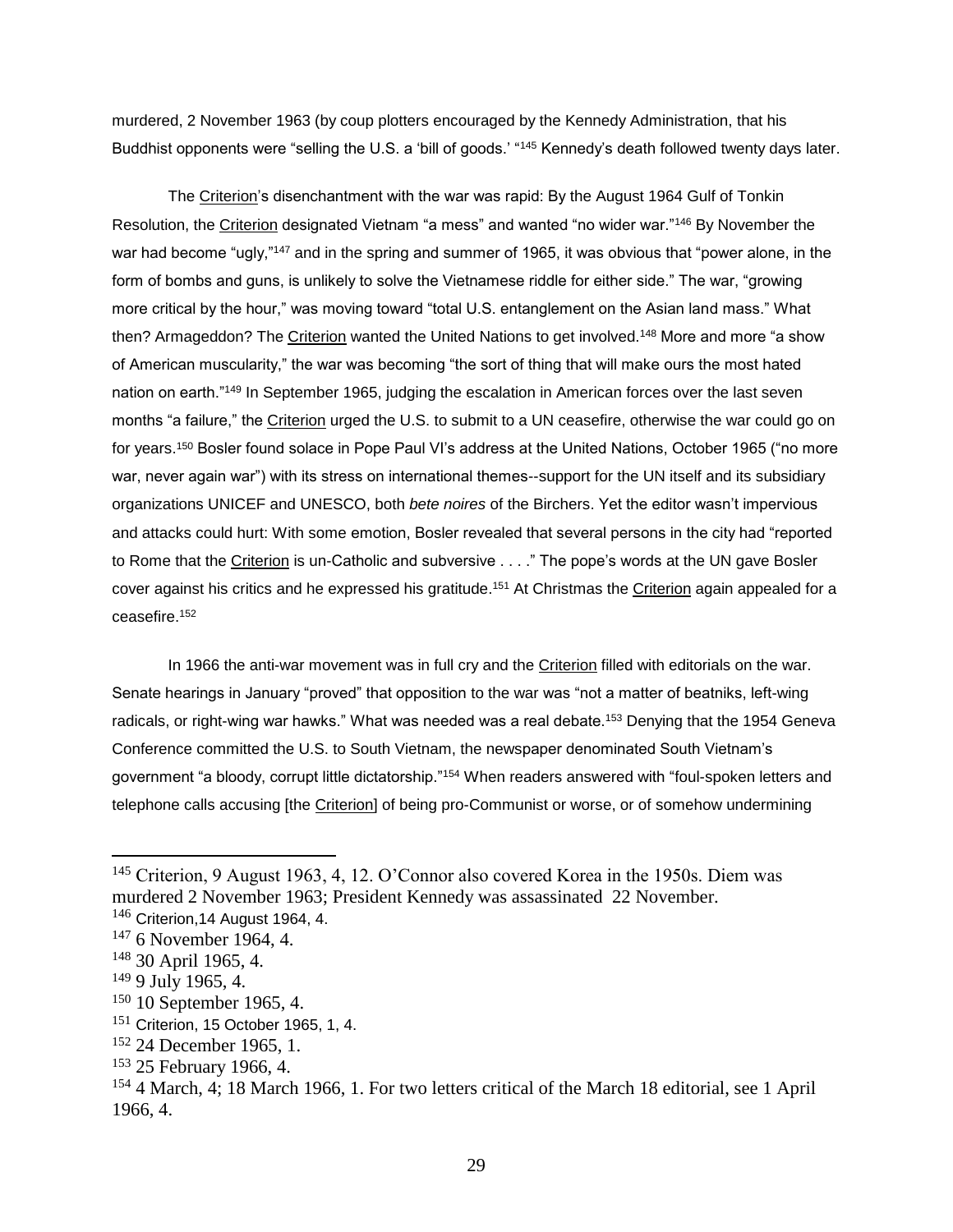America's brave sons on the field of combat,"155 Bosler was not deterred: Vietnam was a "poor boy's war" and the draft "a mess," with draftees and deaths disproportionately young black men.<sup>156</sup> More than three years before the revelation of the massacre of more than 400 old men, women, and children at a place called My Lai, the Criterion drew attention to the "innocents . . . being killed by Americans . . . some . . . intentionally." How can we justify "fire bombing of entire villages, poisoning of [the] rice crop and killing of innocent women and children?"<sup>157</sup> Condemning the war's escalation, the paper beseeched Congress to recapture the war power.<sup>158</sup> When the Johnson White House announced a Christmas truce, the Criterion wanted the bombing stopped permanently.<sup>159</sup>

In March 1967 a 600-word "An Open Letter on Vietnam to the Catholic Clergy and Laity of the United States" drew numerous signatures, including that of the auxiliary bishop of Minneapolis-St. Paul and nine Catholic college presidents, among them Msgr. Francis J. Reine of Indianapolis' Marian College.<sup>160</sup> The <u>Criterion</u> drew the line against draft card burning, but was highly critical of the American Legion's July "Back the Boys in Vietnam" parade held in the city, not least because of the presence of the John Birch Society. Its editorial against the parade produced many letters, mostly critical, including two from pastors of the archdiocese.<sup>161</sup> But that summer, support for the war continued to erode with 24 percent of Catholics opposed (versus 16.5 percent of Protestant America). <sup>162</sup> In **the** fall four bishops called for immediate negotiations and an end to bombing,<sup>163</sup> an action that may have inspired the letter signed by twenty-nine professors and seminarians of St. Meinrad Seminary in support of draft resisters, a bombing halt, and immediate withdrawal from Vietnam. Illustrative of the division among Catholics, within a week eight other St. Meinrad professors and 78 students demurred, on the ground that it was not clear that the war was morally unjust.<sup>164</sup> The Criterion had no doubts, likening the need to speak out to the failure of "good Germans" to do so under the Nazis,<sup>165</sup> a harsh, even cruel comparison, given the area's heavily German population.

 $155$  15 April 1966, 4.

<sup>156</sup> Criterion, 27 May 1966, 4. Blacks, 10.8% of the male population, age 20 -24, were 14.8% of military in Vietnam.

<sup>&</sup>lt;sup>157</sup> 1 July 1966, 4. Four letters attacked the editorial, 29 July 1966, 4.

<sup>158</sup> 22 July 1966, 4.

<sup>159</sup> 9 December 1966, 4.

 $160$  Star, 19 March 1967, si, 23. It was to appear as an ad in eight Catholic publications.

<sup>161</sup> 14 July 1967, 3; 21 July 1967, 4.

<sup>162</sup> Dolan, American Catholic Experience, 426.

<sup>163</sup> Criterion, 1 September 1967, 4.

<sup>&</sup>lt;sup>164</sup> Criterion 20, 27 October 1967, 5. A number of St. Meinrad alumni also weighed in against the critics of the war, 3 November 1967, 5.

 $165$  Criterion, 27 October 1967, 4.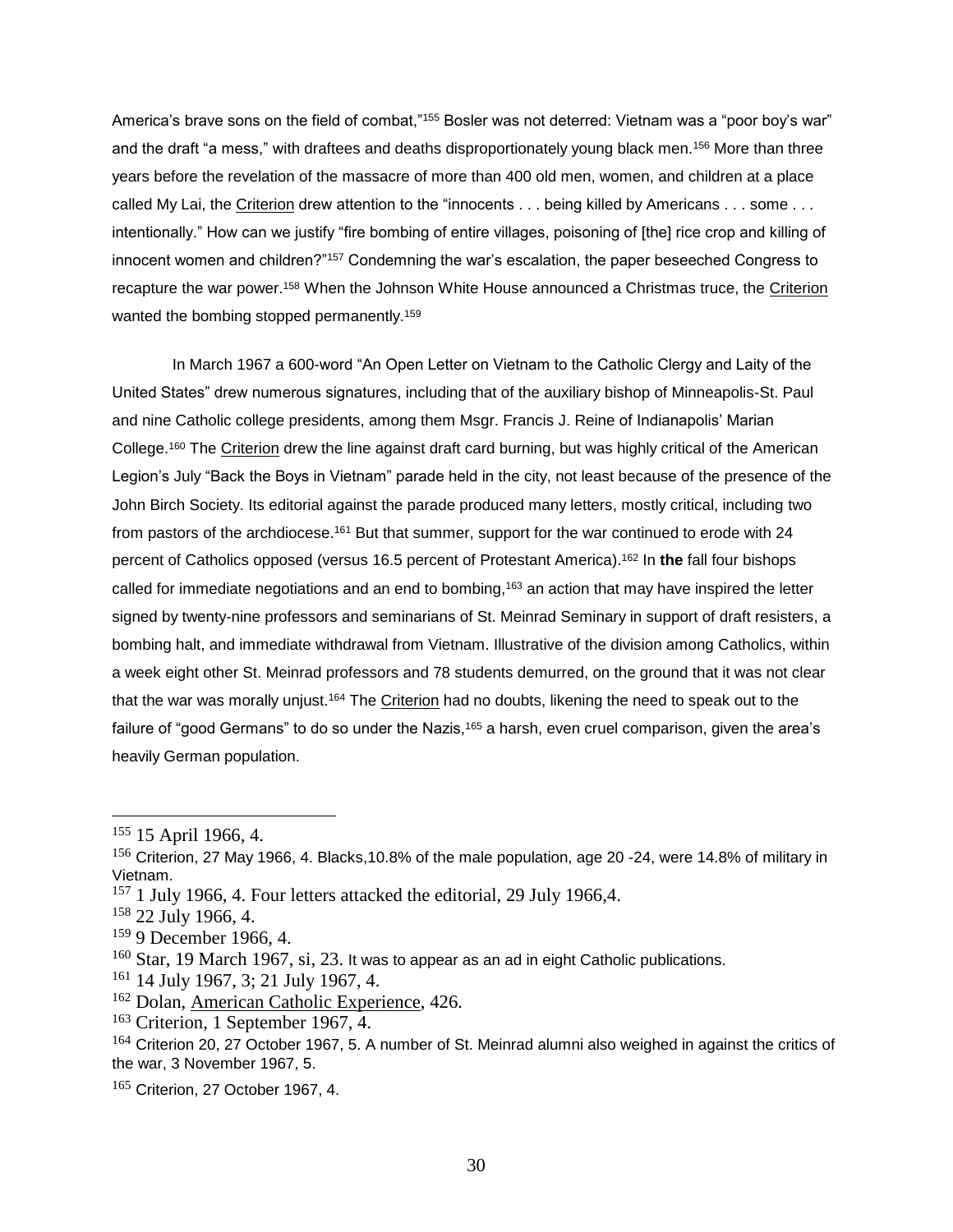The Criterion's opposition to the war drove some readers mad: One, unhappy with "Your Commie-loving editorials," returned her copy, suggesting that it be sent to Moscow: "They will love it and also get a big laugh out of your stupidity. May God have mercy on your soul."<sup>166</sup> A Greenwood resident also wanted her subscription cancelled because of the editor's "ultra-liberal attitude" and who likewise "truly feel sorry for your soul."<sup>167</sup> A Cathedral high school graduate, "sick and tired of your socialistic, liberal garbage" for having editorially supported: guaranteed incomes, a public Mass for a conscientious objector, "nuns marching with dirty hoodlums and arsonists and Viet Cong flag wavers, . . . sexually frustrated [Dutch priests], but don't think we are all that dumb."<sup>168</sup> More tempered were the letters of E. J. Dowd of Indianapolis who lamented that the paper was never factual and appealed only to emotion--in short, was "demagogic, irrational, intemperate." Nonetheless, confessing his own need for year-round Lenten penance, Mr. Dowd enclosed a check for his subscription.<sup>169</sup>

When the communist Tet offensive, February 1968, led the commanding U.S. general to appeal for over 200,000 troops to add to the 510,000 already in Vietnam, the Criterion declared the request "an admission of defeat" and denominated the Vietnam War "the dirtiest, most evil war the United States ever blundered into."<sup>170</sup> "Today Vietnam is a shambles . . . . Millions of refugees roam the land, stunned, hungry, maimed and diseased." Citing a Gallup poll in which 49 percent said that intervention was a mistake (even Fulton J. Sheen had come to support a pull out), the Criterion supported holding a few strategic centers--an "enclave strategy."<sup>171</sup> Having concluded that the war was unjust and "morally indefensible," the paper saw virtue in selective conscientious objection, a theme of many editorials in 1968 and 1969, even to the point of the archdiocese providing counseling for young men on how to avoid the draft.<sup>172</sup> By 1969 a majority of Catholics supported de-Americanizing the war and a ceasefire. A year later a clear plurality objected to the invasion of Cambodia, a "desperate gamble" in the eyes of the <u>Criterion</u>.<sup>173</sup>

Although Pope Paul VI frequently condemned the Vietnam War, the American bishops were notably reticent. As late as 1966 they were of the mind that "it was reasonable to argue that [the American] presence in Vietnam is justified." By their November 1968 meeting the bishops raised questions regarding the just war proviso of proportionality (the waste of resources), welcomed the bombing halt, but still

<sup>166</sup> Criterion, 17 November 1967, 5.

<sup>167</sup> Criterion, 28 May 1969, 5, 7.

<sup>168</sup> Criterion, 30 October 1970, 4. (The Dutch clergy supported making celibacy optional.)

<sup>169</sup> Criterion, 4 April 1969, 5.

 $170$  Criterion, 16 February 1968, 4. The Criterion carried many articles on dissenters to the war, e.g., 8 March 1968, 1,2.

<sup>&</sup>lt;sup>171</sup> Criterion, "The nobler course," 15 March 1968, 4.

<sup>172</sup> Criterion, 10 May1968, 4; 15 October 1969, 1; 7 November 1969, 4.

 $173$  Criterion, 8 May 1970, 4.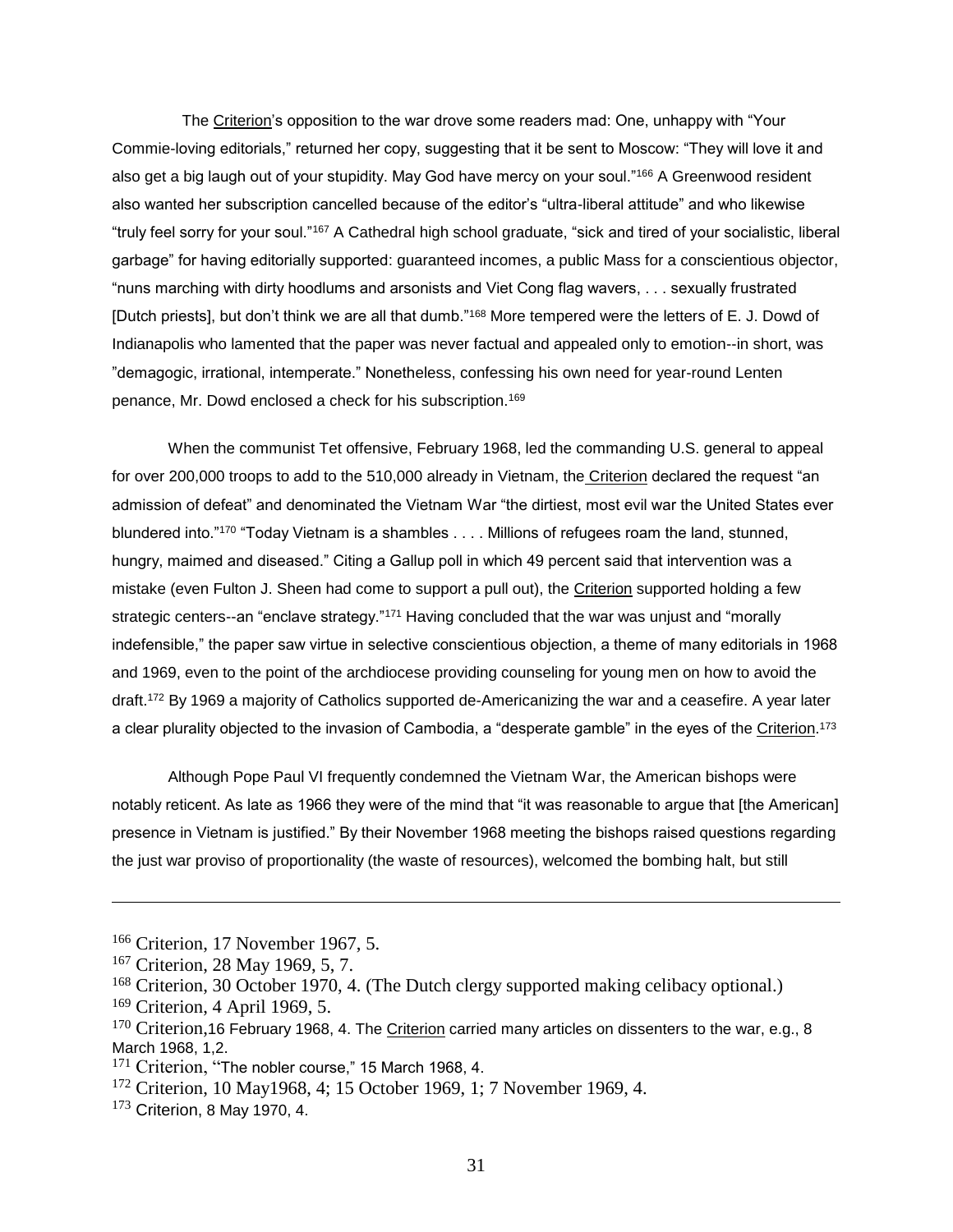offered no definitive judgment; two years later they remained as divided on the war as the public.<sup>174</sup> Finally, in 1971, they conceded that whatever the good aimed at for Vietnam was "now outweighed by the destruction of human life and of moral values which [the war] inflicts." A "speedy ending of this war is a moral imperative of the highest priority."<sup>175</sup> Tardy they may have been, but it was the first time the hierarchy had ever dissented from a major American military effort. Even so, they did not question the righteousness of the cause—anti-communism--only that the war was a losing proposition.<sup>176</sup> Despite an 8 to 1 Supreme Court ruling against selective conscientious objection, March 1971, the U.S. Catholic Conference (USCC) came out in its favor, and in October called for amnesty for draft resisters as well.<sup>177</sup> When a conscientious objector of the archdiocese was convicted of violating the selective service act, fourteen priests publicly praised him for his witness.<sup>178</sup> By 1971 four of five Catholics nationally--and the Criterion ("Bring the boys home--now!"), wanted all American troops withdrawn.<sup>179</sup> Bosler drew comfort from the shift in opinion. He had lost friends for his stand, especially in the earlier Kennedy-Johnson years of the war. He drew comfort in the belief that the newspaper's opposition was never political or ideological, but based on the moral and social grounds enunciated by two popes and the American bishops.<sup>180</sup>

In a real break with American Catholicism's patriotic tradition, the Criterion began to question the practice of supplying chaplains to the military.<sup>181</sup> Fighting America's wars had been the practical riposte to the canard that Catholics were compromised by an allegiance to a foreign pope. Now there were more Catholic conscientious objectors to the Vietnam War than any other single denomination.<sup>182</sup> By 1972 even B.H. Ackelmire, the relatively conservative editorial voice of the Criterion wanted the troops out--"at long last common sense and compassion have persuaded us that we must get out of Vietnam." And when President Gerald Ford blamed Congress for South Vietnam's final collapse, in April 1975, the Criterion charged him with "unmitigated hypocrisy."<sup>183</sup> The Vietnam War ravaged American self-esteem. As for its many supposed "lessons," one has proved durable: for the first time, many Americans came to the

- <sup>174</sup> Bishops Pastoral Letters, **vol. III, 229.**
- <sup>175</sup> Bishops Pastoral Letters, vol. III,

 $\overline{a}$ 

<sup>176</sup> Brynes, Bishops and American Politics, 95, 96.

 $177$  "The consciences of those who follow the just war tradition should be respected." Criterion, 19 March 1971, 4; Bishops' Pastoral Letters, vol. III, 283-286.

<sup>178</sup> Criterion, 30 April 1971, 4.

182 Gallup and Castelli, 76-90.

 $179$  Criterion, 30 April 1971, 4; Byrnes, Bishops and American Politics, 104.

 $180$  Criterion, 12 February 1971, 4.

 $181$  Criterion, 14 May 1971, 4.

 $183$  "Telling it straight," Criterion, 4 April 1975, 4.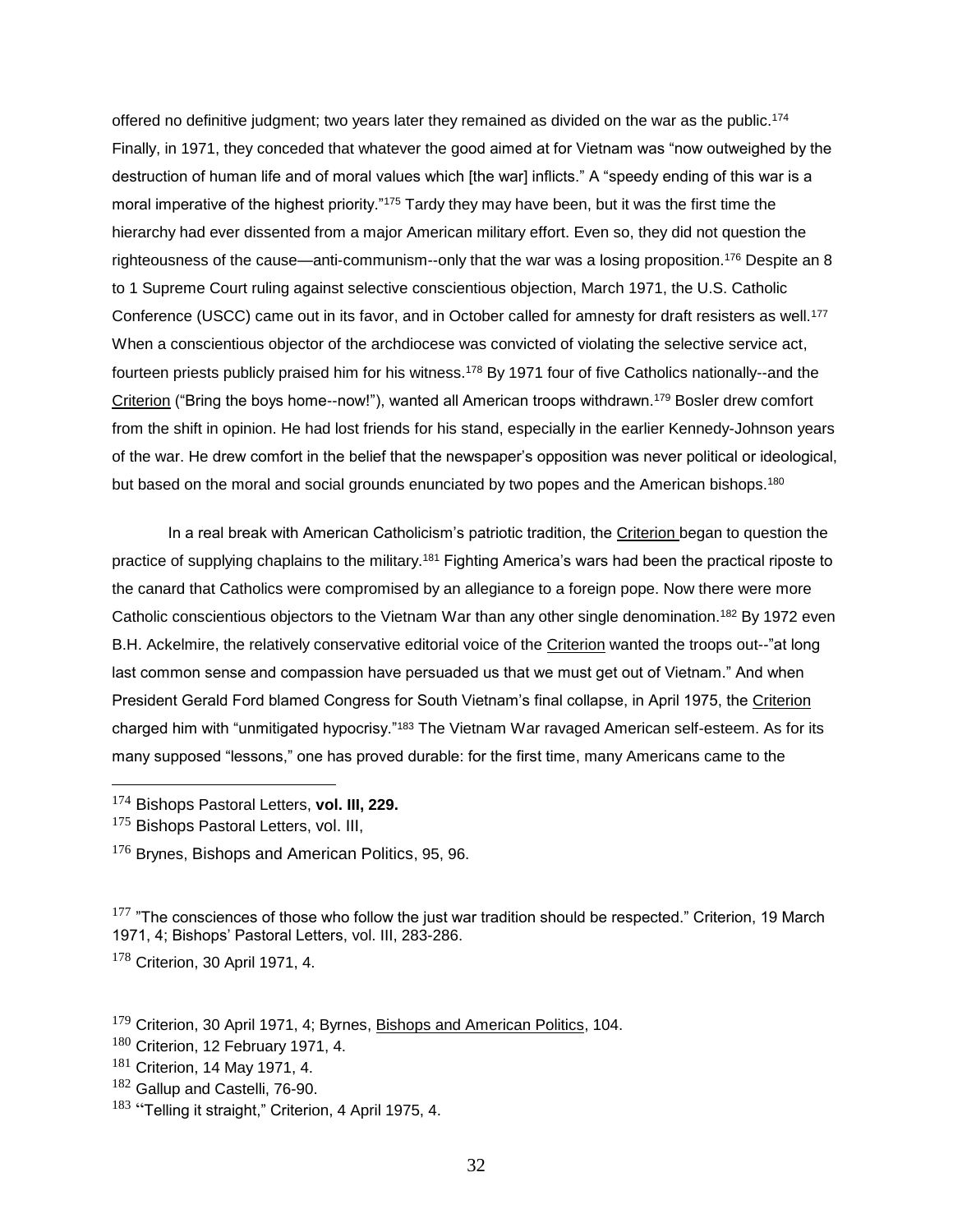conclusion that the United States was capable of doing real evil in the world, not through error, misjudgment, or bad luck, but intentionally.<sup>184</sup> This was new and its importance cannot be over emphasized: The morality of America's conduct henceforth would become a perennial consideration in judging every American political and military intervention in world affairs.

\*\*\*

Until recently, Vietnam was America's longest war; an even longer conflict is the struggle over women's rights. In the fifteen years under the priest board, 1932-1947, the archdiocesan paper held fast to the most retrograde tenets of patriarchy. Even under Bosler's thirty years as editor, from time to time the paper exhibited the taint of male chauvinism: A 1956 a column by a monsignor, "Is Woman Man's Equal?" was a classic: Striking most of the notes in the "second sex" songbook, "A man," he explained, "detests an independent woman"; wishing to command, he needs to have her dependent on him. "A woman," the priest was sure, "likes to feel that she has a master." Of course, men, lacking the subtlety and cunning of the female, are by indirection guided by the woman to get her "master" to do what she wants. In the final analysis, "One must complete the other."<sup>185</sup> Less than two years on, perhaps reflecting the contemporary influence of anthropologist Ashley Montague's critique of "Momism"--the dominance of women in American families, the IC&R praised a priest's novena sermon critical of "Dad" for letting "Mom" take over the family. Seconding the message, an editorial pleaded "Let the fathers come out of retirement," "reassert their authority and reassume their child-training responsibilities**."<sup>186</sup>**

It is unlikely that Bosler wrote that editorial or shared such views, for he seems to have stood out in his sympathy and respect for women's abilities. That he differed from the general run may have been due to family circumstances: His father was a successful dentist and something of a free thinker, but his homemaker-mother suffered mental problems, problems manifested in harshness toward the four girls, particularly the eldest daughter, Helen; the three boys, especially Raymond, the eldest, seemed to have escaped the mother's sternness. Despite the employment of a cook and a housekeeper, raising seven children caused or exacerbated the mother's difficulties. Privately institutionalized in 1935 (three years before her son's ordination), later a resident in the state mental hospital, for the last eight or nine years of her life (she died age 90 in 1966) were spent in a Catholic nursing home. To attribute Ray Bosler's pastoral sympathy to women in difficulties to the hard life inflicted on his sister Helen--and the suffering of his mother as well--does not seem too far a reach. One may conjecture that Bosler's sensitivity when

<sup>184</sup> Which is what I used to tell my American history students.

<sup>185</sup> IC&R, 9 November 1956, 5.

<sup>186</sup> IC&R, 18 July 1958, 4. This is another case of an editorial that does not read like Bosler—not even the 1950s' Bosler.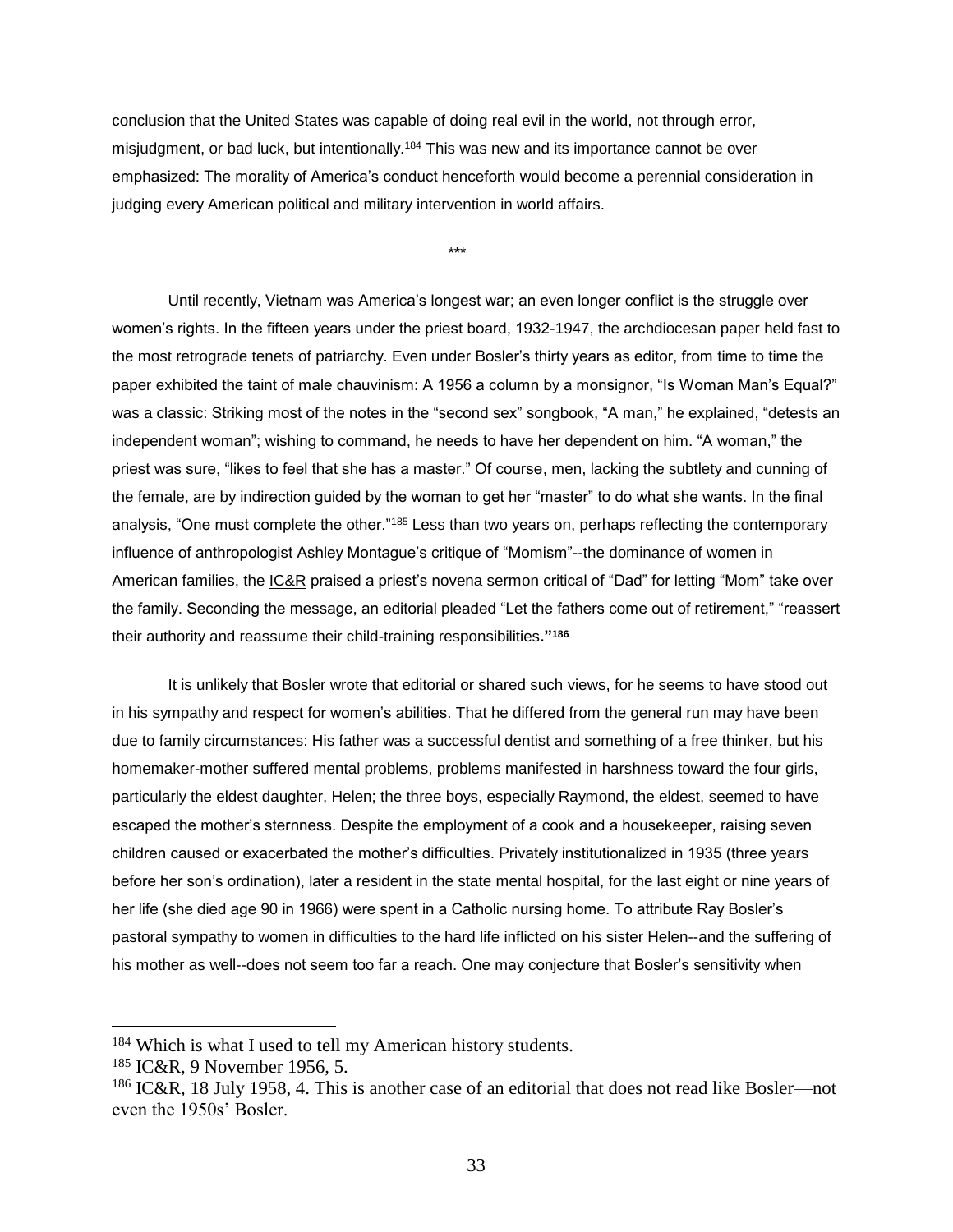treating reproductive issues in editorials and his syndicated Question Box column was owed to family experience.<sup>187</sup>

Whatever the source, Bosler had advanced views on the position of women in society and in the Church. In 1976, retiring as editor, but still conducting the Question Box, readers of the archdiocesan newspaper discovered that a Pontifical Biblical Commission by a vote of 12 to 5, contradicting bishops, theologians, and hallowed tradition, found nothing in scripture to bar women priests.<sup>188</sup> A first year college student wrote that she wanted to be ordained. What should she study? Bosler was not optimistic, but thought that in thirty years or so--by the time the young woman was 50--he suspected that women would be ordained.<sup>189</sup> He agreed with another reader that men and women certainly differed, which was precisely, he observed, why women ought to be ordained. "Anxious to share" his opinion, Bosler recruited a number of arguments in favor of women priests, among them that, like most people, his earliest religious education had come from women. Mentioning Christ's use of domestic examples to illustrate his teachings (yeast, sweeping the floor, etc.), he called attention to the women doctors of the Church--which gave the lie to women's supposedly low intellectual endowment. Citing St. Paul ("neither Jew nor Greek, male nor female"), nothing in scripture prevented their ordination. He was so convinced that women should and would be ordained that in future Catholics would view the ban on women priests as slavery came to be regarded: How could Catholics ever have held such a view?<sup>190</sup>

But St. Paul could take away as well as give: his dictum that women should be silent in church was one hurdle to women's ordination.<sup>191</sup> Tonque in cheek, a woman wrote of an organization she and other homemakers had founded: The Interdependent Gals Rejecting Evil Scholastic Sophistry (TIGRESS). Its three founding families (wives, husbands, and children over twelve), pledged that until women can be priests to give no money or support to the Church. The children will go to public schools and the families had revised their wills. Bosler replied that he knew enough about bishops and had read enough about popes to know they would not be intimidated by such an organization. His advice to women was to work from the grassroots--become lectors, Eucharistic ministers, parish council members, and

 $187$  New Wine, 1, 2.

 $188$  The commission hedged by voting unanimously that women were not excluded from ordination by scripture alone, that is, there could be other grounds. Criterion, 18 June 1976, 1.  $189$  17 September 1976, 5.

 $190$  Criterion. 5 November 1976, 5. Bosler thought so much of this response he included it in his 1992 memoir, New Wine, 96.

<sup>&</sup>lt;sup>191</sup> Second Corinthians, 14: 34, 35. Many scripture scholars regard these sentiments as not authentic St. Paul, having been added later.